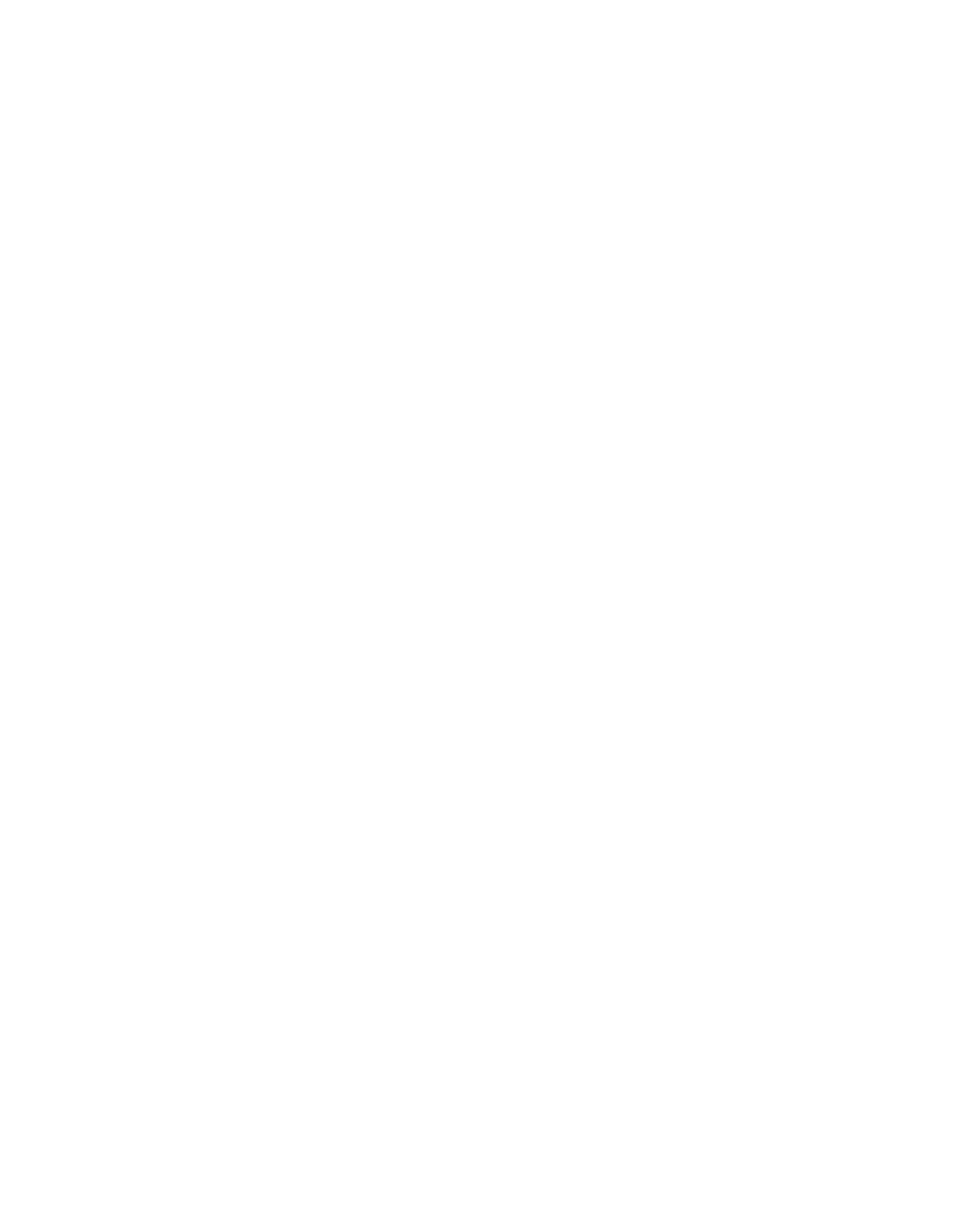## **IMF Working Paper**

Research Department

## **Aggregate Investment Expenditures on Tradable and Nontradable Goods**

## **Prepared by Rudolfs Bems1**

Authorized for distribution by Gian Maria Milesi-Ferretti

February 2008

**Abstract**

**This Working Paper should not be reported as representing the views of the IMF.** The views expressed in this Working Paper are those of the author(s) and do not necessarily represent those of the IMF or IMF policy. Working Papers describe research in progress by the author(s) and are published to elicit comments and to further debate.

This paper shows that aggregate investment expenditure shares on tradable and nontradable goods are very similar across countries and regions. Furthermore, the two expenditure shares have remained close to constant over time, with the average expenditure share on nontradables varying between 0.54-0.62 over the 1960-2004 period. These empirical findings offer a new restriction for two-sector models of the aggregate economy. Combined with the fact that the relative price of nontradables correlates positively with income and exhibits large differences across space and time, our findings suggest that tradable and nontradable goods in investment can be modeled using the Cobb-Douglas aggregator.

JEL Classification Numbers: F41; E22

Keywords: Investment; tradable and nontradable goods; capital formation

Author's E-Mail Address: rbems@imf.org

<sup>&</sup>lt;sup>1</sup> I am grateful to Lars Ljungqvist, Timothy J. Kehoe, Sergio Rebelo, David Domeij and Martin Flodén for comments and helpful advice. I have also benefited from discussions with seminar participants at the Federal Reserve Bank of Minneapolis, Stockholm School of Economics, Bank of England, SUNY Buffalo, European Central Bank, University of British Columbia, Bank of Canada, 2005 SED meeting in Budapest, Hungary and 7th SAET conference in Vigo, Spain. Financial support from Jan Wallander and Tom Hedelius Foundation is gratefully acknowledged.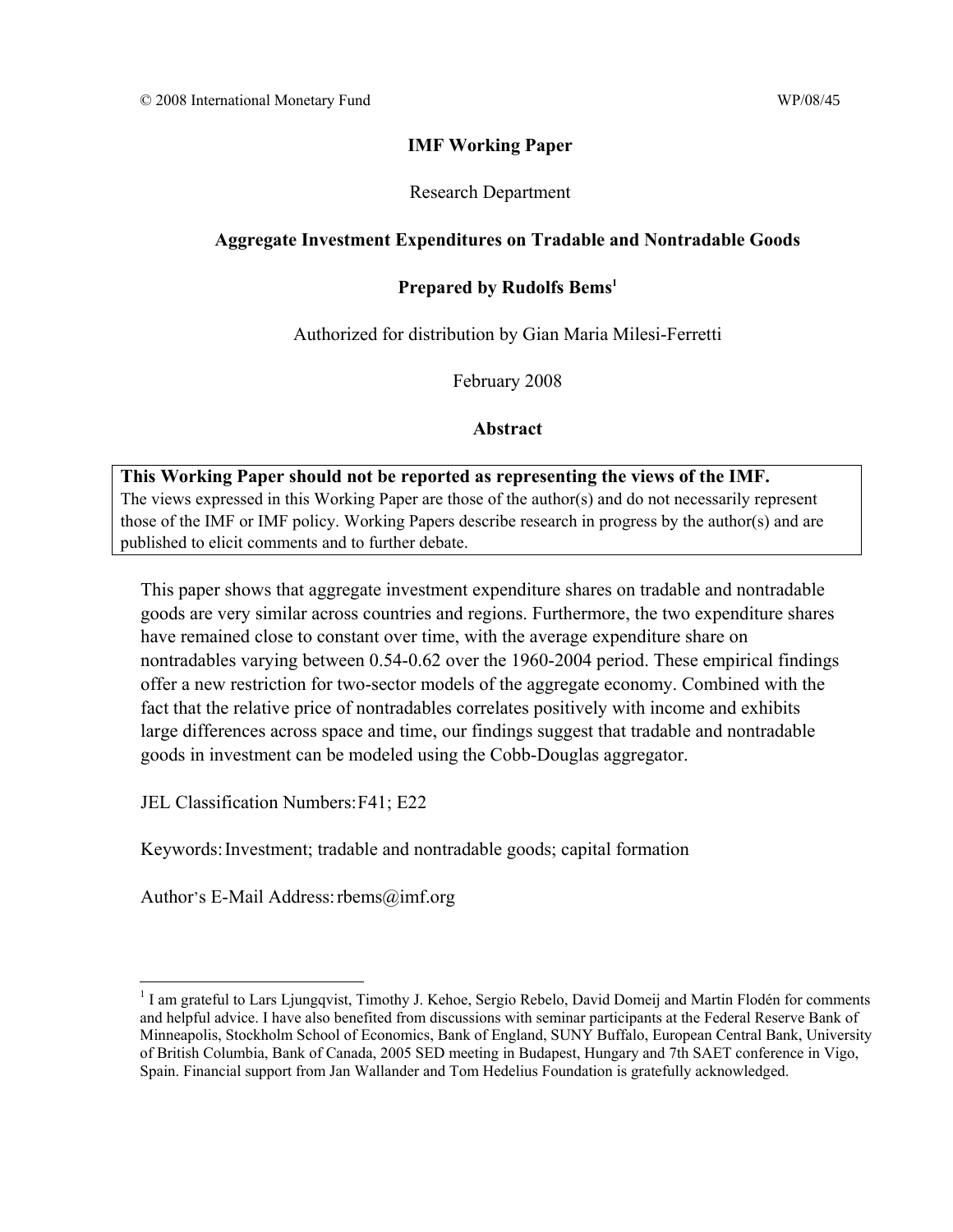| Contents | Page |
|----------|------|
|----------|------|

| Tables<br>2. Investment expenditures on the output of different sectors of economic activity, as a fraction                                                              |  |
|--------------------------------------------------------------------------------------------------------------------------------------------------------------------------|--|
| 3. Investment expenditures on the output of different sectors of economic activity, as a fraction                                                                        |  |
| 4. Investment expenditures on the output of different sectors of economic activity, as a fraction                                                                        |  |
| 6. Summary of aggregate investment expenditures on nontradable goods, 1970-200034<br>7. Summary statistics for investment expenditures on nontradable goods, OECD data35 |  |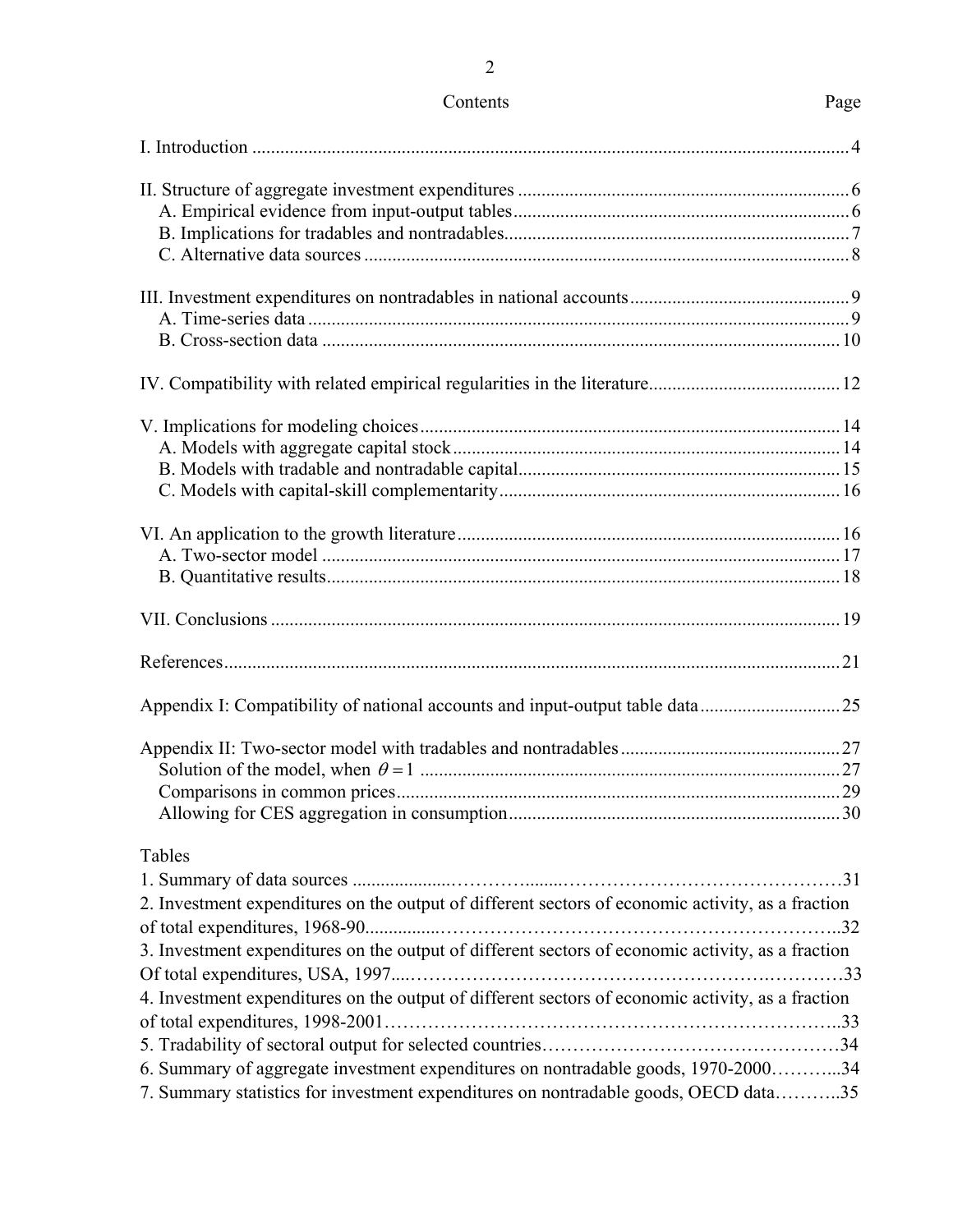| 8. Summary statistics for investment expenditures on nontradable goods, UN data36            |  |
|----------------------------------------------------------------------------------------------|--|
| 9. Correlation between expenditure shares on nontradables, UN data38                         |  |
| 10. Pooled time trends for sample countries with at least 30 annual observations38           |  |
| 11. Cross-section comparison of investment expenditures on nontradable goods, UN data,       |  |
|                                                                                              |  |
| 12. Cross-section comparison of investment expenditures on nontradable goods, PWT            |  |
|                                                                                              |  |
| 13. Investment expenditure share on nontradable goods by region, PWT 1996 benchmark          |  |
|                                                                                              |  |
| 14. Comparison of aggregate investment expenditure shares on construction in Burstein et al. |  |
|                                                                                              |  |
|                                                                                              |  |

# Figures

.

| 2. Investment expenditure share on nontradables when residential construction is excluded from |  |
|------------------------------------------------------------------------------------------------|--|
|                                                                                                |  |
|                                                                                                |  |
|                                                                                                |  |
|                                                                                                |  |
|                                                                                                |  |
|                                                                                                |  |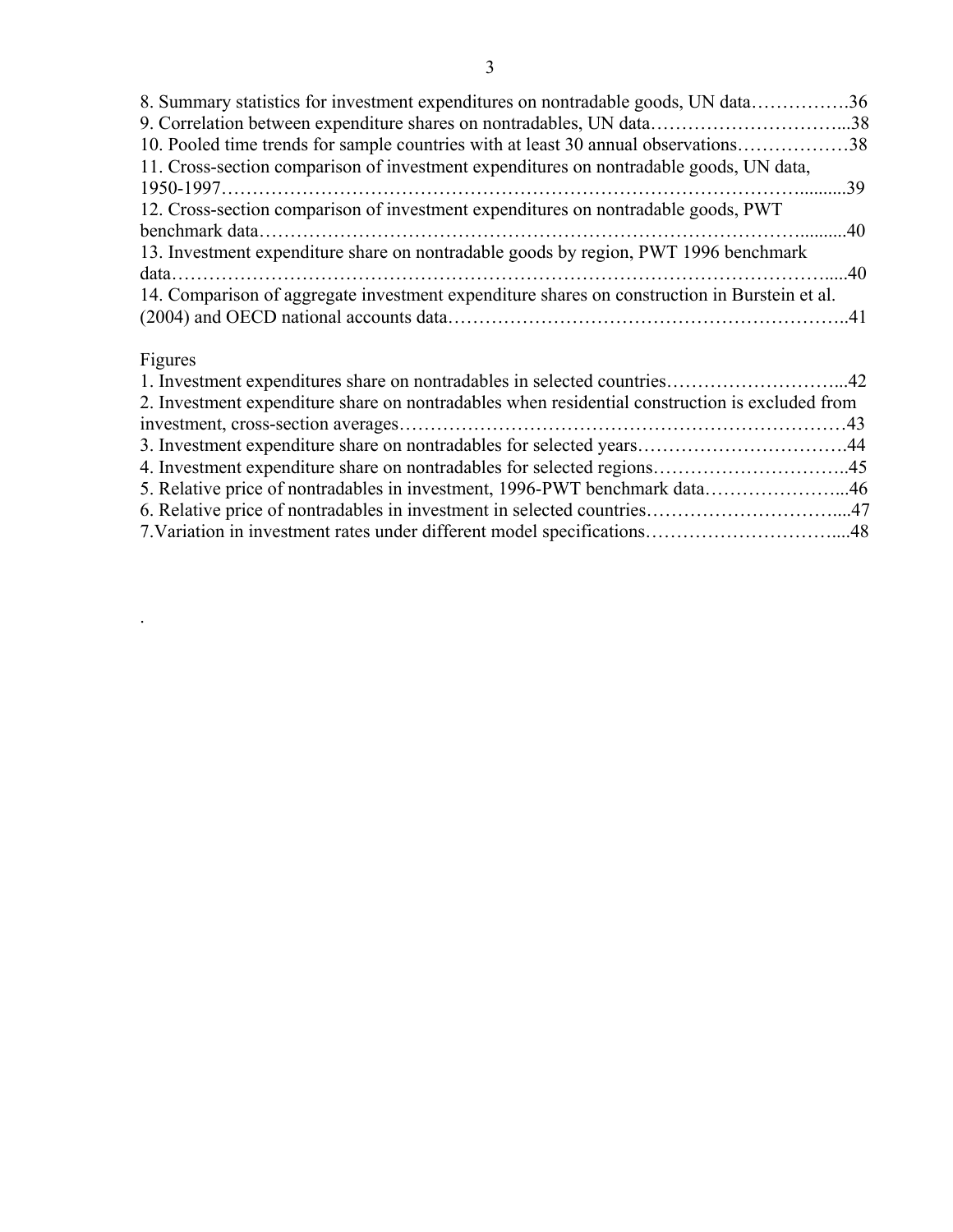## **I. INTRODUCTION**

Models with tradable and nontradable goods are widely used in macroeconomics. When writing down such a model, assumptions about parameter values and functional forms that capture the role of the two goods in consumption and investment are required. While the role of tradables and nontradables in consumption has been extensively researched in economic literature, a systematic examination of the investment side is missing.

This paper aims to fill this gap in the literature. It provides a systematic empirical examination of the role played by tradables and nontradables in aggregate investment. We find that on average around 60 percent of aggregate investment expenditures are spent on nontradables. Aggregate investment expenditure shares on tradable and nontradable goods show no correlation with income and are very similar in different regions of the world, such as Africa, South-East Asia, Europe or Latin America. Furthermore, the two expenditure shares have remained close to constant over time, with the average expenditure share on nontradables varying between 0.54- 0.62 over the 1960-2004 period. At the same time, between some sample countries expenditure shares do exhibit sizable differences.

One of the most consistent related empirical findings in the macroeconomic literature is that the relative price of nontradable goods in terms of tradable goods exhibits a strong positive correlation with income in cross-section as well as time-series data.<sup>2</sup> As we show, price data for tradable and nontradable goods in investment offer no exception to this empirical regularity. Combined with the large variation in relative prices, our results suggest that at the level of aggregate economy investment process can be modeled using a unitary elasticity of substitution between tradable and nontradable goods, i.e., the Cobb-Douglas case, and a county-specific investment share parameter. We also show that if residential structures are excluded from investment data the weight of nontradables decreases to 46 percent of aggregate investment, but none of paper's other findings are significantly altered.

The results of this paper are applicable not only to small open economy models with tradable and nontradable goods, but also to closed economy models differentiating between equipment (or durable goods) and structures (or plants) in investment. This is the case since, as shown in the paper, 80-90 percent of the aggregate investment expenditures are spent on acquiring output from only two sectors of economic activity -- equipment from the manufacturing sector and structures from the construction sector. The former is a tradable good and the latter a nontradable good.

A frequent practice in the modeling literature has been to assume that only tradables or nontradables can be transformed into investment goods, or that the role of tradables and nontradables in investment is the same as in consumption.<sup>3</sup> Not surprisingly, our empirical results offer no support for such assumptions and, more importantly, allow to evaluate their appropriateness. There are also models in the literature that use detailed investment expenditure

<sup>&</sup>lt;sup>2</sup> See, e.g., Balassa (1964), Samuelson (1964), Kravis et al. (1982) and De Gregorio et al. (1994).

<sup>&</sup>lt;sup>3</sup> For examples of models with only tradables in investment see Rebelo and Vegh (1995), Obstfeld and Rogoff (1996), Mendoza and Uribe (2000), Uribe (2002). For a model with only nontradables in investment see van Wincoop (1993). For a model where the role of tradables and nontradables in investment is assumed to be the same as in consumption see Laxton and Pesenti (2003). For the later case we argue that it is, in fact, easier to determine the role of the two goods in investments than in consumption.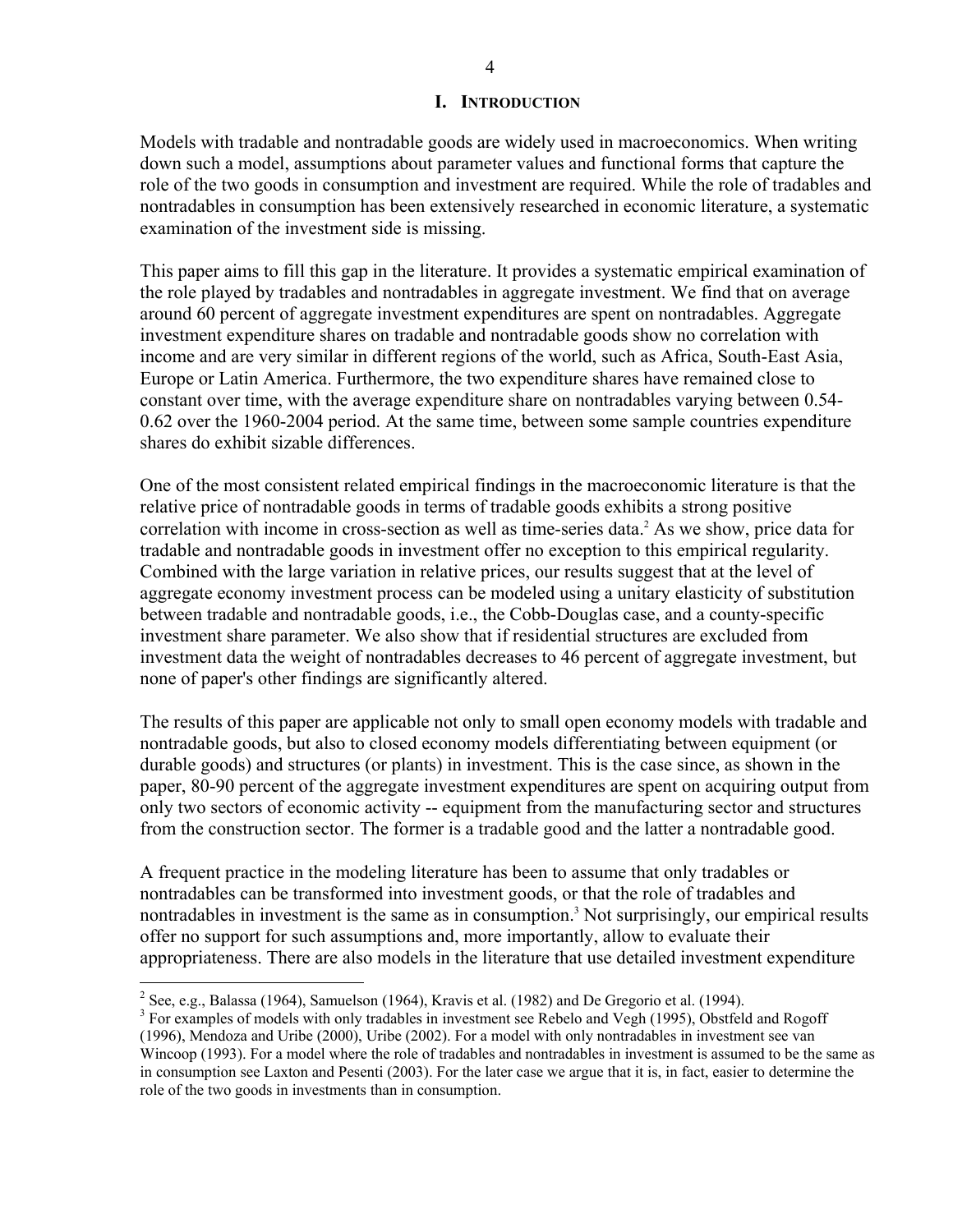data to pin down country-specific investment expenditure shares and, out of functional appeal, have assumed that such expenditure shares remain constant.<sup>4</sup> For such models our paper provides supporting empirical evidence.

To our knowledge, no previous research has extensively examined the questions addressed in this paper. De Long and Summers (1991) and, more recently, Burstein et al. (2004) point out that investments have a very significant nontradable component. Drawing on evidence from 19 observations for medium and high income countries, Burstein et al. (2004) report a strong negative correlation (-0.69) between investment expenditure share on the output of construction sector and real per capita income. The considerably larger dataset of our paper does not support this finding. For the particular country-year observations, used by Burstein et al. (2004), our data also exhibit a negative correlation. However, when the whole dataset is considered, the correlation is close to zero.

We argue that empirical findings of this paper are compatible with other related findings in the literature, such as (i) no correlation between investment rates, measured in domestic prices, and income, (ii) positive correlation between equipment intensity in investment and income and (iii) less than unitary elasticity of substitution between tradables and nontradables in consumption. Paper also spells out restrictions for functional forms and parameter values that need to be imposed for a model to comply with our empirical findings. Distinction is made between models that assume an aggregate capital stock and models that differentiate between tradable and nontradable capital stocks.

The last section demonstrates that our findings can make a difference when models are used to explain data. Using a two-sector growth model, we investigate if low investment rates in poor countries, when measured in common international prices, can be explained with productivity differences between sectors producing tradables and nontradables. The model fares well, when standard assumptions in the literature are used, i.e., investment is mostly tradable and consumption nontradable. However, when we restrict the model's functional forms and parameters to comply with our empirical results, productivity differences can at best explain a small faction of variation in investment rates. This is the case, since, like consumption, investment expenditures are mostly nontradable.

The structure of the rest of the paper is as follows. Section 2 is devoted to documenting the structure of investment expenditures. We examine how much of the aggregate investment expenditures are spent on the output of different sectors of economic activity. This section also presents data sources and discusses several data related issues. Section 3 presents empirical findings about investment expenditures on nontradables in both time-series and cross-section data. In Section 4 we show that our findings fit in well with already established empirical regularities in the literature. Section 5 examines modeling implications of our findings and Section 6 provides an example of a modeling application where our empirical results matter. Finally, Section 7 concludes.

<sup>&</sup>lt;sup>4</sup> See, e.g., Fernandez de Cordoba and Kehoe (2000) and Kehoe and Ruhl (2006) for open economy models and Greenwood et al. (1997) for a closed economy model.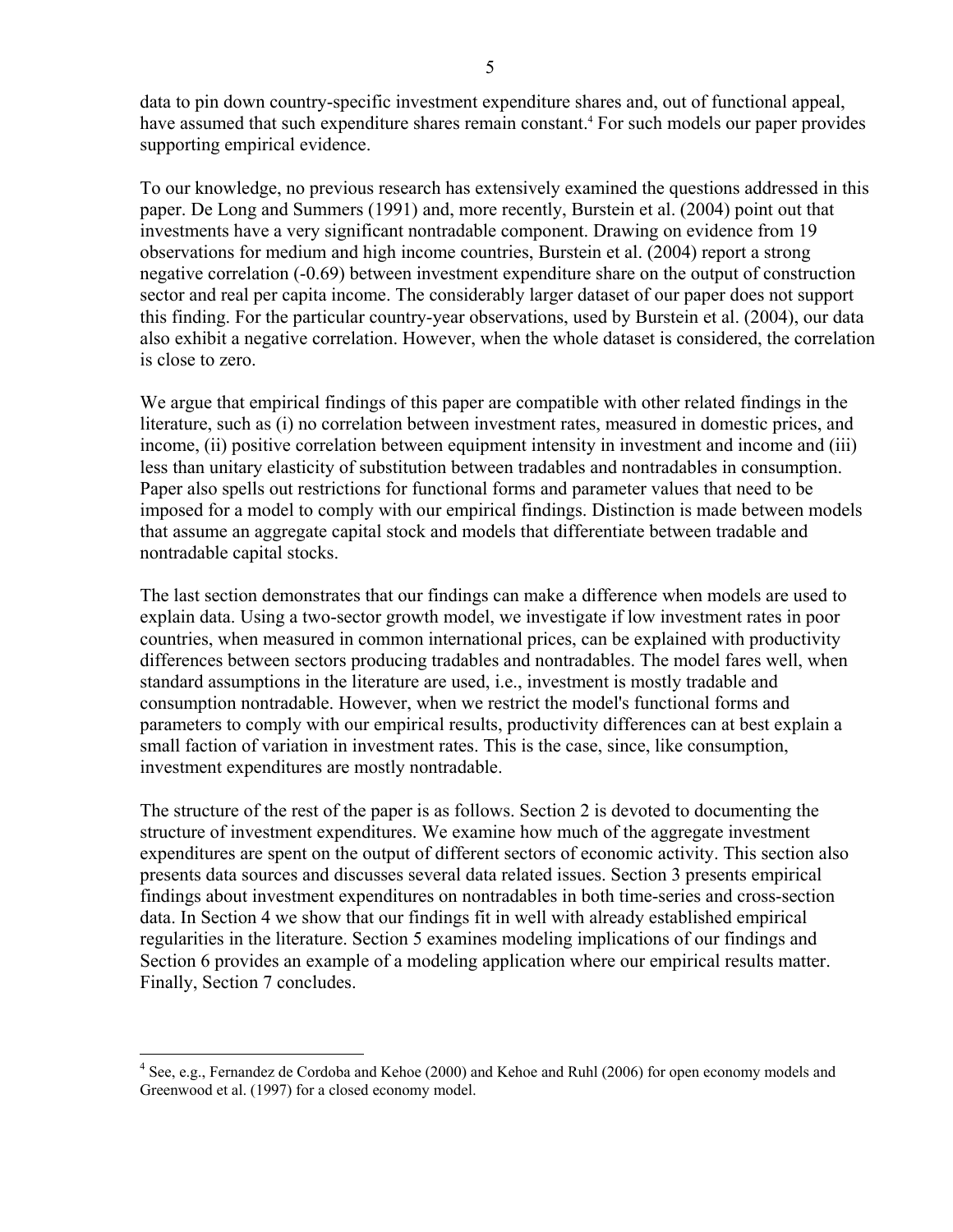#### **II. STRUCTURE OF AGGREGATE INVESTMENT EXPENDITURES**

This section first describes the importance of different sectors of economic activity in investment expenditures. Next, we divide the relevant sectors into sectors producing tradables and nontradables. Finally, we argue that investment expenditure data from national accounts can be used to examine the role of tradable and nontradable goods in investment.

#### **A. Empirical evidence from input-output tables**

What share of investment expenditures is spent on the output of different sectors of economic activity? We answer this question by looking at input-output table data for different countries and years between 1968 and 2001.

From late 60s until 1990 we focus on input-output table data compiled by the OECD. For details on data sources see Table 1**.** Summary of relevant data from this database is presented in Table 2**.**  The expenditure pattern reveals that around 90 percent of all investment expenditures are spent on the output of only two sectors: manufacturing and construction. Furthermore, there are only two other sectors - retail/wholesale trade and real estate/business services - that account for any significant fraction of expenditures. Together these four sectors account for 98 percent of aggregate investment expenditures.<sup>5</sup> The described pattern of expenditures shows little systematic variation over the period of coverage.

The decade of 90s comes with a break in data, as countries gradually started implementing the SNA93 definitions for compiling national accounts. For the purpose of this study the switch from SNA68 to SNA93 can potentially have important consequences, since expenditures on computer related services, e.g. software, are moved from intermediate consumption into investments. SNA93 is also more explicit about other investment expenditures on services, which need to be separated from expenditures on the output of manufacturing and construction sectors.

Since many countries are still in the process of implementing SNA93 definitions, our main focus for the post-1990 period is on the 1997 benchmark input-output table for the U.S., which is the most comprehensive effort to date.<sup>6</sup> Findings for the U.S. are then compared with available inputoutput table data for other economies.

Table 3 summarizes the pattern of investment expenditures for the U.S. in 1997 and can be compared with data for the U.S. in Table 2. The same four sectors comprise 97.4 percent of aggregate investment expenditures. After introducing investment expenditures on 'software' and 'computer system design and related services', real estate/business services sector accounts for 12.1 percent of investment expenditures, with a corresponding decrease in the weights of manufacturing and construction sectors. The rest of the expenditure structure is in line with the results for 1968-1990 period. Input-output table data for other countries, presented in Table 4**,**  broadly agree with the findings for the U.S. economy.

Overall, aggregate investment expenditure data from input-output tables draw a consistent

<sup>&</sup>lt;sup>5</sup> Aggregate investment expenditures include expenditures on both domestic and imported goods/services.

<sup>6</sup> See Lawson et al. (2002) for details and further data sources.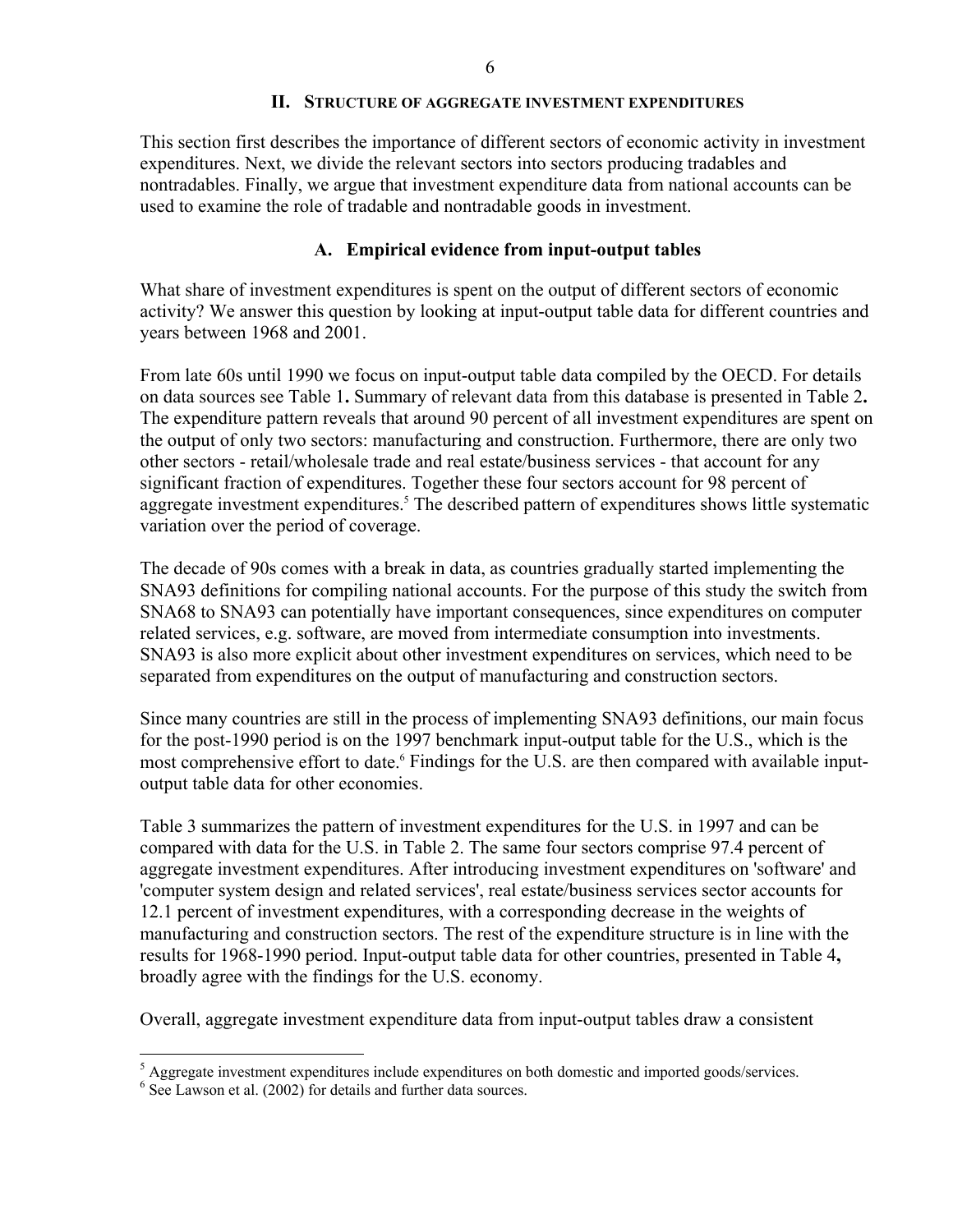picture: (i) expenditures on the output of manufacturing and construction sectors are dominant, with their weight gradually decreasing from 0.9 in 70s to 0.8 by year 2000; (ii) this decrease is countered by the gradual emergence of 'software' and especially 'computer system design and related services' as non-negligible components of investment expenditures;<sup>7</sup> (iii) retail/wholesale trade services account for 5-7 percent of investment expenditures throughout the 1968-2001 period; (iv) the four sectors together account for around 98 percent of aggregate investment expenditures.

## **B. Implications for tradables and nontradables**

Next, we need to map the observed investment expenditure pattern into expenditures on tradables and nontradables. This is done in two steps. First, as a common practice in the literature, we assume that the output of the distribution sector, i.e. retail/wholesale trade, is nontradable. Second, the nature of the output of the other three relevant sectors is defined according to their tradability relative to the retail/wholesale trade sector. Tradability is measured as the sum of a sector's exports and imports over the gross output.<sup>8</sup>

Results for 27 countries with an input-output table available during the 1995-2001 period are presented in Table 5. Tradability of construction sector's output is uniformly lower than tradability of the retail/wholesale trade sector's output. Consequently, output of construction sector is defined as a nontradable good. Manufacturing sector exhibits uniformly higher tradability than the retail/wholesale trade sector, therefore its output is defined as a tradable good.

Tradability of the real estate/business services sector is broadly similar to tradability of the distribution sector. For majority of countries, including the U.S., it is lower than tradability of the distribution sector. However, the sample also includes several relatively small and open economies with a significantly higher tradability in the real estate/business services sector, e.g. Finland. To classify this sector we examine separately four of its subsectors in the U.S. benchmark input-output table for 1997: (i) real estate services, (ii) computer system design and related services, (iii) software and (iv) other business services. Applying our definition of tradability to this more disaggregated data suggests that the two largest subsectors - 'real estate services' and 'computer system design and related services' - should be defined as nontradables, while output of the remaining two sectors - 'software' and 'other business services' - should be defined as tradable.<sup>9</sup> Since for the U.S. economy the two tradable subsectors account for 31 percent of total investment expenditures on the sector's output (see Table 3), we define the sector as  $2/3$  nontradable and  $1/3$  tradable.<sup>10</sup>

<sup>&</sup>lt;sup>7</sup> For a more detailed discussion of investment expenditure pattern on software and related services in the USA during 1960-2000 period see Parker and Grimm (2000).

 $8$  For examples of earlier application of the same measure of tradability see De Grigorio et al. (1994) and Betts and Kehoe (2001).

 $9^9$  For two subsectors - 'real estate services' and 'other business services' - these findings are confirmed by input-output table data for other countries. Unfortunately, no subsectors comparable to 'computer system design and related

 $10$  An alternative approach also considered in this study is to define output of the real estate/business services sector as nontradable. Out of the two approaches we present results for the one that is less favorable to the main findings of this paper - close to constant aggregate investment expenditure shares across income and time. Note also that, since nontradable construction and tradable manufacturing sectors dominate investment expenditures, the effect of the particular assumption about the tradable-nontradable nature of the remaining sectors is very limited.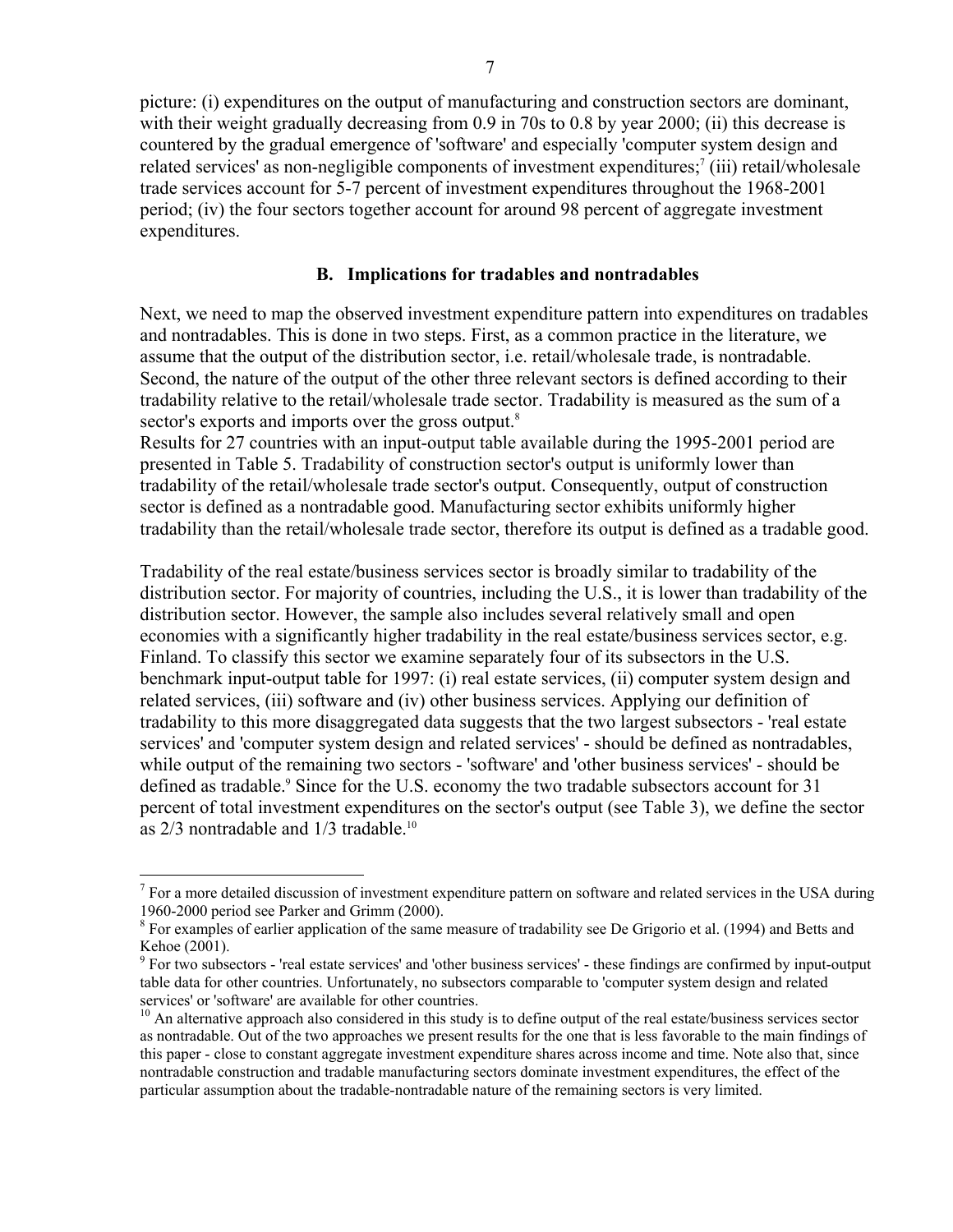What conclusions can we draw about the role of tradables and nontradables in investments from the input-output table data? After applying our definitions, results from input-output table data are summarized in Table 6**.** Depending on the period, 59-64 percent of aggregate investment expenditures are spent on nontradable goods.

## **C. Alternative data sources**

While input-output table data on investment expenditures is sufficient to draw general conclusions about the relative importance of tradables and nontradables in aggregate investments, the coverage of the data is too limited to say anything definitive about the questions we set out to answer in this paper -- the behavior of the two investment expenditure shares over time and across income levels. However, the finding that manufacturing and construction dominate investment expenditures allows us to use detailed gross fixed capital formation (GFCF) data from 'GDP by expenditure' approach in national accounts to find answers to the remaining questions.

'GDP by expenditure' data divides investment spending into expenditures on residential structures, nonresidential structures and equipment/machinery, thus allowing the separation of expenditures between nontradable output of the construction sector and tradable output of the manufacturing sector. Under the SNA93 definitions, GFCF data also accounts separately for the output of the real estate/business services sector.

The only notable problem with such data is that it measures expenditures at purchaser's prices and therefore do not account separately for expenditures on the retail/wholesale trade sector. Most of the expenditures on the output of this sector are accounted for together with expenditures on equipment/machinery. GFCF data from national accounts should therefore overestimate the weight of the expenditures on tradables by 0.01-0.10, which is the range of investment expenditure shares on the nontradable output of the retail/wholesale trade sector (see Tables 2-4). Appendix I compares investment data from input-output tables and national accounts. In line with the expected bias, we find that national accounts data overestimate the share of tradables in investment by up to 0.09.

Besides the bias, national accounts data also offers several advantages. First, it has a much wider coverage, with yearly data starting from 1950 and cross-sections of up to 115 countries. Second, national accounts data offers a better comparability across time and space than input-output table data. In the rest of the paper we therefore build on the time-series and cross-section evidence from GFCF data of national accounts.

Several *distinct* datasets are used. We look at annual GFCF data from the United Nations (UN) detailed national accounts statistics (see UN (2001a, b)). This data is compiled using SNA68 definitions and is the only one to cover the period between 1950 and 1970. Due to the switch to SNA93 definitions, this dataset was discontinued in 1997. Also examined are annual GFCF data from OECD detailed national accounts statistics, compiled using SNA93 definitions (see OECD (2006)). This dataset is the only one to cover the period from 1997 onwards. Finally, we consider investment expenditure data from Penn World Table (PWT) benchmarks (see Summers et al. (1995) and Heston et al. (2002)). PWT benchmark data are further complemented with data from Nehru and Dhareshwar (1993). This dataset is not at an annual frequency, but offers the largest cross-section sample with 115 countries. Further details on the three datasets are provided in Table 1.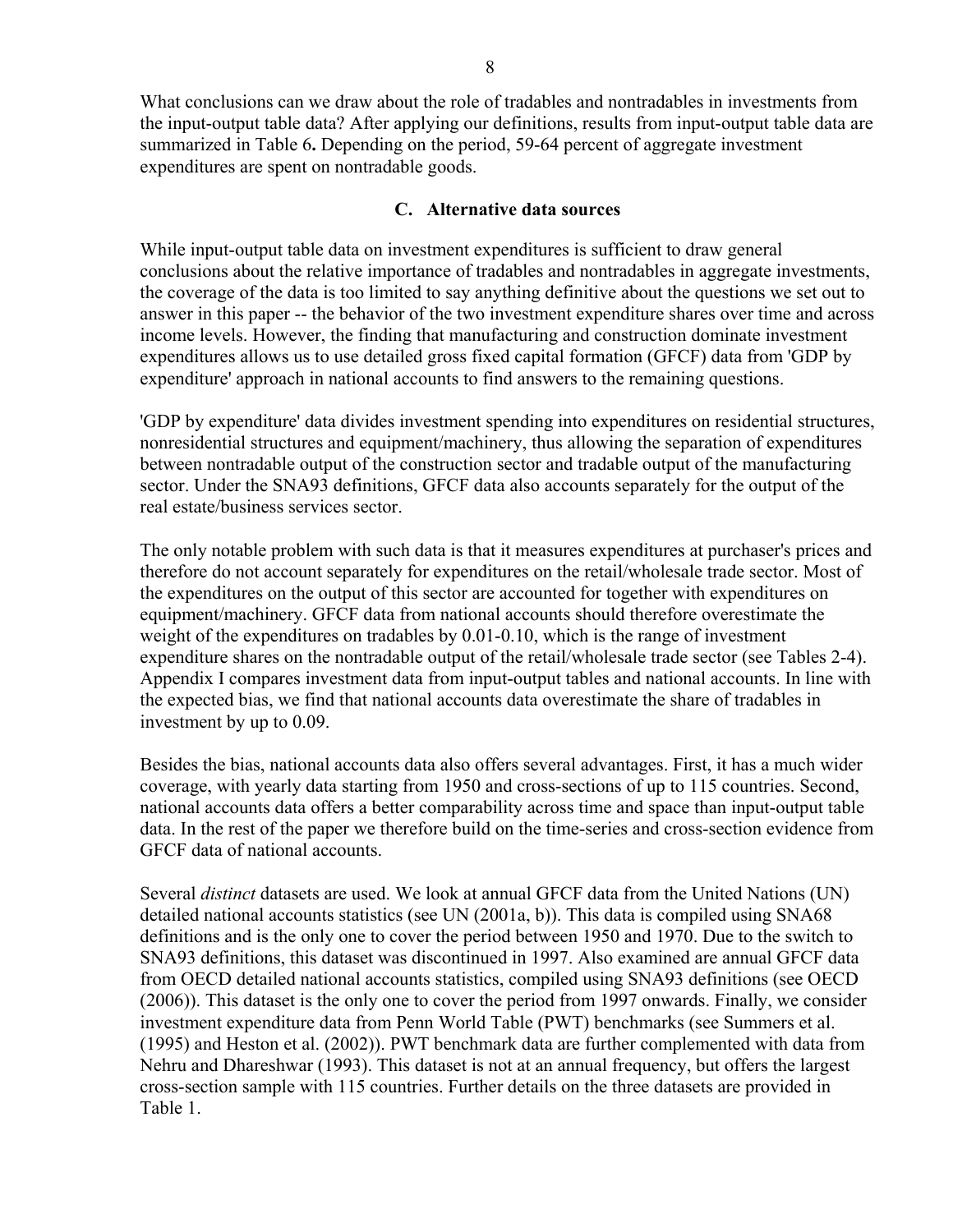#### **III. INVESTMENT EXPENDITURES ON NONTRADABLES IN NATIONAL ACCOUNTS**

#### **A. Time-series data**

We start by depicting annual time-series data for the six largest OECD economies in Figure 1**.** In line with the evidence from input-output table data, investment expenditures on nontradable goods for any given year are in 0.47-0.68 range. Furthermore, with a possible exception of France, expenditure shares show no systematic trend over the period for which data is available. It should also be noted that there are persistent differences in expenditure shares between some of the countries, e.g. France and UK. These six largest OECD economies are representative of the rest of the sample countries.

To formalize the above observations**,** Tables 7 and 8 present relevant summary statistics for the sample of OECD and UN data. Staring with Table 7, all country-year observations of the nontradable investment expenditure share are between 0.35-0.77, with the sample average of 0.59. As in Figure 1, there are notable differences in investment expenditures on nontradable goods between some of the countries. For example, the highest average expenditure share on nontradable goods (Iceland, 0.67) is by 0.25 higher than the lowest average expenditure share (Slovak Republic, 0.42). The pattern of high and low expenditure shares is persistent over time. To measure this persistence, we divide the OECD dataset into three equal eleven-year periods and calculate the correlation of nontradable expenditure shares between any two periods. Between 1970-80 and 1981-91, the expenditure share correlation is 0.63. For 1970-80 and 1992-2002, the correlation is 0.46. Between 1981-91 and 1992-2002, the correlation is 0.81.

The last two columns in Table 7 report point estimates of a simple linear time trend and standard errors for countries with at least 30 annual observations. Note that these time trends are expressed as a change in aggregate investment expenditure shares on nontradables over a *decade*. For eight countries out of thirteen, the time trend is not significantly different from zero at the 5 percent confidence level. Furthermore, with the exception of Denmark, the point estimates of the time trends are between -0.024 to 0.027 per decade.

Data from the UN national accounts, summarized in Table 8, provide further support for the observations made with the OECD data. The UN dataset includes at least one observation for 113 countries and exhibits considerable cross-country variation in expenditure shares, with the averages ranging from 0.34 for Saint Kitts and Nevis to 0.97 for Kyrgyzstan. Table 9 reports the persistence of cross-country differences in expenditures on nontradables in the UN dataset, divided into five periods: 1950-59, 1960-69, 1970-79, 1980-89 and 1990-97. Correlations of the expenditure shares between any subsequent decades are in the 0.64-0.86 range, with a smaller, but still positive, correlation between any other decades.

The last two columns in Table 8 present results from time trend regressions in the UN data for countries with at least 30 annual observations. In general, time trend estimates are similar to what was already reported in Table 7, although for several low income countries, e.g. Lesotho and Guatemala, point estimates of the time trends are considerably larger than for the OECD countries.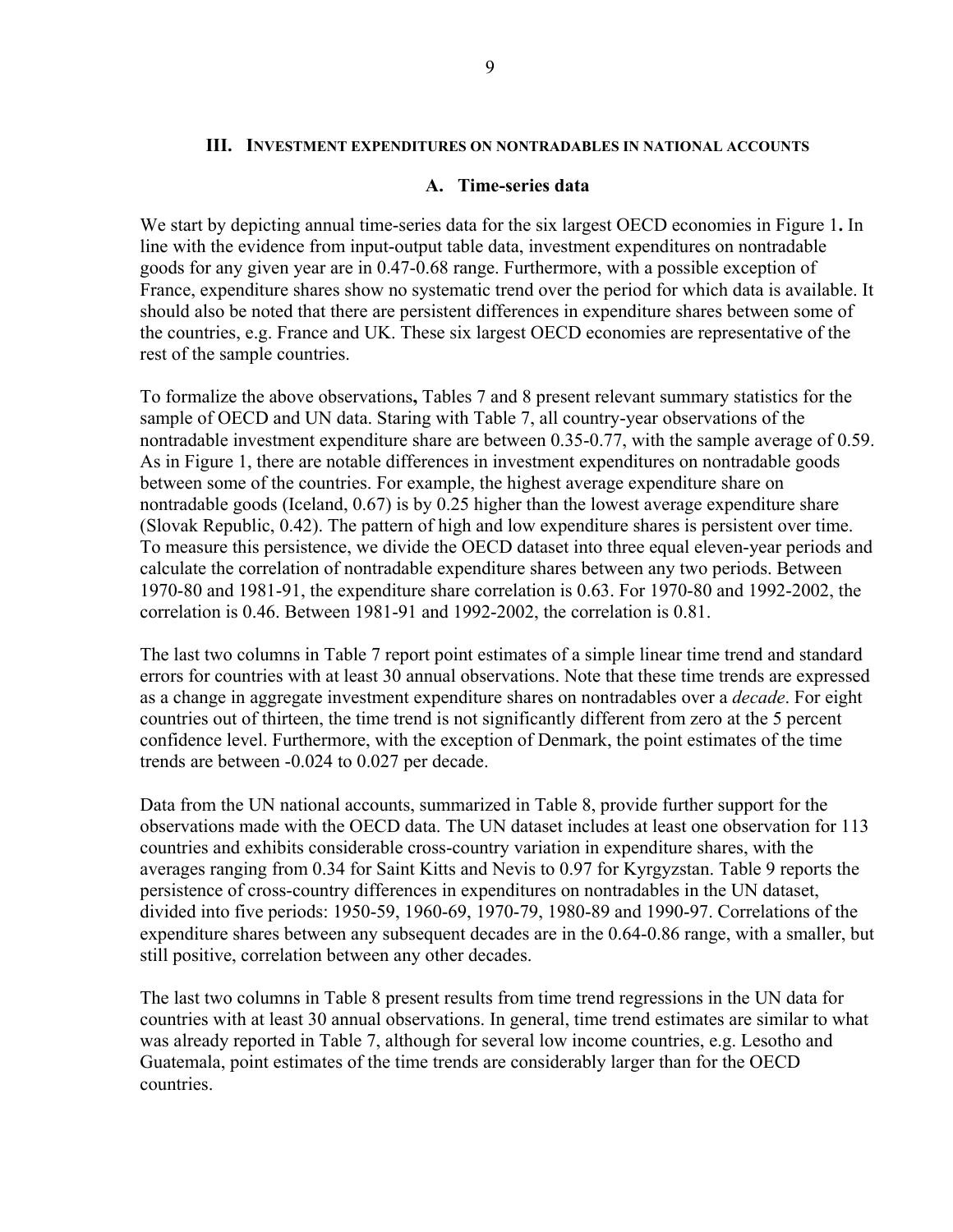To further examine trend differences between OECD and non-OECD countries, Panel 1 in Table 10 shows results for a pooled regression and a panel regression with country dummies from the OECD national accounts data. In both cases results show a small and negative trend, which is negligible in economic terms and not significantly different from zero at the 5 percent confidence level. Panel 2 in Table 10 shows results from the UN dataset. In this case time trends are somewhat larger and statistically significant at the 5 percent confidence level. Depending on the sample and regression specification point estimates of the time trend vary between -0.020 to - 0.012 per decade. As can be expected, time trends in non-OECD countries have higher standard errors. Nevertheless, the point estimate of the time trend for non-OECD countries is similar to what we observe for OECD countries, ranging from  $-0.020$  to  $-0.016$  per decade.

Finally, Figure 2 depicts the sample average expenditure shares on nontradables in the OECD and UN data for each of the years. Given the findings for individual countries, it is not surprising that the two datasets exhibit no economically significant time trends. Furthermore, the average expenditure shares are very similar in the two datasets, indirectly indicating that OECD and non-OECD countries spend a similar share of investment resources on nontradable goods. Next, we turn to examining this last observation in more detail.

## **B. Cross-section data**

Does the share of investment expenditures on nontradables vary systematically across different country characteristics, most importantly the level of income? Table 11 presents cross-section results from the UN dataset for each year between 1950 and 1997. The mean of the sample, also depicted in Figure 2, was already discussed with the time-series evidence. The fourth column of Table 11 shows the correlation between the expenditure share and PPP adjusted income per capita.<sup>11</sup> In all but a few sample years the correlation is within  $0.00$ - $0.30$  range, with zero correlation rejected at 5% confidence level for four out of 48 sample years. The average correlation during 1950-97 is 0.10. The last two columns of the table show trend coefficients and robust standard errors from a regression of nontradable investment share on log real per capita income. For all but five years a zero trend cannot be rejected at 5% confidence level. Overall, in the UN dataset, we find a small and positive correlation between expenditure shares and per capita income, which is not significantly different from zero.

To illustrate the correlation between income and expenditure shares, Figure 3 plots the two data series for years 1960, 1970, 1980 and 1990, with 1970 and 1990 representing the five sample years when zero trend and correlation are rejected. A linear trend fitted into subplots of Figure 3 suggests that a country with a per capita income of 10 percent of the average OECD level exhibits an expenditure share on nontradables, which is 0.01-0.05 lower than in the OECD countries. In line with the time-series evidence, between some countries there are large differences in expenditure shares.

Cross-section results from the PWT benchmark data, presented in Table 12, reveal a similar picture. For all six sample years, the correlation is positive and in five cases out of six, the correlation is between 0.04 and 0.31.

1

<sup>&</sup>lt;sup>11</sup> Other measures of income - GDP per capita in current prices and real GDP per worker in constant international prices - produced almost identical correlation patterns.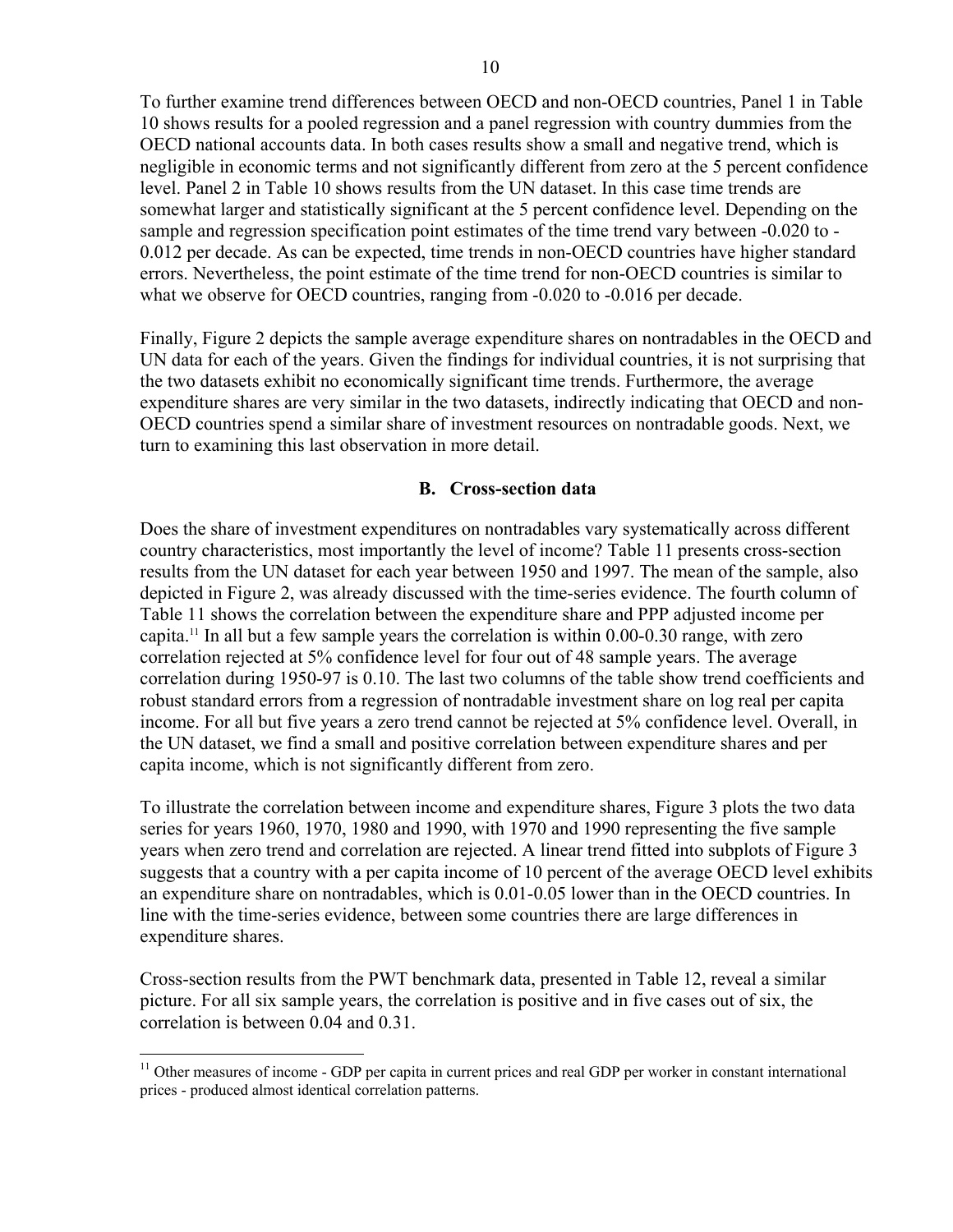Next, we investigate if there are systematic differences in investment expenditure shares across different regions of the world. Figure 4 plots the UN data separately for four country groups: Africa, Europe, Latin America and South East Asia.12 Regional investment shares are calculated as simple arithmetic averages. In line with the observed small and positive correlation between income and expenditure share on nontradables, average expenditure share for European countries is higher than, for example, in Africa. Nevertheless, the expenditure shares in the four regions do not deviate from the sample mean by more than 0.05.<sup>13</sup>

The size of largest PWT benchmark dataset for 1996 allows for a more detailed look at the regional differences. Table 13 shows investment expenditure shares on nontradables when all sample countries are grouped into seven regions. Once again, there is very little variation. The coefficients for the seven country groups range between 0.51 and 0.59. The only notable exception in the PWT 1996 benchmark dataset is Africa, where the share is considerably lower than in the other regions.14 Due to this exception, Table 13 also includes average coefficients for Africa in 1985 and 1980 PWT benchmark datasets, both of which show no deviation from sample averages.

Results for various regions are not affected, if country observations are weighted by total GDP in international prices. The average correlation between the total GDP in international prices and the expenditure shares in the UN dataset is 0.07, with correlations for different years varying in the - 0.10 to 0.15 range.

Finally, we investigate how the exclusion of residential structures from investment data would affect the results of this paper. With few exceptions both OECD and UN national accounts data distinguish between investment expenditures on residential and all other structures. Dashed lines in Figure 2 show the average investment expenditures on nontradables in UN and OECD data, when expenditures on residential structures are excluded from investment.<sup>15</sup> When compared with data that include residential construction, the only notable difference is the uniformly lower expenditure share on nontradables, decreasing from an average of 0.60 to 0.47 in OECD data and 0.58 to 0.45 in UN data. None of the other findings of this section are significantly altered. Results show that expenditures on residential structures account for a quarter of all investment expenditures and do not vary systematically with the level of income. For the 1960-1996 period correlation coefficients are in -0.25 to 0.07 range with an average correlation of -0.09.

Implications for modeling from the above documented empirical regularities depend crucially on the behavior of underlying prices for the two investment components. Relative price behavior of tradable and nontradable goods has been extensively documented in the literature, which finds a strong and positive correlation between income and the relative price of nontradable goods.<sup>16</sup>

 $\frac{13}{13}$  The two exceptions to this rule are Latin America in the 1960s and Africa during 1986-87 and 1990-94.

1

<sup>&</sup>lt;sup>12</sup> Years before 1960 are excluded from the figure, since the number of countries did not exceed two in any of the groups. For the same reason we have also excluded observations for 1997 and in case of Africa also 1996.

<sup>&</sup>lt;sup>14</sup> In 1996, investment expenditure share on nontradables in each of sample's 22 African countries is below the sample average of 0.51. Since Africa represents a sizable country group, this explains why the average coefficient in the whole PWT 1996 benchmark dataset (see Table 12) is lower than in previous years.

<sup>&</sup>lt;sup>15</sup> Due to the lack of detailed data, years before 1960 were excluded from the UN sample.

<sup>&</sup>lt;sup>16</sup> See, e.g., Balassa (1964), Samuelson (1964), Kravis et al. (1982) and De Gregorio et al. (1994).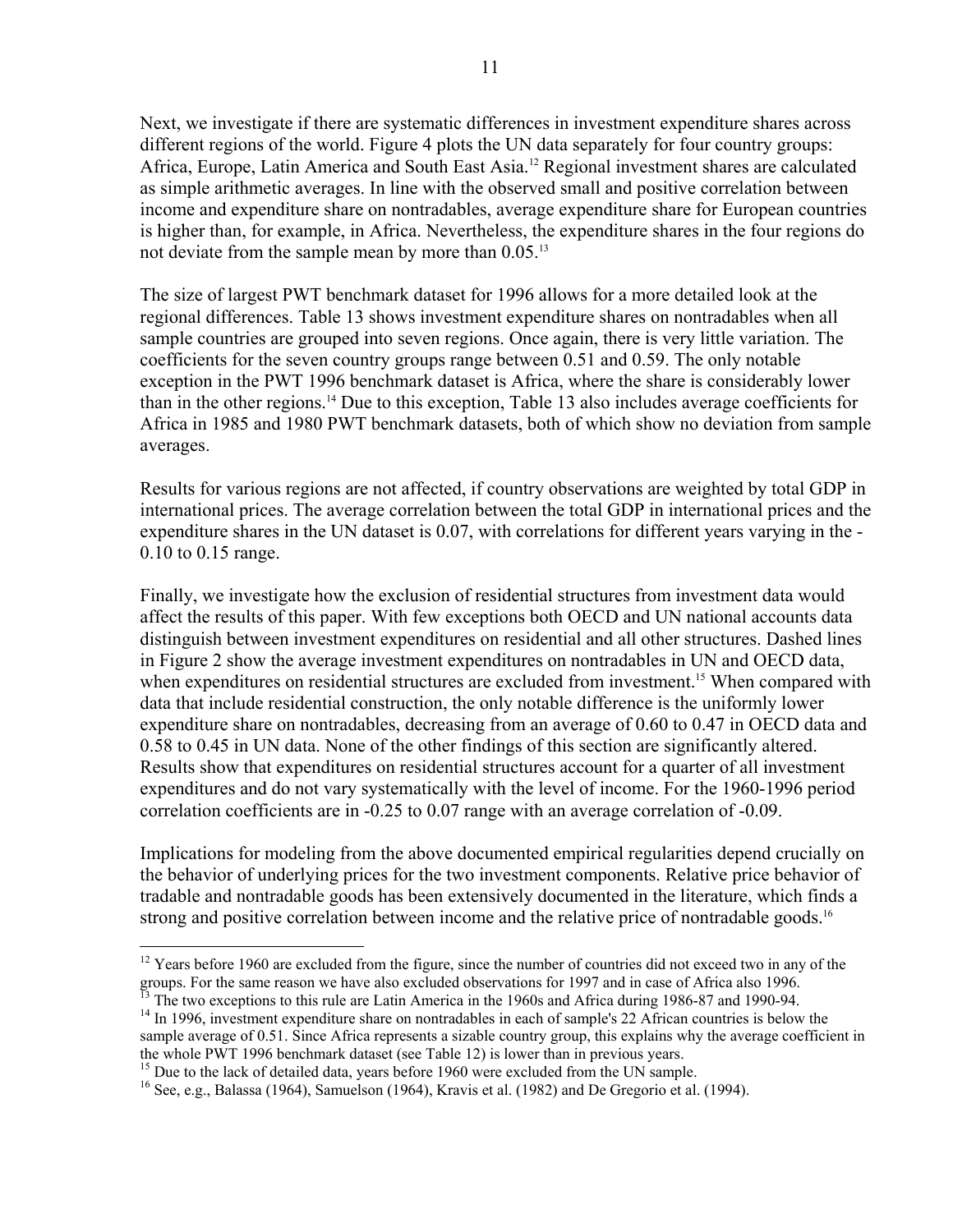Tradables and nontradables in investment present no exception to these findings. As shown in Figure 5, in poorest developing countries relative price of nontradables in investment is a third of the same price in advance economies. Similarly, the relative price of nontradables in investment has on average doubled in the largest OECD economies over the last 30 years (see Figure 6). In the U.S. it has more than tripled over the same period.

To sum up the empirical results of this section, we have documented that investment expenditure share on nontradables has been close to constant over the last 50 years and exhibits no significant correlation with the level of income. This is the case despite the fact that the relative price of the two investment components varies systematically and substantially with the level of income as well as over time.

#### **IV. COMPATIBILITY WITH RELATED EMPIRICAL REGULARITIES IN THE LITERATURE**

Our findings fit in well with the body of already established empirical regularities relating structure of the economy to the level of income. This provides an additional reliability check for our results.17 To provide some structure to the discussion, consider a two sector economy with the following aggregate resource constraint

$$
c_T^z + p_N^z c_N^z + i_T^z + p_N^z i_N^z = p_N^z y_N^z + y_T^z = 1,
$$
\n(1)

where subscripts *T* and *N* denote tradables and nontradables and superscript *z* denotes income level.  $c_j^z$  is consumption of good *j*,  $i_j^z$  is investment of good *j* and  $y_j^z$  is output of good *j*,  $j = \{T, N\}$ , at income level *z*. Constraint is formulated in terms of tradables, so that  $p_N^z$  is the relative price of nontradables. All values are expressed as a share of aggregate output.

In terms of (1), our empirical findings can be summarized as

<u>.</u>

$$
\frac{i_T^z}{i_T^z + p_N^z i_N^z} = \gamma.
$$
 (2)

Regardless of the level of income, a constant fraction,  $\gamma$ , of investment expenditures is spent on tradables, with the remaining expenditures,  $1-\gamma$ , spent on nontradables.

Eaton and Kortum (2001) note that investment expenditures on equipment/machinery, as a share of GDP, do not vary systematically with the level of income. In terms of (1), denote this result as

$$
i_T^z = \tau,\tag{3}
$$

Combining (2) and (3), aggregate investment rate, as a share of output, can be expressed as

$$
i_T^z + p_N^z i_N^z = \frac{\tau}{\gamma}.
$$
 (4)

An implication of empirical findings in (2) and (3) is that the aggregate investment rate, as a share of output, should also be constant. Parente and Prescott (2000), Restuccia and Urrutia (2001) and Hsieh and Klenow (2007), among others, find that this indeed is the case for a wide set of

 $17$  In some of the discussion in this and the following sections we implicitly equate tradables with equipment/machinery and nontradables with structures. As was discussed in Section 2, such equalization finds empirical support.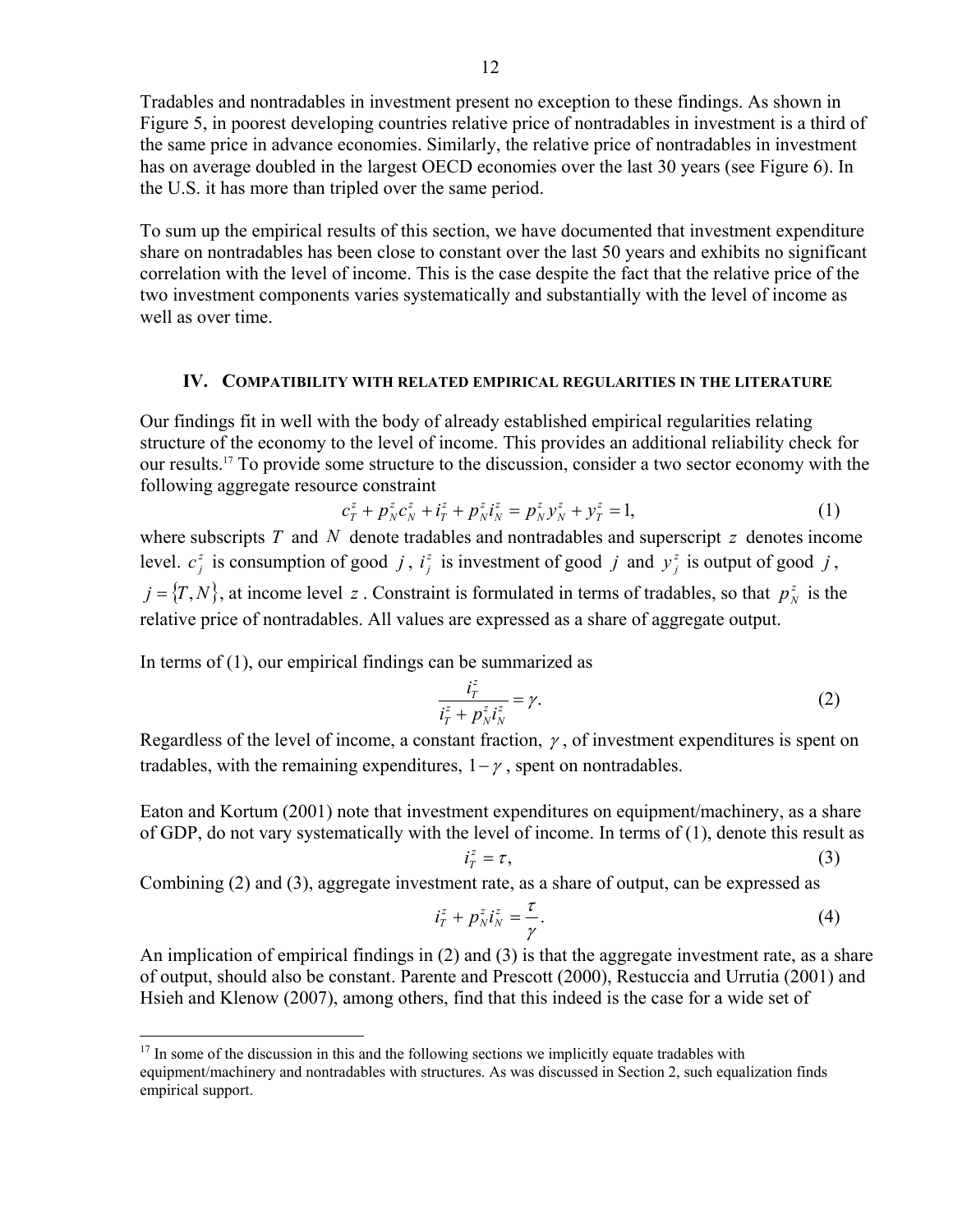countries over the 1960-2000 period.

The connection between above regularities can be exploited further to indirectly establish a link between the role of tradables and nontradables in output and consumption. In particular, there is an agreement in the literature that the share of nontradables in output increases with the level of income (see Kravis et al., 1982). Then, according to (1)-(3), the same should be the case for consumption. To see this, we rewrite (1) in terms of sectoral resource constraints and substitute in constant terms from (3) and (4) to obtain

$$
c_T^z = y_T^z - \tau,
$$
  
\n
$$
p_N^z c_N^z = p_N^z y_N^z - \tau \frac{1 - \gamma}{\gamma}.
$$
\n(5)

With constant investment shares in both sectors, changes in sectoral expenditure shares for output and consumption must have the same sign.<sup>18</sup>

When combined with an increasing relative price for nontradables, this result is useful for models that restrict aggregation of sectoral consumption to the CES function. In this case, a simultaneous increase in the relative price and expenditure share for a consumption component implies that the elasticity of substitution must be less than unitary. This is indeed what several earlier papers that directly estimate the elasticity of substitution between tradables and nontradables in consumption in the CES framework have found.19 The indirect evidence of our paper is reassuring, given the difficulties with distinguishing between tradable and nontradable goods in aggregate consumption data (see e.g. Burstein et al. (2005)).

Next, consider once again the empirical regularity that the relative price of nontradables increases with the level of income. Combined with findings in (2)-(4), this implies that, as per capita income increases, investment become more intensive in tradable goods or equipment. More formally, in terms of a given relative international price  $p_N^{PPP}$ , we have

$$
\frac{\partial \left(\frac{i\bar{r}}{i\bar{r} + p_N^{PPP}i\bar{r}_N}\right)}{\partial z} = \frac{\partial \left(\frac{\bar{r}}{\bar{r} + p_N^{PPP}i\bar{r}_N}\right)}{\partial z} > 0,
$$
\n(6)

since  $\frac{\partial p_N^z}{\partial z} > 0$ *z*  $\frac{p^z_N}{\partial z} > 0$  and from (2) and (3)  $\frac{\partial (p^z_N i^z_N)}{\partial z} = 0$ *z*  $p_{\tilde{x}}^{i,i\tilde{x}}=0$ . This implication of our findings is in line with Summers and De Long (1991, 1993), who in a series of papers find a strong positive correlation between equipment intensity of investment and economic growth.

Finally, our cross-section results differ from findings in Burstein et al. (2004), who in a sample of 19 country-year observations from input-output tables find a negative correlation between the investment expenditure share on the output of construction sector and real per capita income. To reconcile the findings of the two studies, Table 14 presents the results of Burstein et al. (2004) and replicates their study using national accounts data.

Columns 1-4 of the table present the results of Burstein et al. (2004), where authors find that

<u>.</u>

 $18$  For this result to hold, we have assumed that net trade does not vary systematically with the level of income or that any such variation, as a share of output, is negligible.

<sup>&</sup>lt;sup>19</sup> See, e.g., Kravis et al. (1982), Mendoza (1995), Stockman and Tesar (1995).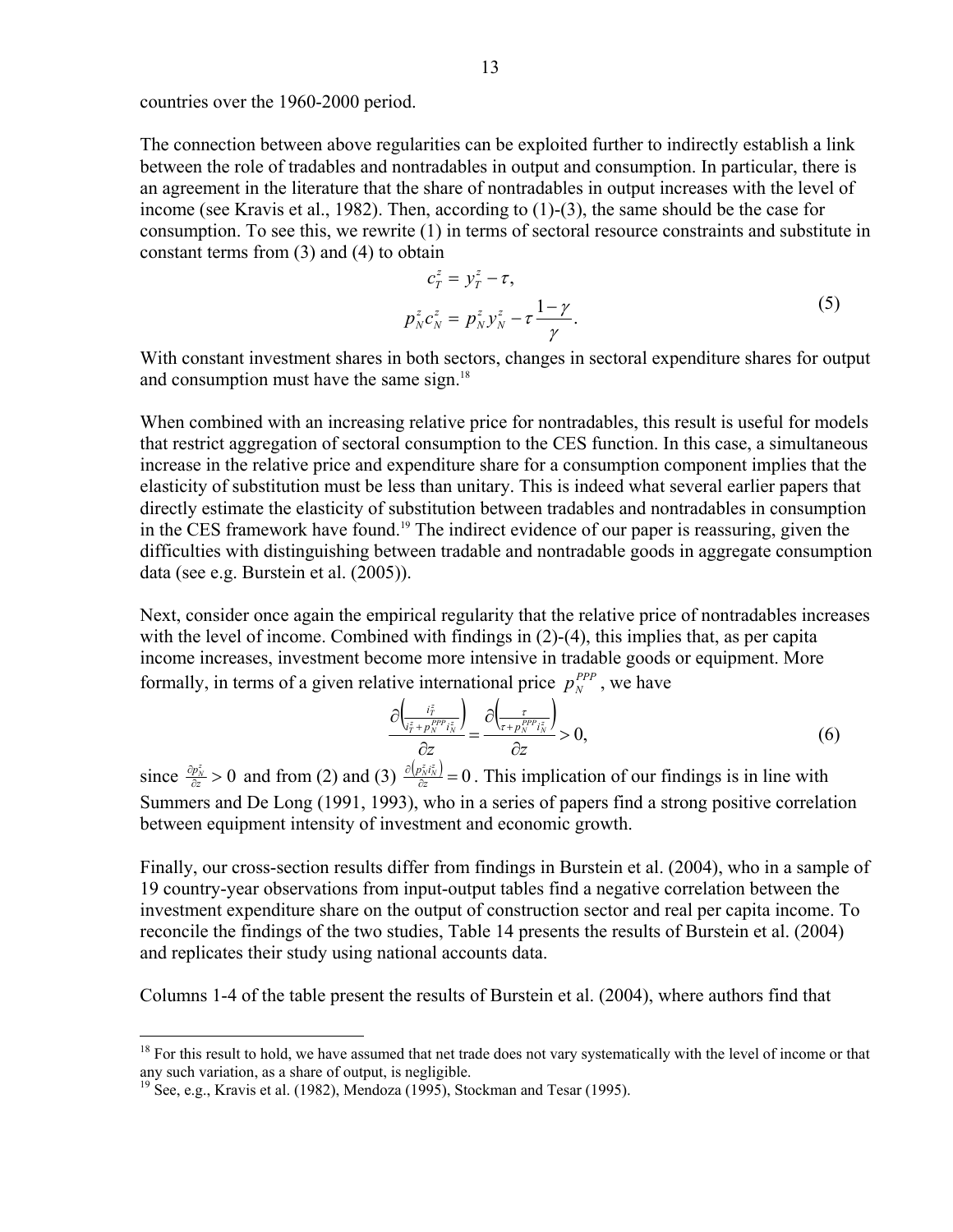investment expenditure share on construction and per capita income have a correlation coefficient of -0.69. Notice that data for each country refer to some year over the 1990-1999 period, presented in the second column. The last column of the table presents the corresponding countryyear data from our paper.

What explains the large differences in correlation between real income per capita and investment expenditure shares in our paper and Burstein et al. (2004)? The correlation coefficient for the same country-year observations in our sample is -0.49. Thus, bulk of the difference can be explained with the particular 19 country-year observations on which Burstein et al. (2004) results are based. For 9 out of 19 sample countries data are for the 1995-96 period. Cross-section results in Table 11 show that for these two particular years, the UN data also exhibit negative correlations between per capita income and expenditure shares (-0.15 in 1995 and -0.23 in 1996). However, these two years are outliers when compared to the whole sample.

#### **V. IMPLICATIONS FOR MODELING CHOICES**

This section examines implications of our findings for various specifications of two-sector models that differentiate between tradable and nontradable goods in investment. To simplify the exposition we abstract from modeling the household sector and focus on production functions and resource constraints. The goal is to identify restrictions on functional forms and parameter values that ensure models' compliance with constant investment expenditure shares on tradables and nontradables.

#### **A. Models with aggregate capital stock**

To start, consider a model economy with two sectors, as already presented in the previous section: one produces tradables, including machinery/equipment and the other produces nontradables, including structures. We have

$$
c_N + i_N = F_N(k_N, l_N),
$$
  
\n
$$
c_T + i_T = F_T(k_T, l_T),
$$
\n(7)

where, in addition to already introduced notation, output in sector  $j$ ,  $j = \{T, N\}$ , is produced using aggregate capital,  $k_i$ , and labor,  $l_i$ . Capital is accumulated according to

$$
k'_{N} + k'_{T} = (1 - \delta)(k_{N} + k_{T}) + F_{I}(i_{T}, i_{N}),
$$
\n(8)

where prime refers to next period variables and  $\delta$  denotes depreciation rate and augmenting of capital requires both tradable and nontradable goods as investment inputs. This is a commonly used specification in the literature.<sup>20</sup>

For this specification of the two-sector model to generate constant investment expenditure shares we need to impose a Cobb-Douglas aggregation for the two investment goods,

$$
F_I(i_T, i_N) = \frac{1}{(1 - \gamma)^{1 - \gamma} \gamma^{\gamma}} i_T^{r} i_N^{1 - \gamma},
$$
\n(9)

 $20$  See, e.g., Brock and Turnovsky (1994) and Fernandez de Cordoba and Kehoe (2000) for models that comply with this model specification.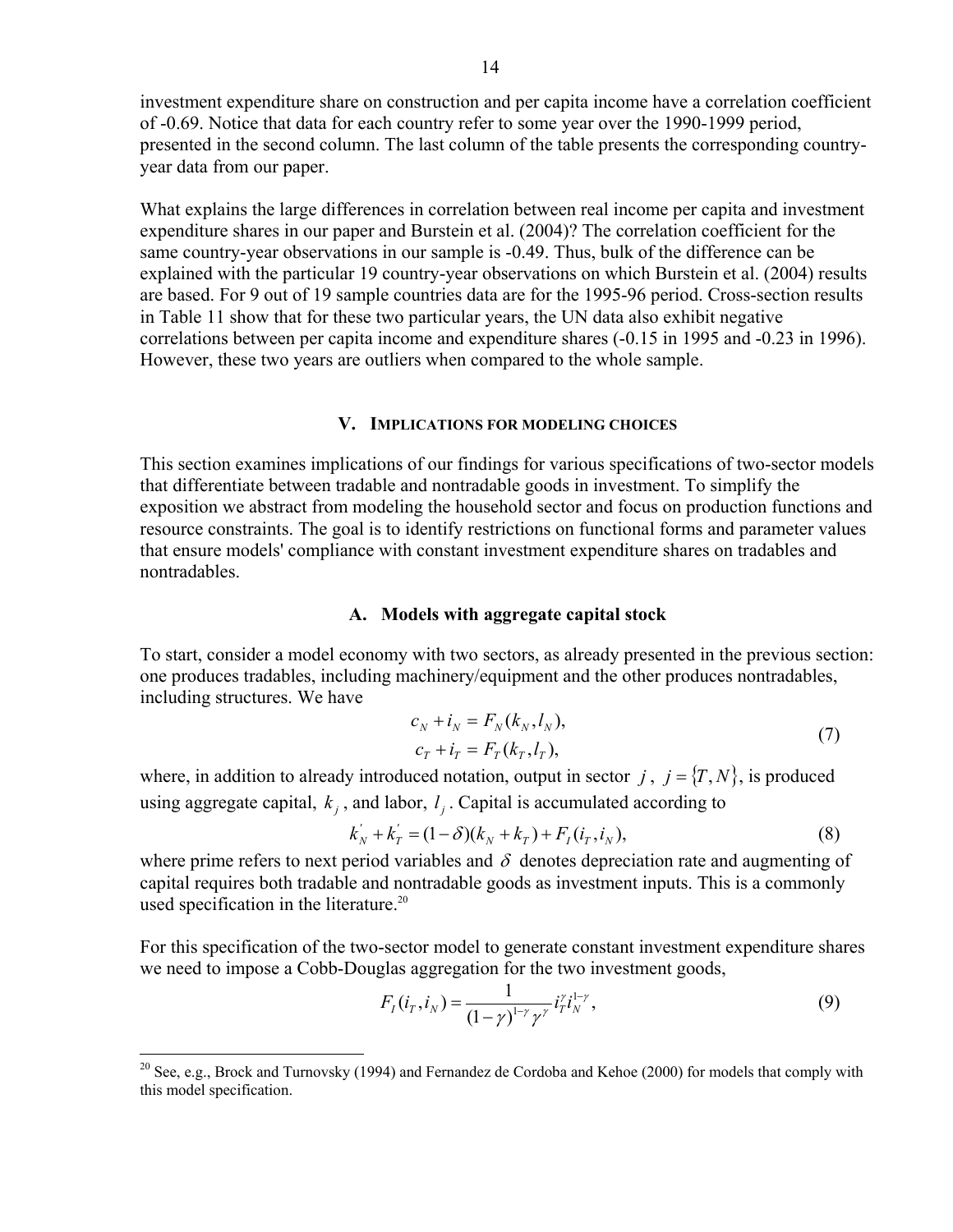where, borrowing notation from (2), investment expenditure shares on tradables and nontradables are denoted correspondingly with  $\gamma$  and  $1 - \gamma$ . This specification will comply with our empirical findings regardless of the elasticity of substitution between aggregate production factors. Also, factor intensities in production are allowed to differ across sectors.

This simple model abstracts from some of the features that are commonly included in two-sector models with aggregate capital stock. For example, we have eliminated trade flow considerations by assuming that domestic and foreign tradable goods are perfect substitutes. Attention is restricted to the case of balanced trade. Distribution sector is not modeled explicitly and included in the nontradables. Generalizing the model in these dimensions would not invalidate the modeling implications of our empirical findings, since all of these more elaborate versions of the two sector model still require an assumption about the role of tradables and nontradables in investment.

#### **B. Models with tradable and nontradable capital**

There are a number of macroeconomic problems were we do not want to aggregate investment into an aggregate investment good and aggregate capital stock, since equipment and structures can augment capital differently and can play a different role in production. One commonly modeled difference is to allow tradable and nontradable capital stocks to have different depreciation rates. Consider a specification of the two-sector model, as studied by Greenwood et al. (1997), with

$$
F_j(.) = F_j(\kappa(k_{jT}, k_{jN}), l_j),
$$
\n(10)

where  $k_{ji}$  is capital stock of type *i*,  $i = \{T, N\}$ , located in sector *j*,  $j = \{T, N\}$ . Capital of type *i* is accumulated according to

$$
k'_{Ti} + k'_{Ni} = (1 - \delta_i)(k_{Ti} + k_{Ni}) + i_i,
$$
\n(11)

where depreciation rate,  $\delta_i$ , is now allowed to differ by type of capital. Note that  $\kappa(.)$  in (10) is the same in both sectors, so that the two types of capital play the same role in production of tradables and nontradables.

For this model specification to comply with our empirical findings, (10) needs to be restricted to  $\kappa(.) = k_{i\tau}^{\theta} k_{i\gamma}^{1-\theta}$ , (12)

where

$$
\theta = \frac{\gamma \delta_N (r + \delta_T)}{\gamma \delta_N (r + \delta_T) + (1 - \gamma) \delta_T (r + \delta_N)},
$$
\n(13)

with *r* denoting net return on capital. Equation in (13) relates the relative size of capital income shares,  $\theta$ , to the relative size of investment expenditure shares,  $\gamma$ .

In this case restrictions on functional forms and parameter values are only slightly altered from the case of an aggregate capital stock. To see this, note that if  $\delta_T = \delta_N$ , then  $\theta = \gamma$  and the two models are the same. If  $\delta_T \neq \delta_N$ , the only alteration is the adjustment in (13) for different depreciation rates for two types of capital. As a result, if, e.g.,  $\delta_{\tau} > \delta_{\nu}$ , income share for tradable capital is bigger than investment expenditure share on tradables,  $\theta > \gamma$ .

Our suggested restriction on the functional form of the production function is nothing new to the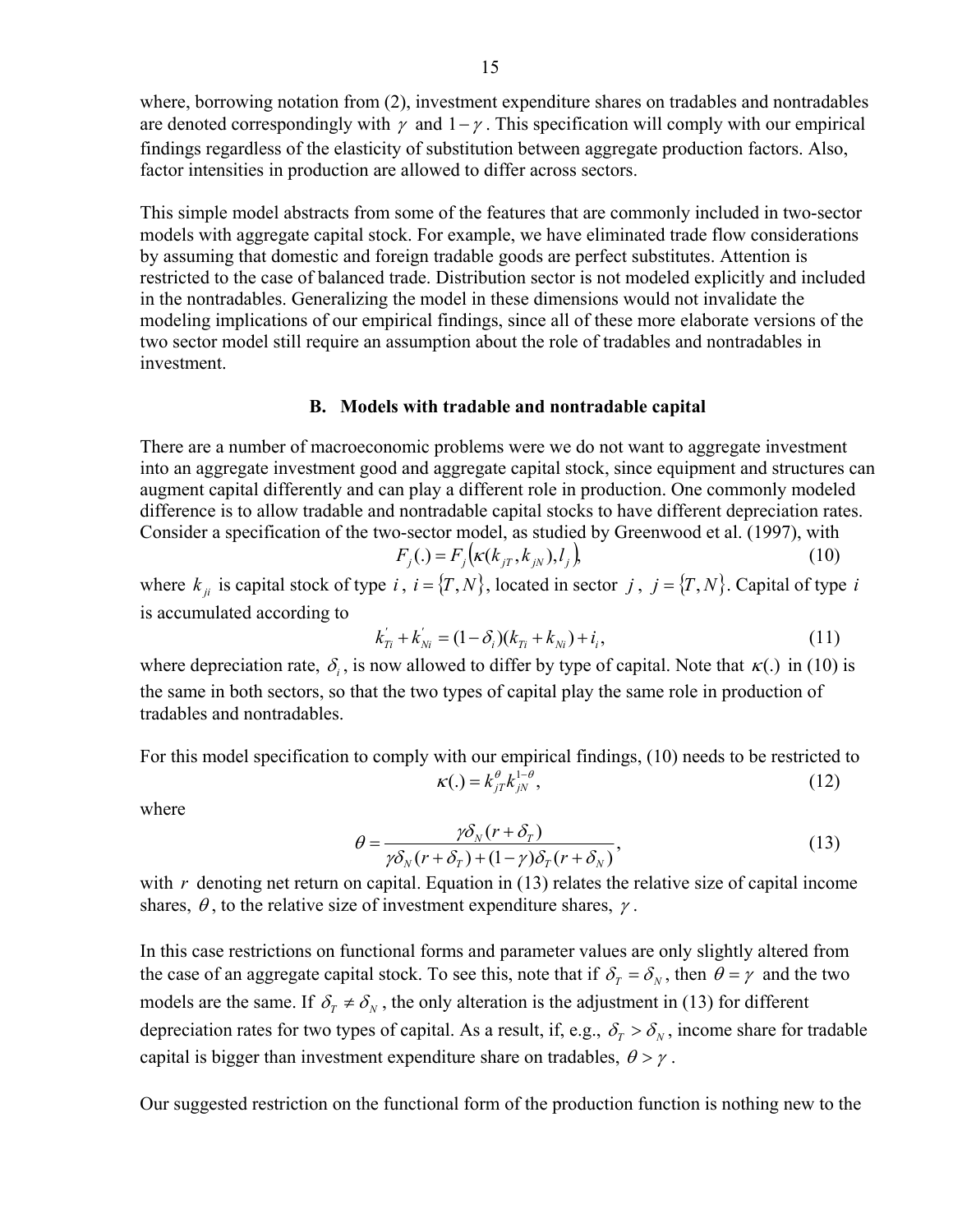modeling literature. On the contrary, Greenwood et al. (1997) and several other papers assume the exact functional form in (12). Similarly, for models with aggregate capital stock, Fernandez de Cordoba and Kehoe (2000) use the functional form in (9). However, beyond the obvious functional appeal, no systematic empirical evidence motivating the choice has been presented in previous literature.

## **C. Models with capital-skill complementarity**

Our empirical findings can also be applied to models that study capital-skill complementarity. In this case, (10) is generalized to

$$
F_j(.) = F_j(k_{jT}, k_{jN}, l_{jS}, l_{jU}),
$$
\n(14)

where  $l_{jm}$  stands for skilled,  $m = S$ , or unskilled,  $m = U$ , labor located in sector *j*,  $j = \{T, N\}$ . If the model assumes that skilled and/or unskilled labor is a complement/substitute with the aggregated capital stock, as in e.g. Caselli and Coleman (2006), then (14) can be recast as (10) and our earlier results apply.

Some recent modeling efforts have instead assumed that only tradable capital stock and skilled labor exhibit a complementarity. Consider, for example, the following double-nested CES functional form used in Krusell et al. (2000)

$$
F(k_{jT}, k_{jN}, l_{jS}, l_{jU}) = k_{jN}^{\theta} \left[ (1 - \mu) \left[ \lambda k_{jT}^{\rho} + (1 - \lambda) l_{jS}^{\rho} \right]_{\theta}^{\theta} + \mu l_{jU}^{\sigma} \right]_{\theta}^{\frac{1 - \theta}{\sigma}},
$$
(15)

where Cobb-Douglas aggregation between nontradable capital,  $k_{N}$ , and other production factors is imposed, with  $\theta$  capturing the income share of nontradable capital;  $\rho$  is elasticity of substitution between tradable capital and skilled labor;  $\sigma$  is elasticity of substitution between skilled and unskilled labor, as well as between tradable capital and unskilled labor.  $\mu$  and  $\lambda$ determine weights for tradable capital, skilled labor and unskilled labor in production.

Taking as given the trend in the relative price of nontradables, production function in (15) is not compatible with empirical results of this paper, unless  $\rho = 0$  and  $\sigma = 0$ . As discussed in, e.g., Hornstein and Krusell (2003), if there is a trend in the relative price, CES production function with non-unitary elasticity of substitution will lead to a trend in expenditure shares and some production factor is eventually not used in production. The same reasoning applies to capital income shares in (15).

#### **VI. AN APPLICATION TO THE GROWTH LITERATURE**

In this section we apply our empirical findings and its modeling implications to the literature that investigates the relationship between sectoral productivity levels and income disparity across countries.21 We further narrow down the focus to the link between sectoral productivities and differences in investment rates across countries.<sup>22</sup> Relevant empirical regularities were already

 $21$  For recent contributions see e.g. Herrendorf and Valentinyi (2006) and Hsieh and Klenow (2007).

 $22$  Mankiw et al. (1992) find that differences in investment rates account for around half of the income disparity across countries.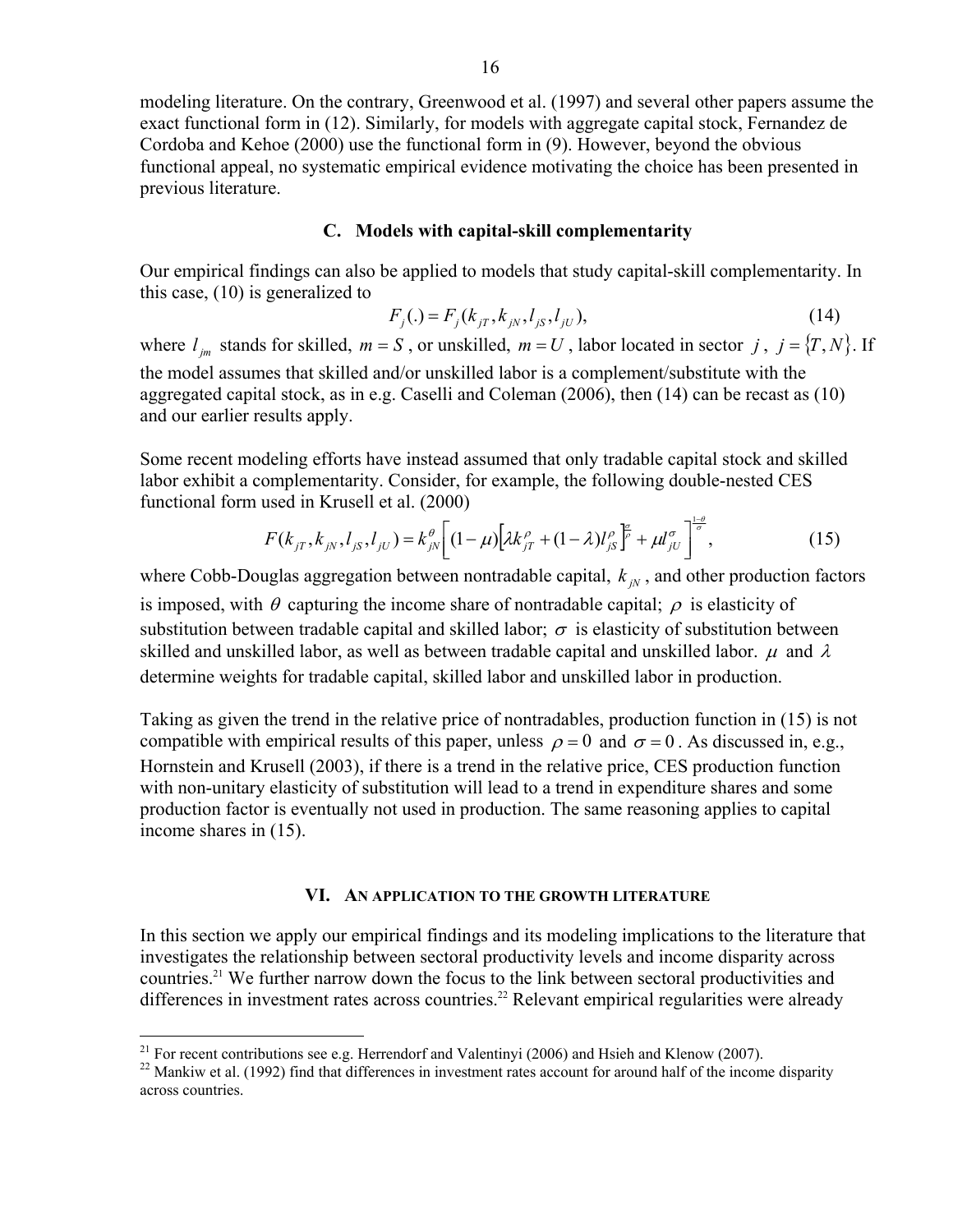noted in Section 4. When measured in international prices, investment rates in low income countries are a fraction of investment rates in rich countries, while in domestic prices investment rates show no economically significant correlation with income. One possible interpretation of these empirical regularities is to link them to differences in sectoral productivities and relative prices between tradables and nontradables across countries (see Balassa (1964) and Samuelson  $(1964)$ ).

#### **A. Two-sector model**

We explore this link using a two-sector growth model with tradable and nontradables goods, where countries differ only in terms of their relative sectoral productivities, and show that results depend crucially on the assumed role for the two types of goods in investment. If investment goods are tradable and consumption nontradable, the link provides a potent channel for explaining the observed differences in investment rates. If, however, the role of tradables and nontradables is based on our empirical findings, productivity and relative price differences can account for no more than a small fraction of differences in investment rates across countries.

To see this, consider the model partly sketched out in previous sections. Representative consumer maximizes utility,

$$
u(F_c(c_T, c_N))
$$
\n(16)

subject to sectoral resource constraints in (7) and a steady state version of capital accumulation in (8). Aggregate labor supply is inelastic and foreign trade position is assumed to be balanced. Model economy takes world the interest rate, *r* , as given.

To solve the model we assume that investments are aggregated using the empirically motivated functional form in (9). For consumption, motivated by the discussion in Section 4, we assume CES aggregator,

$$
F_C(c_T, c_N) = \left(\mu c_T^{\frac{\theta - 1}{\theta}} + (1 - \mu)c_N^{\frac{\theta - 1}{\theta}}\right)^{\frac{\theta}{\theta - 1}},
$$
\n(17)

and, in line with the literature, production functions for the two types of goods are assumed to be of Cobb-Douglas form,

$$
A_j k_j^{\alpha} l_j^{1-\alpha},\tag{18}
$$

with *A<sub>i</sub>* representing total factor productivity in sector *j*,  $j = \{T, N\}$ .

Model's analytical solution is presented in Appendix II. Before turning to a quantitative investigation, two results are worth pointing out. First, domestic price investment rate in the model is

$$
\frac{i_r + p_N i_N}{i_r + c_r + p_N (c_N + i_N)} = \frac{\alpha \delta}{r + \delta}.
$$
\n(19)

It does not depend on productivities and is therefore the same for all model economies. This result finds support in data.

Second, relative price of nontradables is determined by the ratio of sectoral productivities, *N*  $\frac{A_T}{A_{\Lambda}}$  $p_N = \frac{A_T}{A_N}$ . This Balassa-Samuelson effect is crucial for understanding the link between relative productivities and investment rates in common international prices. In the model, lower income level is a result of lower relative productivity in the tradable sector and is accompanied with a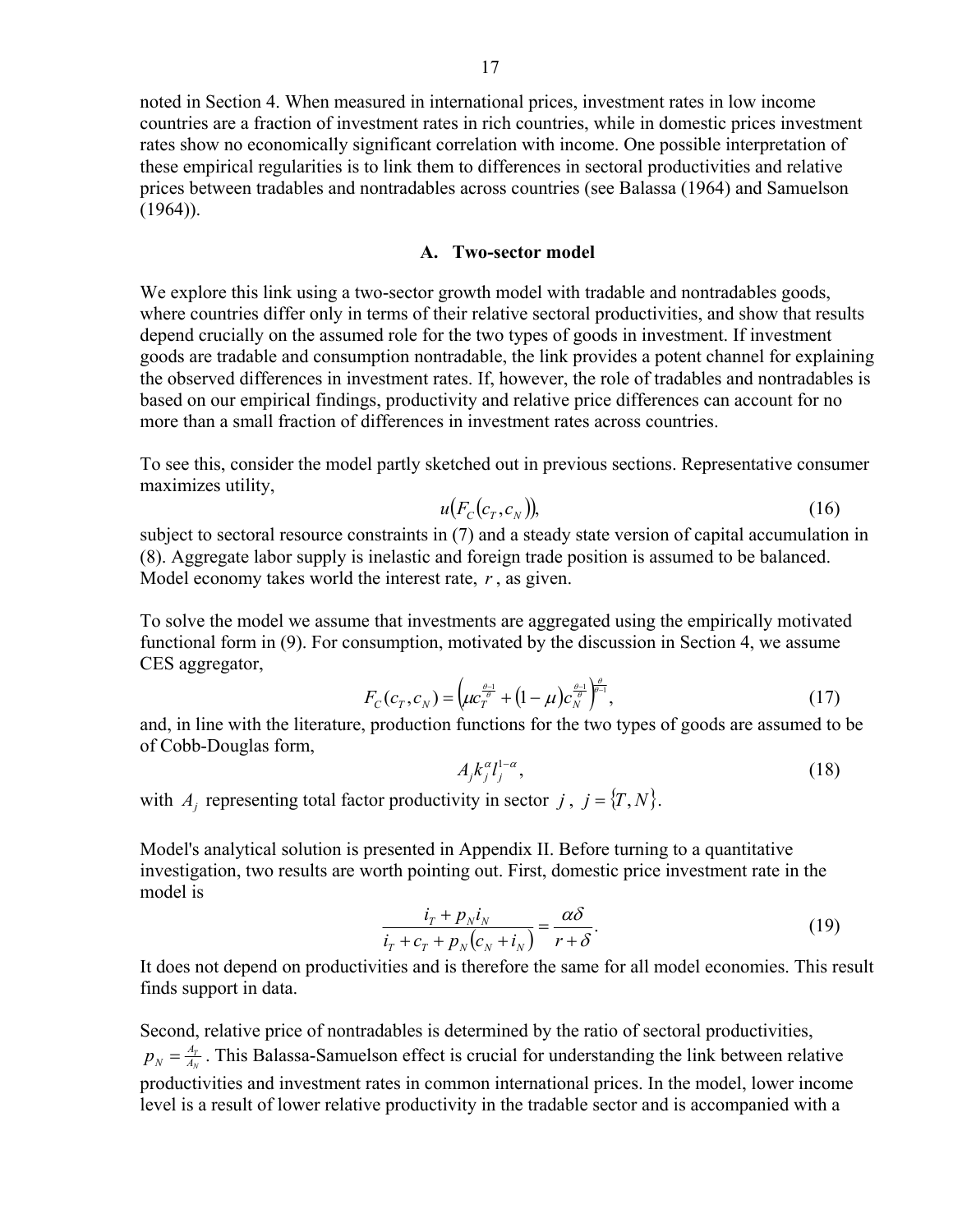lower relative price of nontradables. Domestic price investment rates do not vary with income, but when expressed in international prices investment rates will vary because of differences in the relative price,  $p<sub>N</sub>$ . The sign of the variation depends on the role that tradables and nontradables play in investment, relative to in the rest of the economy, i.e. consumption. If expenditure share on tradables is the same in consumption and investment, relative price movements will affect consumption and investment equally and therefore will not affect investment-output or consumption-output ratios. If investment expenditure share on tradables in investment is larger than in consumption, lower relative price will result in lower investments rates, when expressed in common international prices.<sup>23</sup> Through this channel the model can potentially explain the observed differences in investment rates. The remainder of this section investigates if this channel is quantitatively relevant.

#### **B. Quantitative results**

As already noted, the nature of the exercise is to compare solutions for model economies that differ in terms of relative productivities in tradable and nontradable sectors. In all other respects model economies are identical. We then investigate quantitatively the variation in investment rates that differences in relative productivities can generate.

Model is calibrated to a representative high income economy, defined as the average of countries with at least 75 percent of the U.S. income level. Calibration amounts to setting investment rate in (19) and three parameters that determine the role of tradables and nontradables in consumption and investment,  $\theta$ ,  $\mu$  and  $\gamma$ . We set investment rate to 0.23, which is the average for the relevant set of countries, and consider several specifications for the remaining parameters.<sup>24</sup>

First we solve the model for the case of tradable investment and nontradable consumption, which amounts to setting  $\mu = 0$  and  $\gamma = 1$ . Although in violation of empirical evidence, this parametrization allows the model to generate maximum variation in investment rates. Results are summarized with the doted line in Figure 7. In this figure, the x-axis represents income disparities across countries, exogenously generated in the model by varying the relative productivity. Values are normalized by the high income country. The y-axis represents the international price investment rate, expressed in terms of the relative price in the high income country. For comparative purpose, Figure 7 also depicts the actual international price investment rates from 1996 benchmark data and a simple linear trend. Clearly, the magnitude of differences in international price investment rates observed in data can be generated with the model, since with  $\mu = 0$  and  $\gamma = 1$  variation in the model exceeds variation in data.

Next, consider an empirically motivated parametrization. For investment shares we set  $\gamma = 0.4$ . For elasticity of substitution in consumption we set  $\theta = 0.44 < 1$ , as reported in Stockman and Tesar (1995) and indirectly supported by results of this paper. Weight parameter  $\mu$  is set so that in the high income country consumption expenditure share on tradables is 0.25, as reported in

 $^{23}$  For a formal derivation of this result see Appendix B.

<sup>&</sup>lt;sup>24</sup> Note that for high income country the two investment rates coincide. Also, model parameters for the aggregate economy, i.e.  $\delta$ ,  $\alpha$  and  $r$ , affect the results only through their effect on the domestic price investment rate and therefore do not need to be calibrated separately.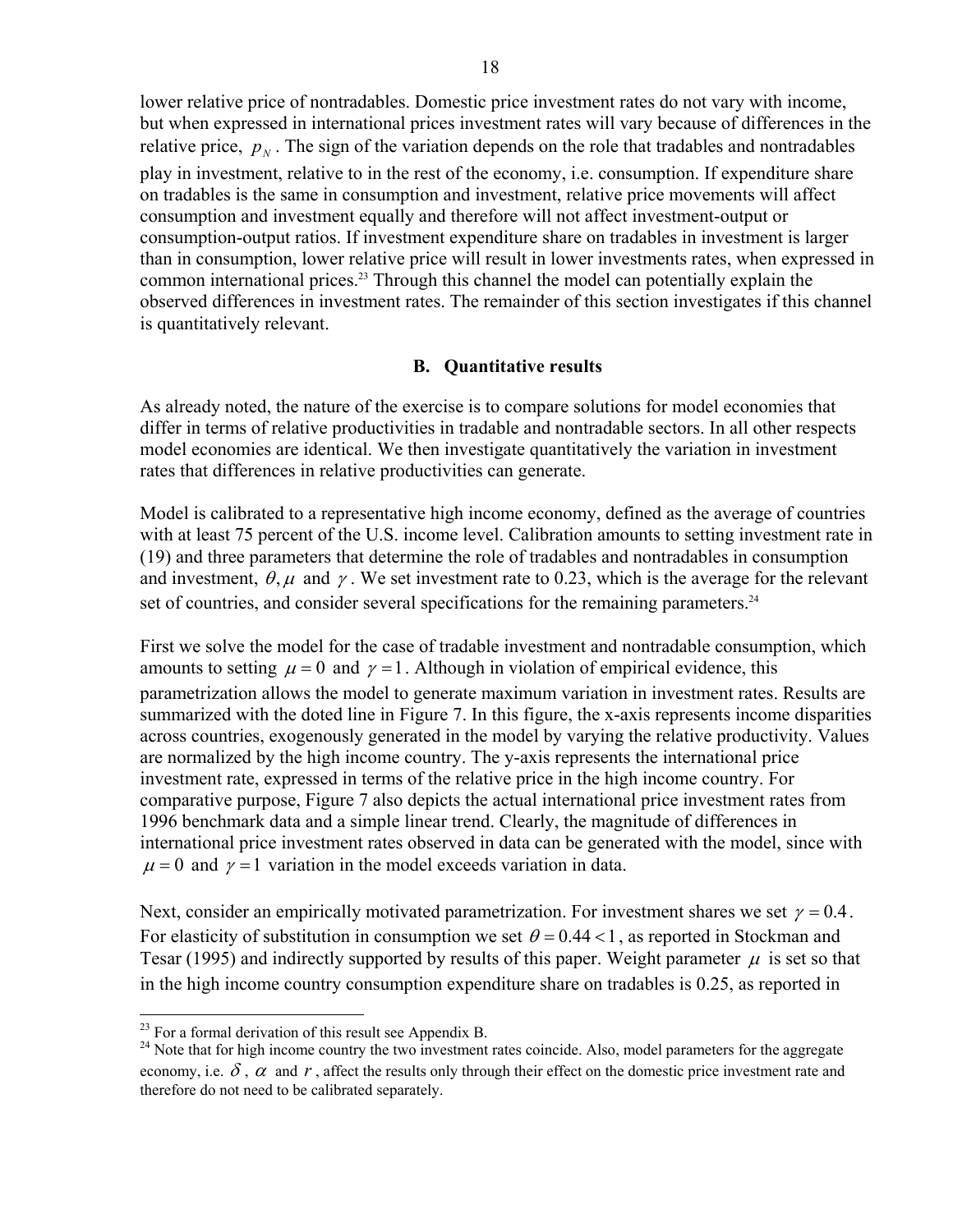Burstein et al. (2004).<sup>25</sup> With this model specification, as relative productivity decreases below the level of high income countries, investment rates initially decrease slightly, since expenditure share on tradables is higher in investment, i.e., 0.44, than in consumption, i.e., 0.25. However, with less than unitary elasticity of substitution, expenditure share on tradables in consumption increases as income levels decrease. Eventually, with low enough income, it exceeds that of investment, causing investment rates to increase. Thus, under this empirically motivated parametrization, the model cannot explain why investment rates decrease with income.

Finally, given the uncertainties surrounding parametrization of the consumption side, Figure 7 also reports the solution for model parametrization with  $\gamma = 0.4$  and only nontradables in consumption, i.e.  $\mu = 0$ . In this case, the model can accounts for about half of observed differences in investment rates between rich and poor countries. Although consumption should include a non-negligible tradable component, this parametrization provides an instructive upper bound for differences in investment rate that the model can generate when  $\gamma = 0.4$ , regardless of the assumed role for the two goods in consumption.

We conclude that with reasonable parameter values, the model cannot account for observed differences in investment rates. Decreasing relative productivity can, in fact, lead to higher rather than lower investment rates in poor countries, if elasticity of substitution between the two goods in consumption is less than unitary. The driving force behind our conclusions is the empirical finding that nontradables play a dominant role not only in consumption, but also in investment expenditures.

#### **VII. CONCLUSIONS**

Setting up a two-sector open economy growth model requires an assumption about the role of tradable and nontradable goods in the capital accumulation process. A common practice in the literature is to assume that only tradable goods can be transformed into investments or that the role of tradables and nontradables in investment is the same as in consumption. In a survey of the topic, Turnovsky (1997) concludes that `no one assumption has gained a uniform acceptance', since these assumptions are driven by mere convenience considerations rather than empirical facts. Furthermore, model results, especially quantitative ones, are often sensitive to the assumption used.

Although there is some variation across countries, we find that, on average, expenditures on nontradable and tradable goods account for 60 and 40 percent of investment expenditures, respectively. Furthermore, the investment expenditure shares on the two components have been

<sup>&</sup>lt;sup>25</sup> We do not report the value of  $\mu$  since it has no clear economic interpretation. As in the case with unitary elasticity of substitution, with the CES functional form for consumption aggregation, results in Figure 7 only depend on the

relative productivity ratio  $\frac{d}{dx}$  /  $\frac{d}{dx}$ <br>*N*  $\frac{d}{dx}$  $A_{\tau}$ <sup>*A*</sup>  $\frac{\Delta P}{A_N}$  /  $\frac{\Delta P}{\Delta N}$ . Results are independent of the level of productivity in tradable and nontradable

sectors,  $A_T$  and  $A_N$ . A change in the level of the productivity ratio,  $A_T / A_N$ , requires a change in  $\mu$ , but otherwise does not affect results. See Appendix II for details.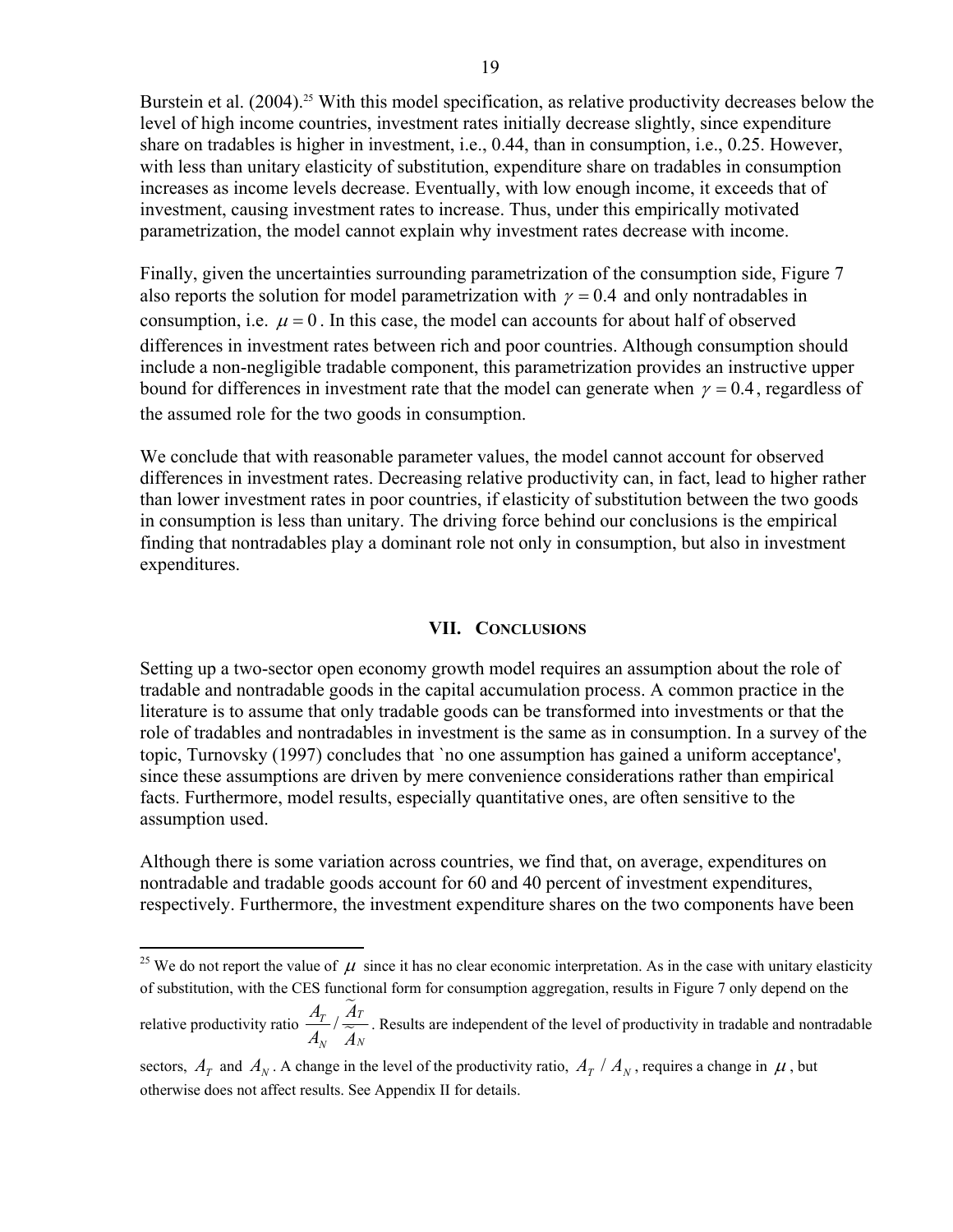close to constant over the last 50 years and exhibit a small positive correlation with the level of income. These results are remarkable, given the large and systematic variation in relative prices across both time and income levels.

Our empirical results suggest that a more realistic modeling of the capital accumulation process in two-sector models can be achieved with relatively little additional complexity, i.e. by assuming a unitary elasticity of substitution between the two investment components. Although in this paper we concentrate on the tradable-nontradable nature of sectoral output, our results are also applicable to models distinguishing between equipment and structures in investment.

Findings of this paper can have important implications for macro models. One such implication, applying our results to a steady state of a standard two-sector growth model, was presented in Section 6. Here we point out two additional applications. First, the exact mix of tradables and nontradables in investment and aggregate capital stock affects the speed of transitional dynamics in a two sector open economy growth model, with a larger share for nontradables slowing down the transition process. This can be a useful addition to the standard setup, where more plausible transitional dynamics are commonly achieved by assuming excessive frictions for production factors and/or prices.

Second, in addition to being nontradable, construction may play a special role in macro models, because real estate is the quintessential collateral asset. Our empirical results, including the finding that residential structures account for quarter of all investment expenditures, can be applied to models that include collateral constraints in both cross-country and time-series setting.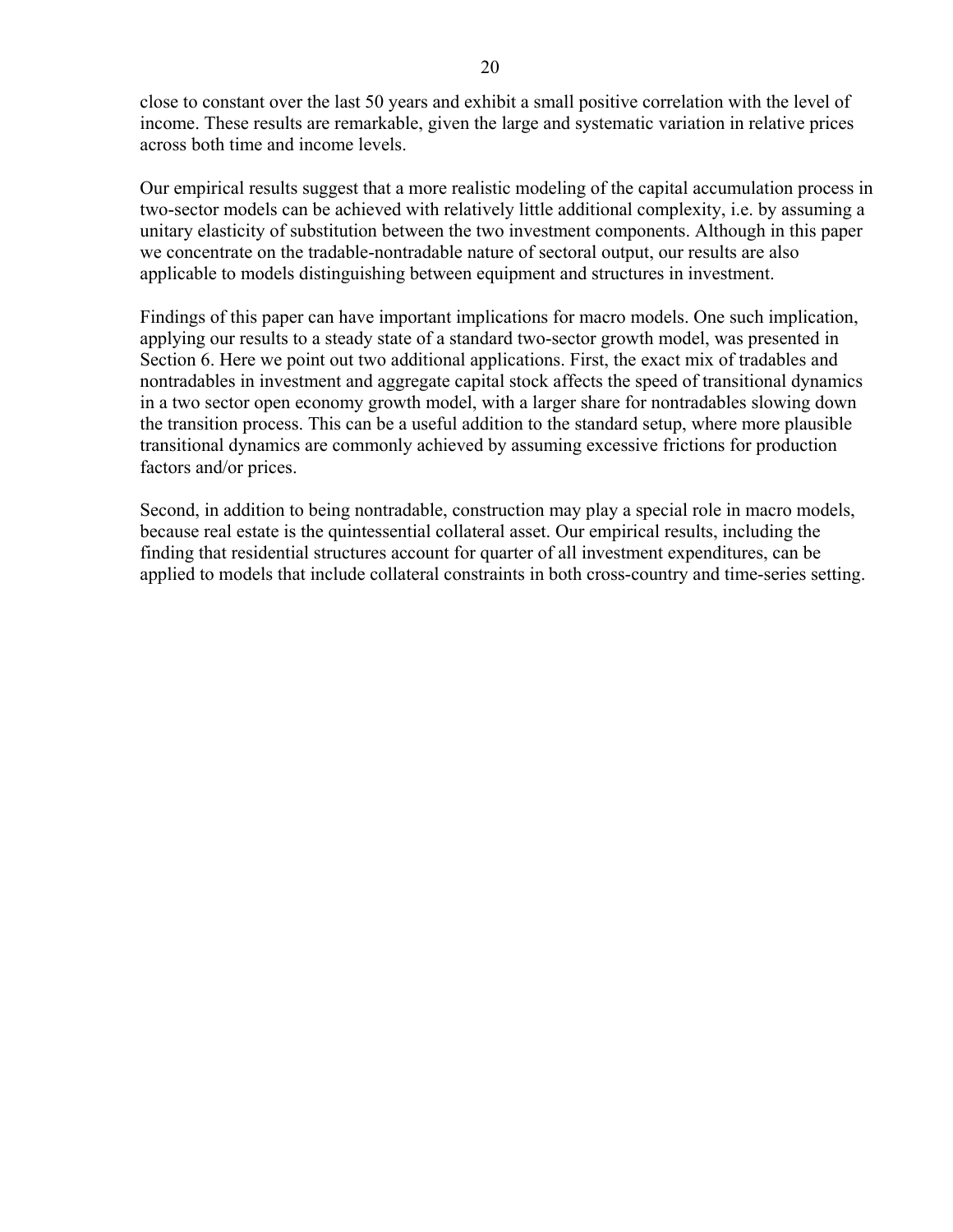## **References**

- Balassa, B., 1964, The Purchasing-Power Parity Doctrine: A Reappraisal, *Journal of Political Economy*, 72, 584-596.
- Betts, C., and T. Kehoe, 2001, Tradability of Goods and Real Exchange Rate Fluctuations, mimeo, University of Minnesota, March.
- Brock, P., and S. Turnovsky, 1994, Dependent Economy Model with Both Traded and Nontraded Capital Goods, *Review of International Economics*, 2, 306-325.
- Burstein, A., M. Eichenbaum, and S, Rebelo, 2005, Large Devaluations and the Real Exchange Rate, *Journal of Political Economy*, vol.113, no.4, 742-784.
- Burstein, A., J. Neves, and S. Rebelo, 2004, Investment Prices and Exchange Rates: Some Basic Facts, *Journal of the European Economic Association*, 2 (2-3), 302-309.
- Caselli, F., and W. J. Coleman, 2006, The World Technology Frontier, *American Economic Review*, Vol. 96(3), June, pages 499-522.
- De Gregorio, J., A. Giovannini, and H. Wolf, 1994, International Evidence On Tradables and Nontradables Inflation, *European Economic Review*, 38, 1225-1244.
- DeLong, B., and L., Summers, 1991, Equipment Investment and Economic Growth, *Quarterly Journal of Economics*, 106, 445-502.
- DeLong, B., and L., Summers, 1993, How Strongly Do Developing Economies Benefit from Equipment Investment? *Journal of Monetary Economics*, 32, 395-415.
- Eaton, A., and S. Kortum, 2001, Trade in Capital Goods, *European Economic Review*, 45, 1195- 1235.
- Eurostat, 2005, ESA 95 Input-Output Tables, Online database, Eurostat, Luxembourg, downloaded on 25/10/2005.
- Fernandez de Cordoba, G., and T. Kehoe, 2000, Capital Flows and Real Exchange Rate Fluctuations Following Spain's Entry into the European Community, *Journal of International Economics*, 51, 49-78.
- Greenwood, J., Z. Hercowitz, and P. Krusell, 1997, Long-Run Implications of Investment-Specific Technological Change, *American Economic Review*, 87, 342-362.
- Herrendorf, B., and A. Valentinyi, 2006, Which Sectors Make the Poor Countries So Unproductive, CEPR Discussion Paper No. 5399, December.
- Heston, A., R. Summers, and B. Aten, 2002, Penn World Table Version 6.1, Center for International Comparisons at the University of Pennsylvania (CICUP), October.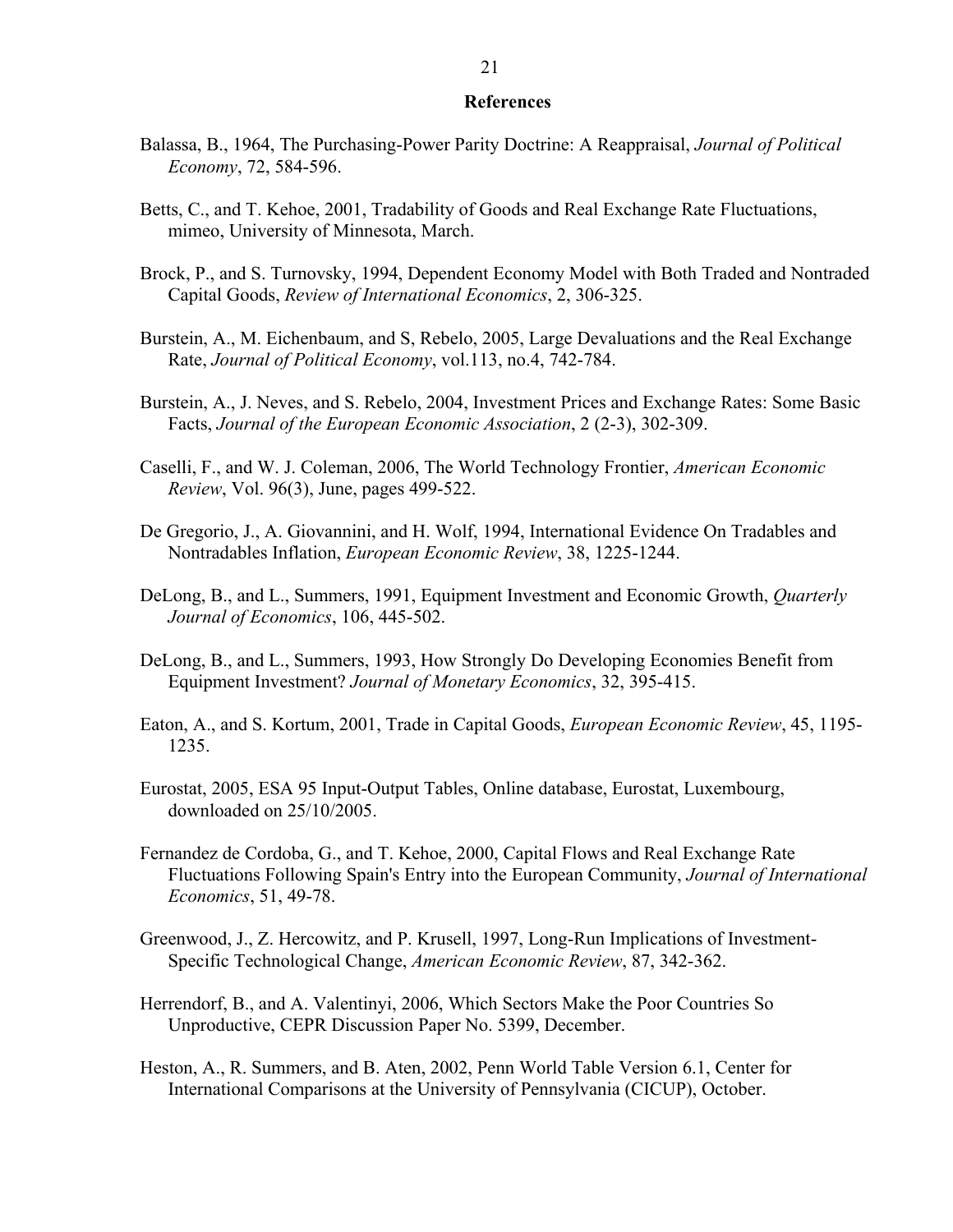- Hornstein, A., and P. Krusell, 2003, Implications of the Capital-Embodiment Revolution for Directed R&D and Wage Inequality, Federal Reserve Bank of Richmond -Economic Quarterly, v.89, no.4, 25-50.
- Hsieh, C., and P. Klenow, 2007, Relative Prices and Relative Prosperity, *American Economic Review*, 97, June, 562-585.
- Kehoe, T. and K. Ruhl, 2006, Sudden Stops, Sectoral Reallocations, and Real Exchange Rates, mimeo, University of Minnesota and the University of Texas at Austin.
- Kravis, I., A. Heston, and R. Summers, 1982, **World Product and Income: International Comparisons and Real GDP**, Baltimore, MD: Johns Hopkins University Press.
- Krusell, P., L., Ohanian , J.-V., Ruis-Rull, and G., Violante, 2000, Capital-Skill Complementarity and Inequality, *Econometrica*, 68:5.
- Laxton, D., and P. Pesenti, 2003, Monetary Rules for Small, Open, Emerging Economies, *Journal of Monetary Economics*, 50, 1109-1146.
- Lawson A., K. Bernasi, and M. Fahim-Nader, 2002, Benchmark Input-Output Accounts for the United States, 1997, *Survey of Current Business*, BEA, December.
- Mankiw, G., D. Romer, and D. Weil, 1992, A Contribution to the Empirics of Economic Growth, *Quarterly Journal of Economics*, 107, 407-438.
- Meade, D., S. Rzeznik, and D. Robinson-Smith, 2003, Business Investment by Industry in the U.S. Economy for 1997 *Survey of Current Business*, November, pp. 18-70.
- Mendoza, E., 1995, The Terms of Trade, the Real Exchange Rate, and Economic Fluctuations, *International Economic Review*, 36, 101-137.
- Mendoza, E., and M. Uribe, 2000, Devaluation Risk and the Business Cycle Implications of Exchange Rate Management, *Carnegie-Rochester Conference Series on Public Policy*, 53, 239-296.
- Nehru, V., and A. Dhareshwar, 1993, A New Database On Physical Capital Stock: Sources, Methodology and Results, *Revista de Analisis Economico*, Vol.8, No1, pp.37-59.
- Obstfeld, M., and K. Rogoff, 1996, **Foundations of International Macroeconomics**, MIT Press, Cambridge, Massachusetts.
- Organization for Economic Cooperation and Development, 2006, National Accounts of OECD Countries - Volume II, Detailed Tables 1970-2004, Online database, OECD, Paris, downloaded on 24/01/2006.
- Organization for Economic Cooperation and Development, 2002a, Input-Output Database Edition 2002, OECD, Paris.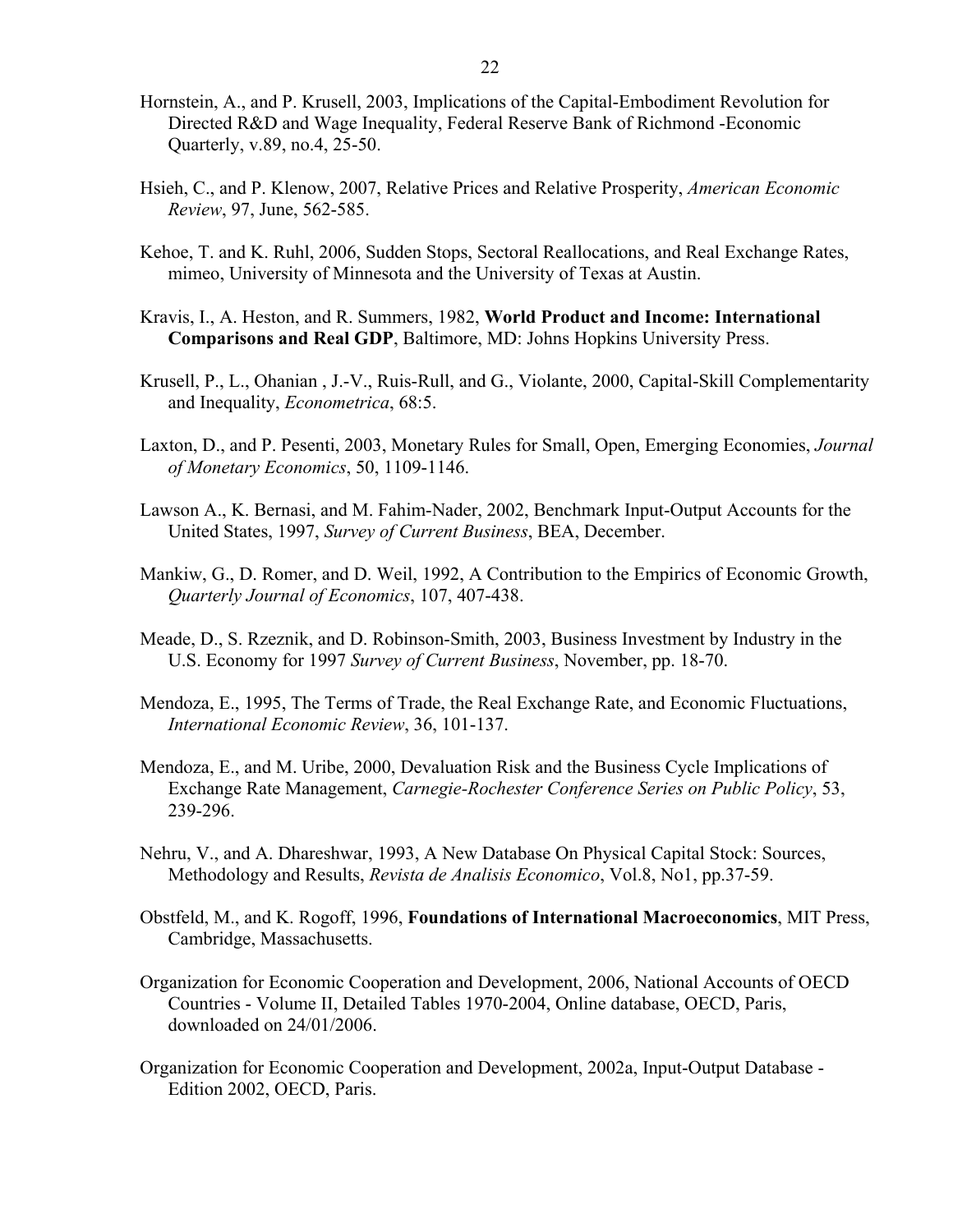- Organization for Economic Cooperation and Development, 2002b, Input-Output Database Edition 2002: Country Notes, OECD, Paris.
- Organization for Economic Cooperation and Development, 1995a, Input-Output Database Edition 1995, OECD, Paris.
- Organization for Economic Cooperation and Development, 1995b, Input-Output Database Edition 1995: Sources and Methods, OECD, Paris.
- Organization for Economic Cooperation and Development, 1995c, Input-Output Database Edition 1995: Country Notes, OECD, Paris.
- Parente, S., and E. Prescott, 2000, **Barriers to Riches**, MIT Press, Cambridge, Massachusetts.
- Parker, R., and B. Grimm, 2000, Recognition of Business and Government Expenditures for Software as Investment: Methodology and Quantitative Impacts, 1959-1998, Washington, DC: Bureau of Economic Analysis, November.
- Rebelo, S., and C. Vegh, 1995, Real Effects of Exchange Rate-Based Stabilization: An Analysis of Competing Theories, **NBER Macroeconomics Annual**, 125-174.
- Restuccia, D., and C. Urrutia, 2001, Relative Prices and Investment Rates, *Journal of Monetary Economics*, 45, 93-121.
- Samuelson, P., 1964, Theoretical Notes on Trade Problems, *Review of Economics and Statistics*, 46, 145-154.
- Stockman, A., and L. Tesar, 1995, Tastes and Technology in a Two-Country Model of the Business Cycle: Explaining International Comovements, *American Economic Review*, 85, 168-185.
- Summers, R., A., Heston, B. Aten, and D. Nuxoll, 1995, Penn World Table 5.6, Computer diskette, University of Pennsylvania.
- Turnovsky, S., 1997, **International Macroeconomic Dynamics**, MIT Press, Cambridge, Massachusetts.
- United Nations, 2001a, National Accounts Statistics: Main Aggregates and Detailed Tables, 1970-1997, Part I, New York, U.N. Publications Division.
- United Nations, 2001b, National Accounts Statistics: Main Aggregates and Detailed Tables, 1950-1969, New York, U.N. Publications Division.
- Uribe, M., 2002, The Price-consumption Puzzle of Currency Pegs, *Journal of Monetary Economics*, 49, 533-569.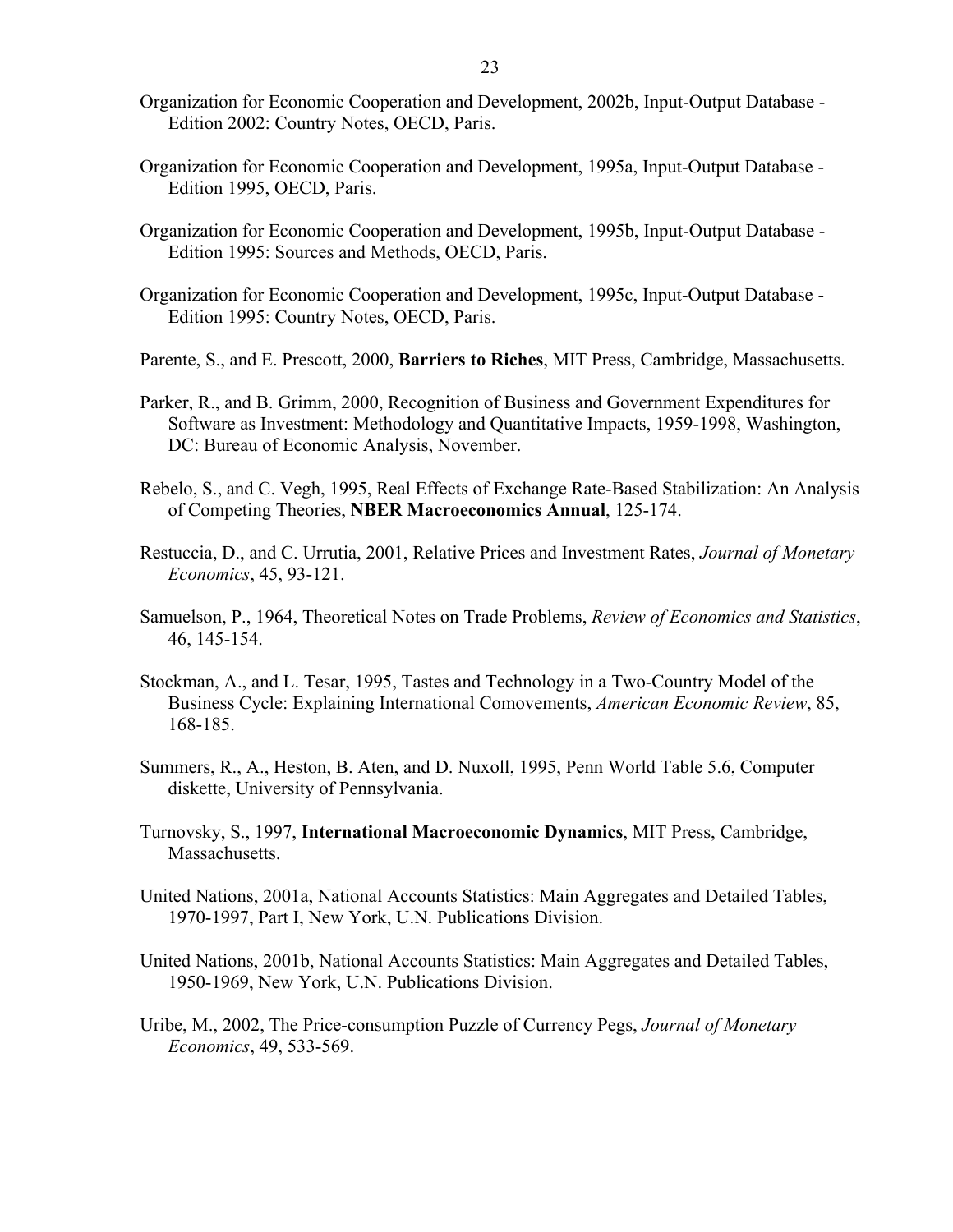- van Wincoop, 1993, Structural Adjustment and the Construction Sector, European Economic Review, 37, 177-201.
- Hornstein, A., and P. Krusell, 2003, Implications of the Capital-Embodiment Revolution for Directed R&D and Wage Inequality, Federal Reserve Bank of Richmond -Economic Quarterly, v.89, no.4, 25-50.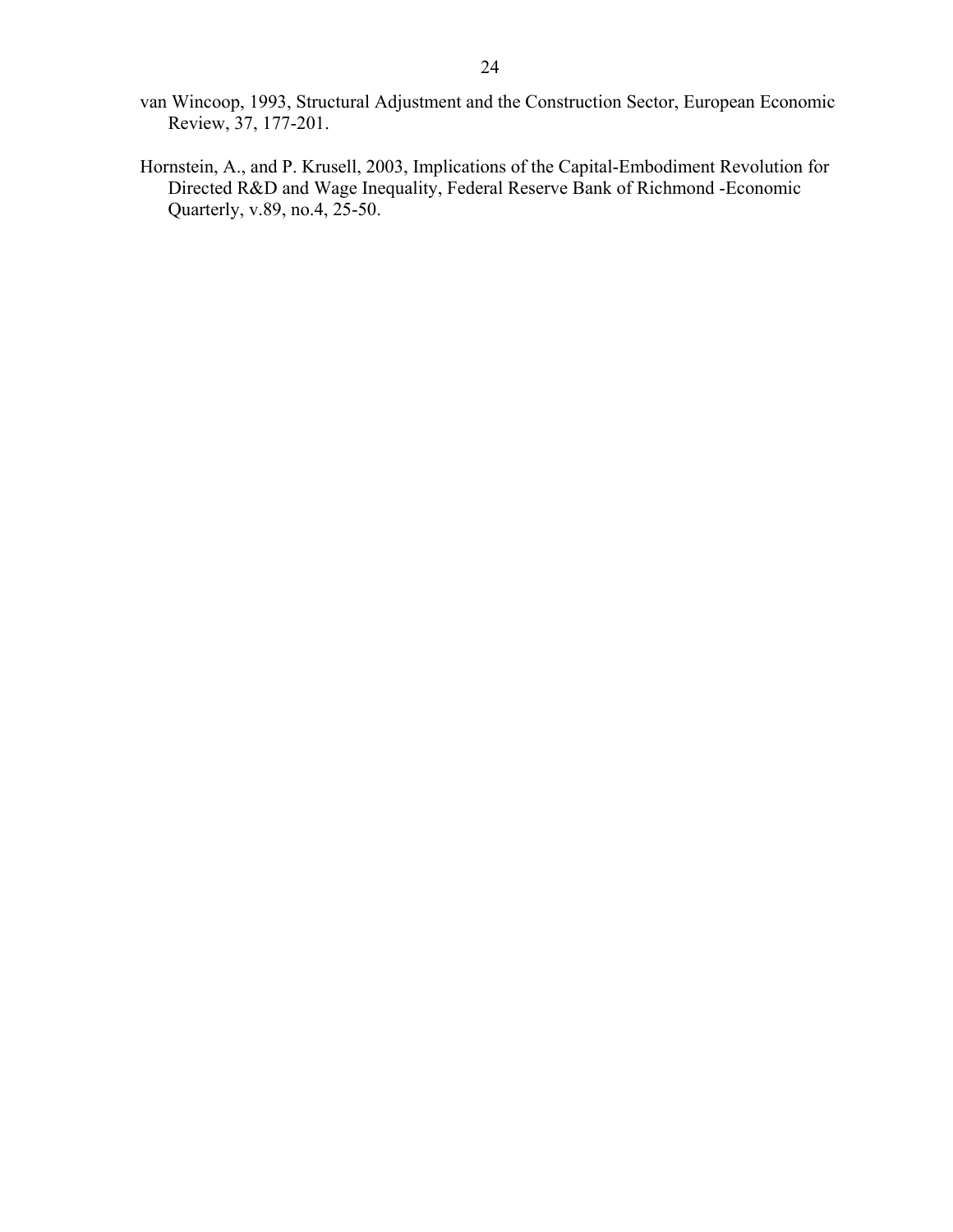## **Appendix I: Compatibility of national accounts and input-output table data**

This appendix examines the compatibility of investment expenditure data in input-output tables and national accounts. In particular, we compare investment expenditure shares on the output of the manufacturing sector from the two data sources. The expenditure share is expected to be higher in national accounts, since expenditures on the same items are in basic prices in inputoutput tables, while in national accounts they are in purchaser's prices. The difference between the two stems from the added value of the distribution sector.

Table A1 compares the two expenditures for available country-year observations from inputoutput tables up to 1990. For 7 out of 9 countries we indeed find that expenditure shares are slightly higher in national accounts data, with the bias in 0.003-0.087 range. For the remaining two countries, Germany and Australia, differences are larger, suggesting that data from inputoutput tables and national accounts are not entirely compatible.

Table A2 makes the same comparisons using the latest input-output table data for OECD countries. As in the pre-1990 data, for majority of countries expenditure share is higher in national accounts data. Furthermore, the difference does not exceed 0.088, which is in line with the expenditure share on the output of the distribution sector.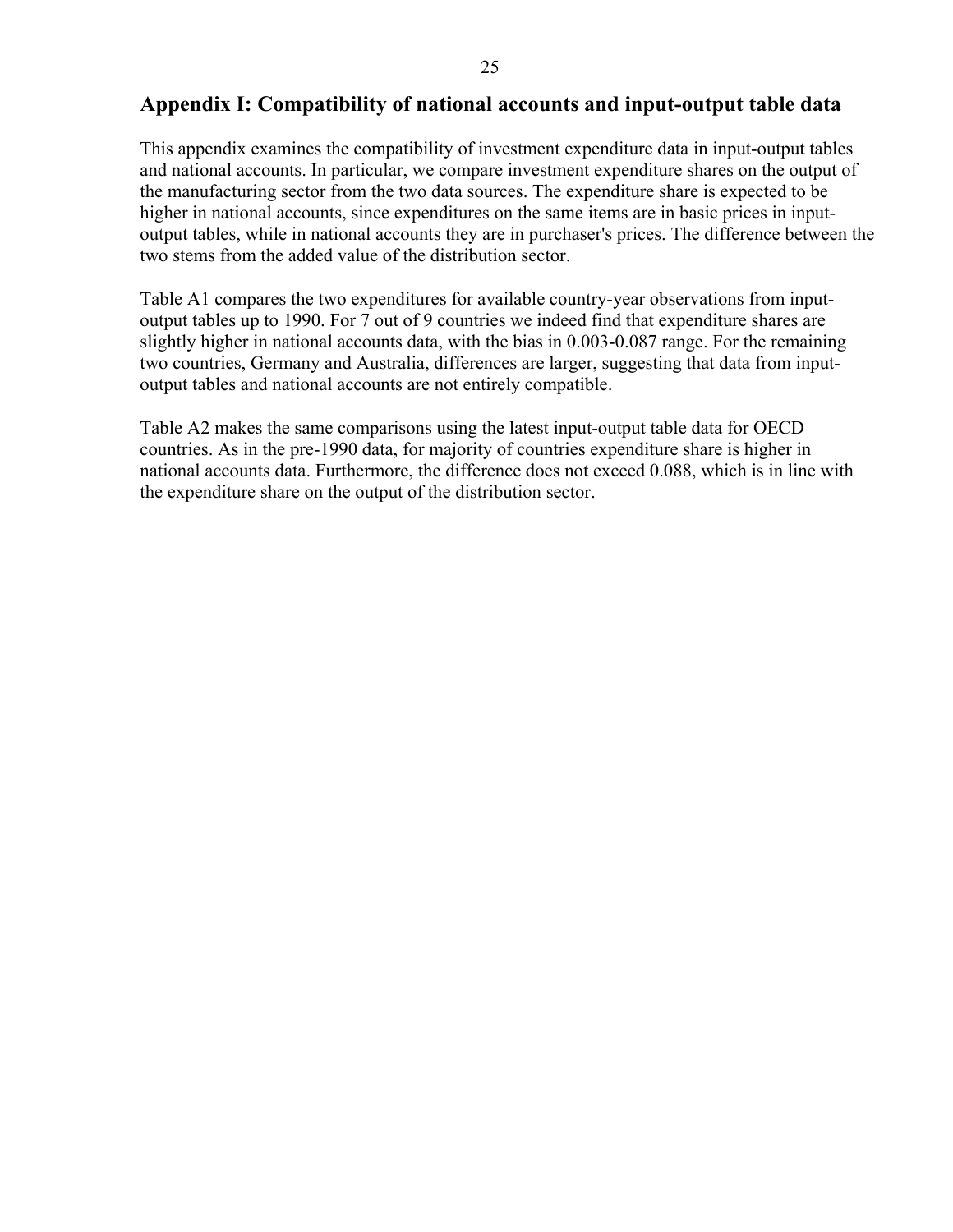|                    |                                      |          | Mid/late- |             |           |          |
|--------------------|--------------------------------------|----------|-----------|-------------|-----------|----------|
| Country            | Data source\Period                   | Pre-1973 | 1970s     | Early-1980s | Mid-1980s | 1990     |
|                    | input-output tables                  | 0.310    | 0.273     |             | 0.321     | 0.273    |
| Australia          | national accounts                    | 0.470    | 0.435     |             | 0.495     | 0.452    |
|                    | difference                           | 0.160    | 0.162     |             | 0.174     | 0.179    |
|                    | $\operatorname{input-output}$ tables | 0.259    | 0.331     | 0.329       | 0.410     | 0.399    |
| Denmark            | national accounts                    | 0.306    | 0.370     | 0.372       | 0.468     | 0.460    |
|                    | difference                           | 0.047    | 0.039     | 0.043       | 0.058     | 0.061    |
|                    | input-output tables                  | 0.322    | 0.321     |             |           |          |
| France             | national accounts                    | 0.381    | 0.377     |             |           |          |
|                    | difference                           | 0.059    | 0.056     |             |           |          |
|                    | input-output tables                  |          | 0.423     | 0.471       | 0.486     | 0.500    |
| Germany            | national accounts                    |          | 0.399     | 0.431       | 0.445     | 0.462    |
|                    | difference                           |          | $-0.024$  | $-0.040$    | $-0.041$  | $-0.038$ |
|                    | input-output tables                  |          |           | 0.393       |           |          |
| Italy              | national accounts                    |          |           | 0.466       |           |          |
|                    | difference                           |          |           | 0.073       |           |          |
|                    | input-output tables                  | 0.360    | 0.276     | 0.265       | 0.338     | 0.311    |
| Japan              | national accounts                    | 0.433    | 0.342     | 0.326       | 0.402     | 0.398    |
|                    | difference                           | 0.073    | 0.066     | 0.061       | 0.064     | 0.087    |
|                    | input-output tables                  | 0.319    | 0.342     | 0.324       | 0.422     |          |
| <b>Netherlands</b> | national accounts                    | 0.381    | 0.406     | 0.365       | 0.490     |          |
|                    | difference                           | 0.062    | 0.064     | 0.041       | 0.068     |          |
|                    | input-output tables                  | 0.427    | 0.472     |             | 0.437     | 0.400    |
| UK                 | national accounts                    | 0.454    | 0.494     |             | 0.470     | 0.437    |
|                    | difference                           | 0.027    | 0.022     |             | 0.033     | 0.037    |
|                    | input-output tables                  | 0.366    | 0.392     | 0.373       | 0.388     | 0.387    |
| <b>USA</b>         | national accounts                    | 0.369    | 0.413     | 0.426       | 0.425     | 0.444    |
|                    | difference                           | 0.003    | 0.021     | 0.053       | 0.037     | 0.057    |

Table A1: Comparison of investment expenditures on the output of manufacturing sector in input-output tables and national accounts, 1970-1990

Sources: Table 1, UN (2001a,b).

## Table A2: Comparison of investment expenditures on the output of manufacturing sector in input-output tables and national accounts, 1995-2001

|                    |             | Input-output | National |            |
|--------------------|-------------|--------------|----------|------------|
|                    | Data source | tables       | accounts | Difference |
| Country, year      |             |              |          |            |
| USA, 1997          |             | 0.354        | 0.389    | 0.035      |
| France, 2000       |             | 0.339        | 0.326    | $-0.013$   |
| Germany, 2000      |             | 0.420        | 0.399    | $-0.020$   |
| Austria, 2000      |             | 0.369        | 0.406    | 0.037      |
| Denmark, 2000      |             | 0.336        | 0.403    | 0.067      |
| Finland, 2000      |             | 0.315        | 0.303    | $-0.012$   |
| Hungary, 2000      |             | 0.378        | 0.466    | 0.088      |
| Ireland, 1998      |             | 0.279        | 0.351    | 0.072      |
| Italy, $2000$      |             | 0.444        | 0.490    | 0.046      |
| Netherlands, 2000  |             | 0.319        | 0.315    | $-0.004$   |
| Norway, 2001       |             | 0.342        | 0.323    | $-0.018$   |
| Poland, 2000       |             | 0.440        | 0.400    | $-0.040$   |
| Portugal, 1999     |             | 0.288        | 0.361    | 0.073      |
| Spain, 1995        |             | 0.267        | 0.277    | 0.011      |
| Sweden, 2000       |             | 0.435        | 0.486    | 0.051      |
| Australia, 1994/95 |             | 0.274        | 0.361    | 0.088      |
| Canada, 1997       |             | 0.324        | 0.366    | 0.042      |
| Czech Rep., $1995$ |             | 0.488        | 0.412    | $-0.076$   |
| Greece, 1998       |             | 0.282        | 0.349    | 0.068      |
| Japan, 1995        |             | 0.280        | 0.360    | 0.081      |
| Korea, 1995        |             | 0.410        | 0.378    | $-0.032$   |
| UK. 1998           |             | 0.422        | 0.499    | 0.077      |

Sources: Eurostat (2005), OECD (2002a), OECD (2006).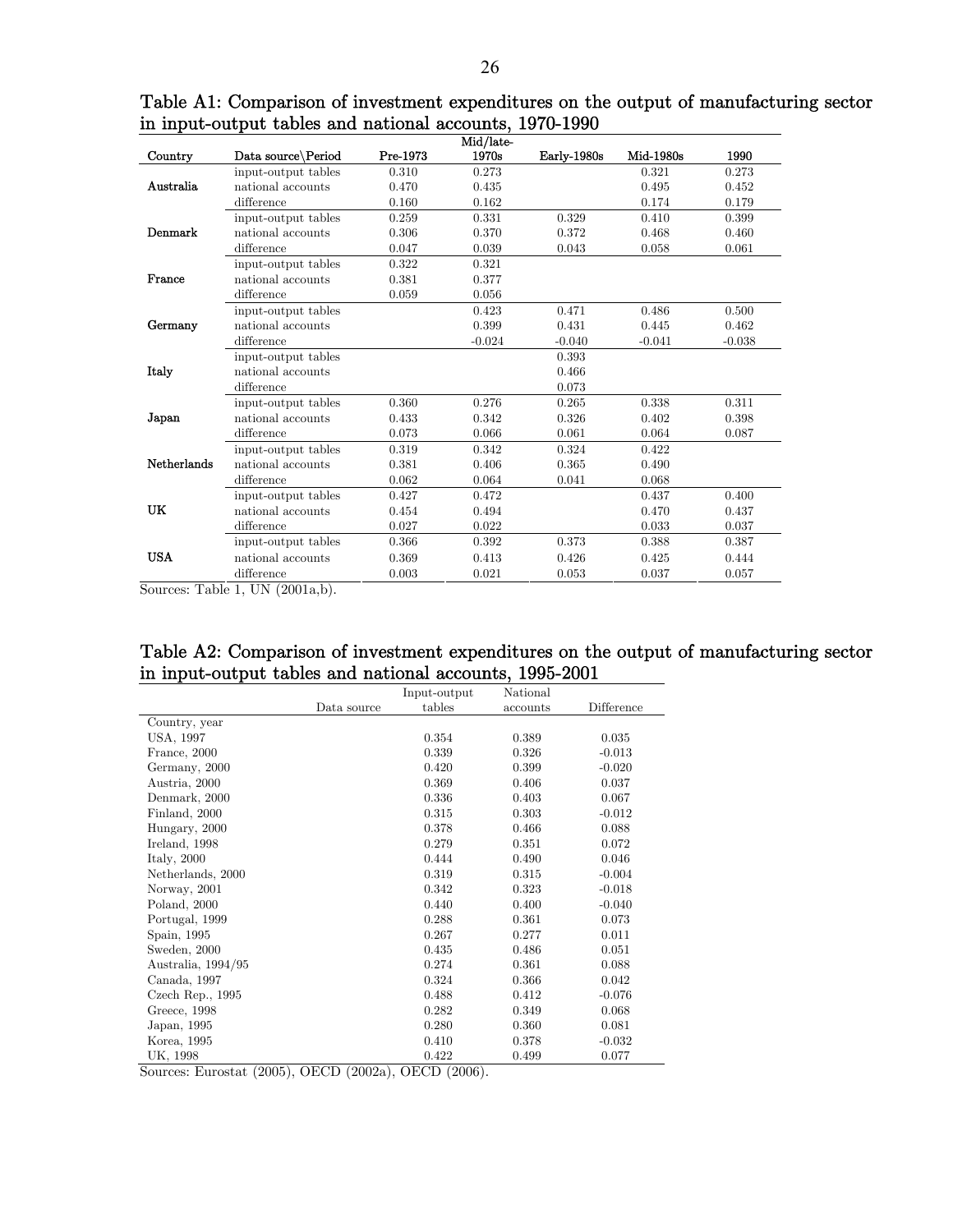## **Appendix II: Two-sector model with tradables and nontradables**

To keep the equations tractable, we first solve the model for the case of unitary elasticity of substitution in consumption and then show how results change if a more general CES aggregator for consumption is used.

#### **Solution of the model, when**  $\theta = 1$

Consider a version of the model presented in Section 6, where instead of (17) consumption in aggregated using  $F_c(c_r, c_N) = c_r^{\varepsilon} c_N^{1-\varepsilon}$ , where  $\varepsilon$  is consumption expenditure share on tradables. The solution of such a model can be characterized by the following system of ten equations and ten unknowns

$$
\begin{cases}\n\frac{1-\varepsilon}{\varepsilon} \frac{c_T}{c_N} - p_N = 0 \\
q(1-\gamma) G i_T^{\gamma} i_N^{-\gamma} - p_N = 0 \\
q \gamma G i_T^{\gamma-1} i_N^{1-\gamma} - 1 = 0 \\
p_N \alpha A_N k_N^{\alpha-1} l_N^{1-\alpha} - q(r+\delta) = 0 \\
\alpha A_T k_T^{\alpha-1} l_T^{1-\alpha} - q(r+\delta) = 0 \\
G i_T^{\gamma} i_N^{1-\gamma} - \delta(k_T + k_N) = 0 \\
A_T k_T^{\alpha} l_T^{-\alpha} - c_T - i_T = 0 \\
A_N k_N^{\alpha} l_N^{-\alpha} - c_N - i_N = 0 \\
p_N A_N k_N^{\alpha} l_N^{-\alpha} - A_T k_T^{\alpha} l_T^{-\alpha} = 0 \\
L - l_T - l_N = 0.\n\end{cases} (20)
$$

Note that in this model foreign asset position, *b* , is treated as exogenous and is set equal to zero, *L* denotes the inelastic aggregate labor supply and  $q$  is the relative price of capital goods. To solve the system, we use equations 2, 3, 4, 5 and 9 in (20) to solve for

$$
\frac{i_{T}}{i_{N}} = \frac{A_{T}}{A_{N}} \frac{\gamma}{(1-\gamma)},
$$
\n
$$
p_{N} = \frac{A_{T}}{A_{N}},
$$
\n
$$
q = \left(\frac{A_{T}}{A_{N}}\right)^{1-\gamma},
$$
\n
$$
\frac{k_{T}}{l_{T}} = \frac{k_{N}}{l_{N}} = \left[\frac{\alpha}{r+\delta} A_{T}^{\gamma} A_{N}^{1-\gamma}\right]^{\frac{1}{1-\alpha}},
$$
\n(21)

where, without loss of generality, we have set  $G^{-1} = \gamma^{\gamma} (1 - \gamma)^{1 - \gamma}$ .

Next, substituting the expressions in (21) back into the remaining equations in (20), we solve for other variables of interest. First, from equation 6 in (20), we can directly solve for

$$
i_N = A_N (1 - \gamma) L \frac{\delta \alpha}{r + \delta} \left[ \frac{\alpha}{r + \delta} A^{\gamma}_T A^{1 - \gamma}_N \right]^{\frac{\alpha}{1 - \alpha}},
$$
 (22)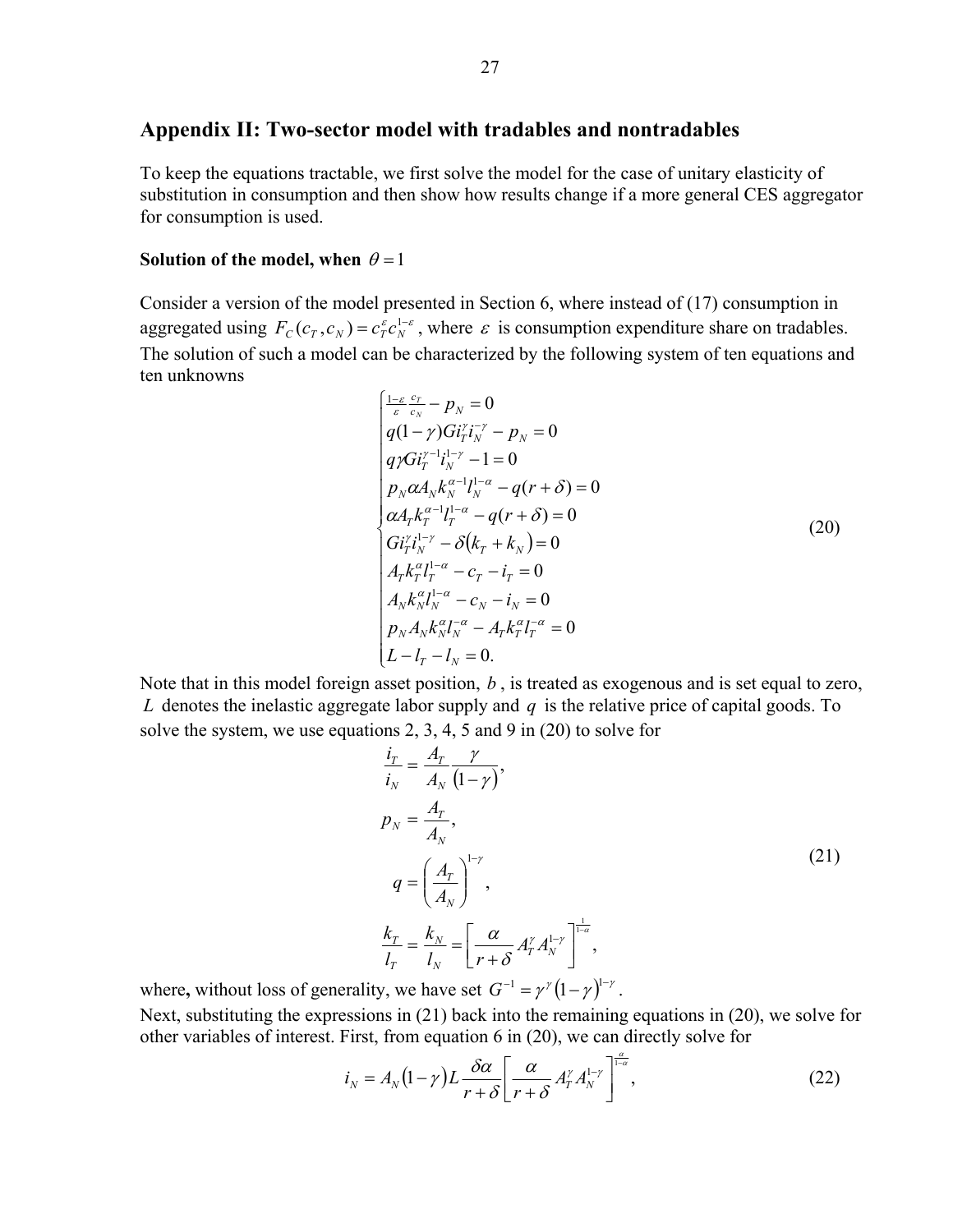which combined with equation 1 in (21) implies that

$$
i_{T} = A_{T} \gamma L \frac{\delta \alpha}{r + \delta} \left[ \frac{\alpha}{r + \delta} A_{T}^{y} A_{N}^{1-y} \right]^{\frac{\alpha}{1-\alpha}}.
$$
 (23)

Equations 1, 7, 8 and 10 in (20) are then used to solve for

$$
l_{N} = L - L \left( \gamma \frac{\delta \alpha}{r + \delta} + \varepsilon \left[ 1 - \frac{\delta \alpha}{r + \delta} \right] \right),
$$
  
\n
$$
l_{T} = L \left( \gamma \frac{\delta \alpha}{r + \delta} + \varepsilon \left[ 1 - \frac{\delta \alpha}{r + \delta} \right] \right),
$$
  
\n
$$
c_{T} = A_{T} L \varepsilon \left( 1 - \frac{\delta \alpha}{r + \delta} \right) \left[ \frac{\alpha}{r + \delta} A_{T}^{\gamma} A_{N}^{1 - \gamma} \right]_{-\alpha}^{\alpha},
$$
  
\n
$$
c_{N} = A_{N} L (1 - \varepsilon) \left( 1 - \frac{\delta \alpha}{r + \delta} \right) \left[ \frac{\alpha}{r + \delta} A_{T}^{\gamma} A_{N}^{1 - \gamma} \right]_{-\alpha}^{\alpha},
$$
\n(24)

and substituting expressions for  $l_N$  and  $l_T$  into (21), we obtain

$$
k_N = L \left( 1 - \left( \gamma \frac{\delta \alpha}{r + \delta} + \varepsilon \left[ 1 - \frac{\delta \alpha}{r + \delta} \right] \right) \right) \left[ \frac{\alpha}{r + \delta} A^{\gamma}_r A^{\frac{1}{r}}_N \right]^{\frac{1}{1 - \alpha}},
$$
  
\n
$$
k_T = L \left( \gamma \frac{\delta \alpha}{r + \delta} + \varepsilon \left[ 1 - \frac{\delta \alpha}{r + \delta} \right] \right) \left[ \frac{\alpha}{r + \delta} A^{\gamma}_r A^{\frac{1}{r}}_N \right]^{\frac{1}{1 - \alpha}}.
$$
\n(25)

Finally, we can solve for values of output and investments. Total output can be expressed as  $Y = i_T + c_T + p_N c_N + p_N i_N,$ 

$$
Y = A_r L \left[ \frac{\alpha}{r + \delta} A_r^{\gamma} A_N^{1-\gamma} \right]_{-\alpha}^{\frac{\alpha}{1-\alpha}}.
$$
 (26)

Expressions for total investment are

$$
I = iT + pNiN,
$$
  
\n
$$
I = ATL \frac{\delta \alpha}{r + \delta} \left[ \frac{\alpha}{r + \delta} AT\mu AN\mu \right]^{1-\alpha}.
$$
 (27)

Thus, investment rate is

$$
\frac{I}{Y} = \frac{\delta \alpha}{r + \delta} \tag{28}
$$

and the investment expenditure shares on nontradables is

$$
\frac{p_N i_N}{I} = (1 - \gamma). \tag{29}
$$

It is also of interest to note here that total output is positively related to the sectoral productivity parameters

$$
\frac{\partial Y}{\partial A_T} = \frac{1 - \alpha (1 - \gamma)}{1 - \alpha} \frac{Y}{A_T} > 0,
$$
  
\n
$$
\frac{\partial Y}{\partial A_N} = \frac{\alpha (1 - \gamma)}{1 - \alpha} \frac{Y}{A_N} > 0.
$$
\n(30)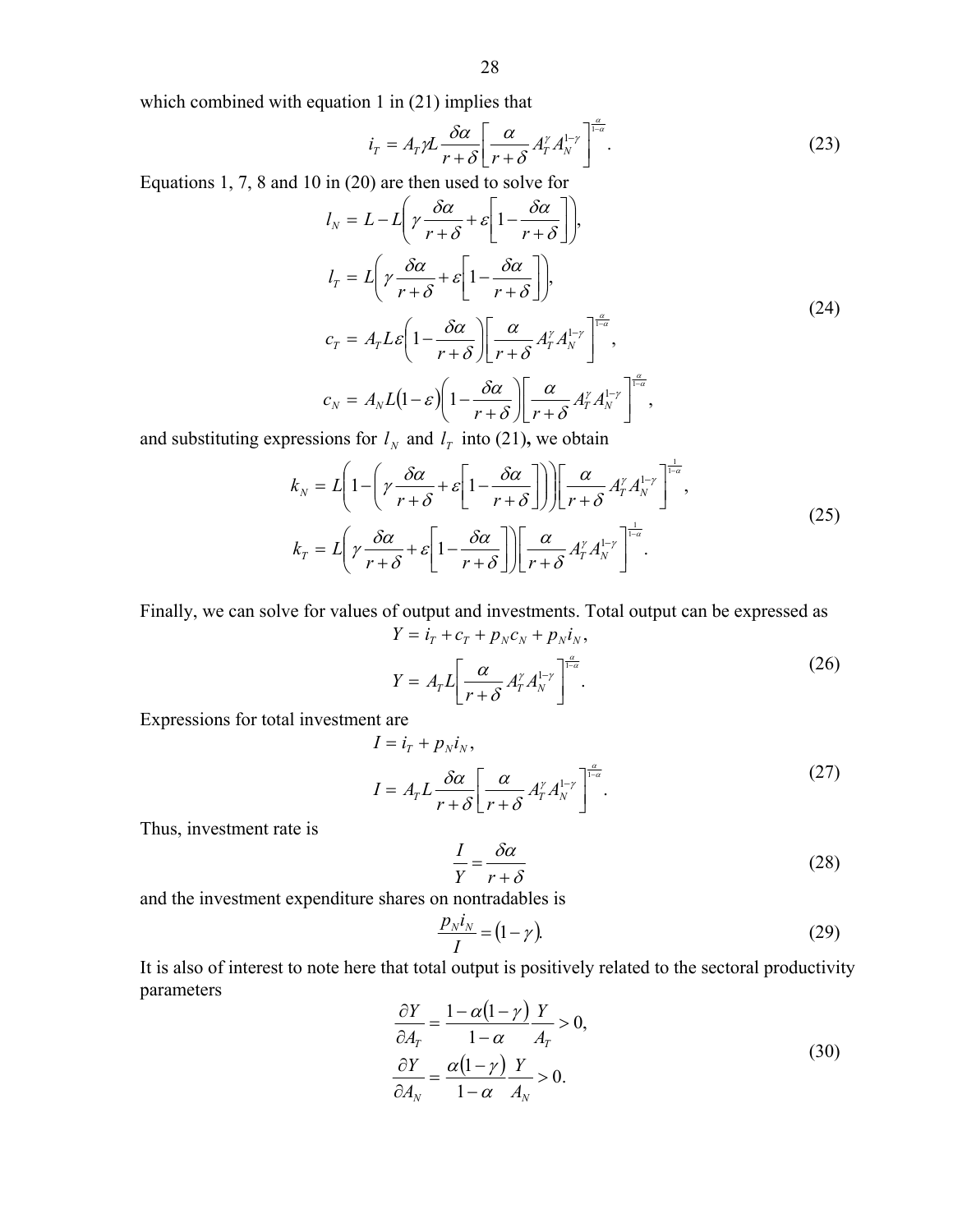#### **Comparisons in common prices**

To express model outcomes for varying relative productivities in common prices, we denote the common price by  $p_N^{PPP} = A_T/A_N$  and consider the effect of productivity changes on quantities only. The expression for PPP adjusted investments is

$$
I^{PPP} = i_T + p_N^{PPP} i_N,
$$
  
\n
$$
I^{PPP} = \left(A_T \gamma + \frac{\tilde{A}_T}{\tilde{A}_N} A_N (1 - \gamma)\right) L \frac{\delta \alpha}{r + \delta} \left[\frac{\alpha}{r + \delta} A_T^{\gamma} A_N^{1 - \gamma}\right]^{\frac{\alpha}{1 - \alpha}}.
$$
\n(31)

The ratio  $\frac{p_N^{PPP}}{I^{PPP}}$ , which represents PPP adjusted expenditure share on nontradables, is

$$
\frac{p_N^{PPP}i_N}{I^{PPP}} = \left(\frac{A_T}{A_N}\frac{\tilde{A}_N}{\tilde{A}_T}\frac{\gamma}{(1-\gamma)} + 1\right)^{-1}.\tag{32}
$$

We are interested in the sign of

$$
\frac{\partial \frac{p_N^{PPP_{X_N}}}{I^{PPP}}}{\partial \frac{A_T}{A_N}} = -\frac{\frac{\widetilde{A}_N}{\widetilde{A}_T} \frac{\gamma}{(1-\gamma)}}{\left(\frac{A_T}{A_N} \frac{\widetilde{A}_N}{\widetilde{A}_T} \frac{\gamma}{(1-\gamma)} + 1\right)^2},\tag{33}
$$

which is negative, i.e., higher relative productivity in the tradable sector leads to investment being less intensive in nontradables. This is the same result as in (6). The expression for PPP adjusted output is

$$
Y^{PPP} = i_T + c_T + p_N^{PPP} c_N + p_N^{PPP} i_N,
$$
  
\n
$$
Y^{PPP} = \left(\frac{\delta \alpha}{r + \delta} \left(A_T \gamma + \frac{\tilde{A}_T}{\tilde{A}_N} A_N (1 - \gamma)\right) + \left(1 - \frac{\delta \alpha}{r + \delta} \right) \left(A_T \varepsilon + \frac{\tilde{A}_T}{\tilde{A}_N} A_N (1 - \varepsilon)\right)\right) * L\left[\frac{\alpha}{r + \delta} A_T^{\gamma} A_N^{1 - \gamma}\right]^{\frac{\alpha}{1 - \alpha}}.
$$
\n(34)

We are interested in the sign of the derivative of the PPP adjusted output with respect to sectoral productivity

$$
\frac{\partial Y^{PPP}}{\partial A_T} = \frac{1 - \alpha(1 - \gamma)}{1 - \alpha} \Psi_1 A_T^{\frac{\gamma \alpha}{1 - \alpha}} A_N^{\frac{\alpha(1 - \gamma)}{1 - \alpha}} + \frac{\gamma \alpha}{1 - \alpha} \Psi_2 A_T^{\frac{\gamma \alpha - 1 + \alpha}{1 - \alpha}} A_N^{\frac{1 - \alpha \gamma}{1 - \alpha}} > 0 \tag{35}
$$

and

$$
\frac{\partial Y^{PPP}}{\partial A_N} = \frac{\alpha(1-\gamma)}{1-\alpha} \Psi_1 A_T^{\frac{1-\alpha+\gamma\alpha}{1-\alpha}} A_N^{\frac{\alpha-\alpha\gamma-1+\alpha}{1-\alpha}} + \frac{1-\alpha\gamma}{1-\alpha} \Psi_2 A_T^{\frac{\gamma\alpha}{1-\alpha}} A_N^{\frac{\alpha-\alpha\gamma}{1-\alpha}} > 0,\tag{36}
$$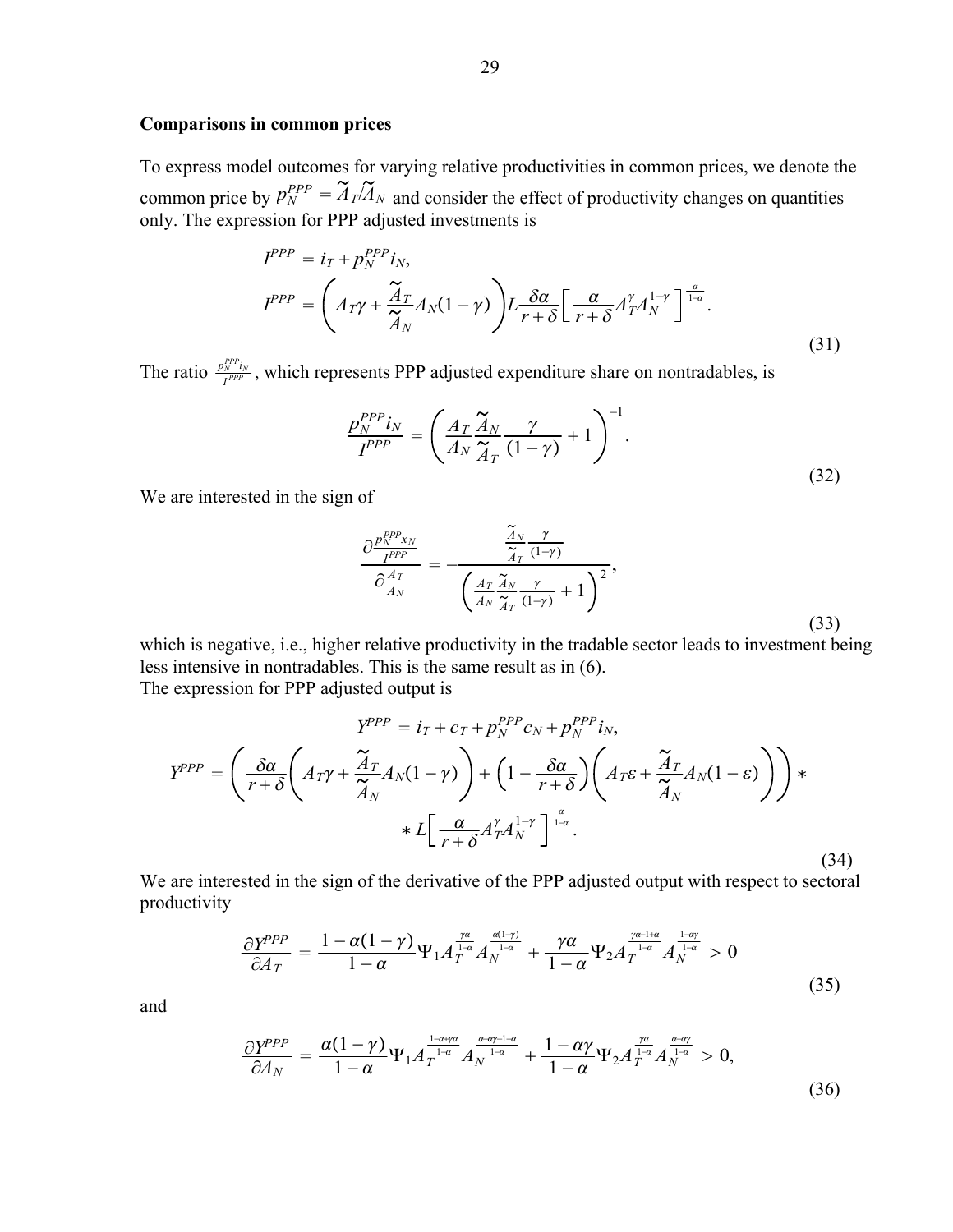where

$$
\Psi_1 = \left(\gamma \frac{\delta \alpha}{r + \delta} + \varepsilon \left(1 - \frac{\delta \alpha}{r + \delta}\right)\right) \left(\frac{\alpha}{r + \delta}\right)^{\frac{\alpha}{1 - \alpha}} L > 0,
$$
  

$$
\Psi_2 = \left((1 - \gamma) \frac{\delta \alpha}{r + \delta} + (1 - \varepsilon) \left(1 - \frac{\delta \alpha}{r + \delta}\right)\right) \left(\frac{\alpha}{r + \delta}\right)^{\frac{\alpha}{1 - \alpha}} L \frac{\tilde{A}_T}{\tilde{A}_N} > 0.
$$
 (37)

PPP adjusted output is positively related to changes in either of the productivity parameters. With respect to changes in relative productivity,  $A_T / A_N$ , there is no clear relation, since it depends on the sign of the change in the level of  $A_T$  and  $A_N$ . For example, if only  $A_N$  or only  $A_T$  increases, then output will increase, but relative productivity move in opposite directions in the two scenarios.

The PPP adjusted investment ratio can be expressed as

$$
\frac{I^{PPP}}{Y^{PPP}} = \frac{\frac{a\delta}{r+\delta} \left[1 - \gamma \left(1 - \frac{A_T}{A_N} / \frac{\tilde{A}_T}{\tilde{A}_N}\right)\right]}{1 - \left[\gamma \frac{a\delta}{r+\delta} + \varepsilon \left(1 - \frac{a\delta}{r+\delta}\right)\right] \left(1 - \frac{A_T}{A_N} / \frac{\tilde{A}_T}{\tilde{A}_N}\right)}.
$$
\n(38)

We are interested in the sign of

$$
\frac{\partial \frac{I^{PPP}}{Y^{PPP}}}{\partial \frac{A_T}{A_N}} = \frac{(\gamma - \varepsilon) \frac{\delta \alpha}{r + \delta} \left(1 - \frac{\delta \alpha}{r + \delta}\right) \frac{A_T}{\widetilde{A}_N}}{\left[1 - \left[\gamma \frac{\alpha \delta}{r + \delta} + \varepsilon \left(1 - \frac{\alpha \delta}{r + \delta}\right)\right] \left(1 - \frac{A_T}{A_N} / \frac{\widetilde{A}_T}{\widetilde{A}_N}\right)\right]^2},\tag{39}
$$

which is positive if  $\gamma > \varepsilon$  and negative if  $\gamma < \varepsilon$ . Thus, investment rate increases (decreases) in the relative productivity, if expenditure share on tradables in investment is higher (lower) than in consumption.

#### **Allowing for CES aggregation in consumption**

If instead of a unitary elasticity of substitution in consumption, the CES aggregator in (18) is used, all expressions in the above model solution are still valid, subject to the following substitution

$$
\varepsilon = \left( \left( \frac{A_T}{A_N} \right)^{1-\theta} \left( \frac{1-\mu}{\mu} \right)^{\theta} + 1 \right)^{-1} . \tag{40}
$$

Derivatives with respect to relative productivity will, of course, change and need to be evaluated numerically.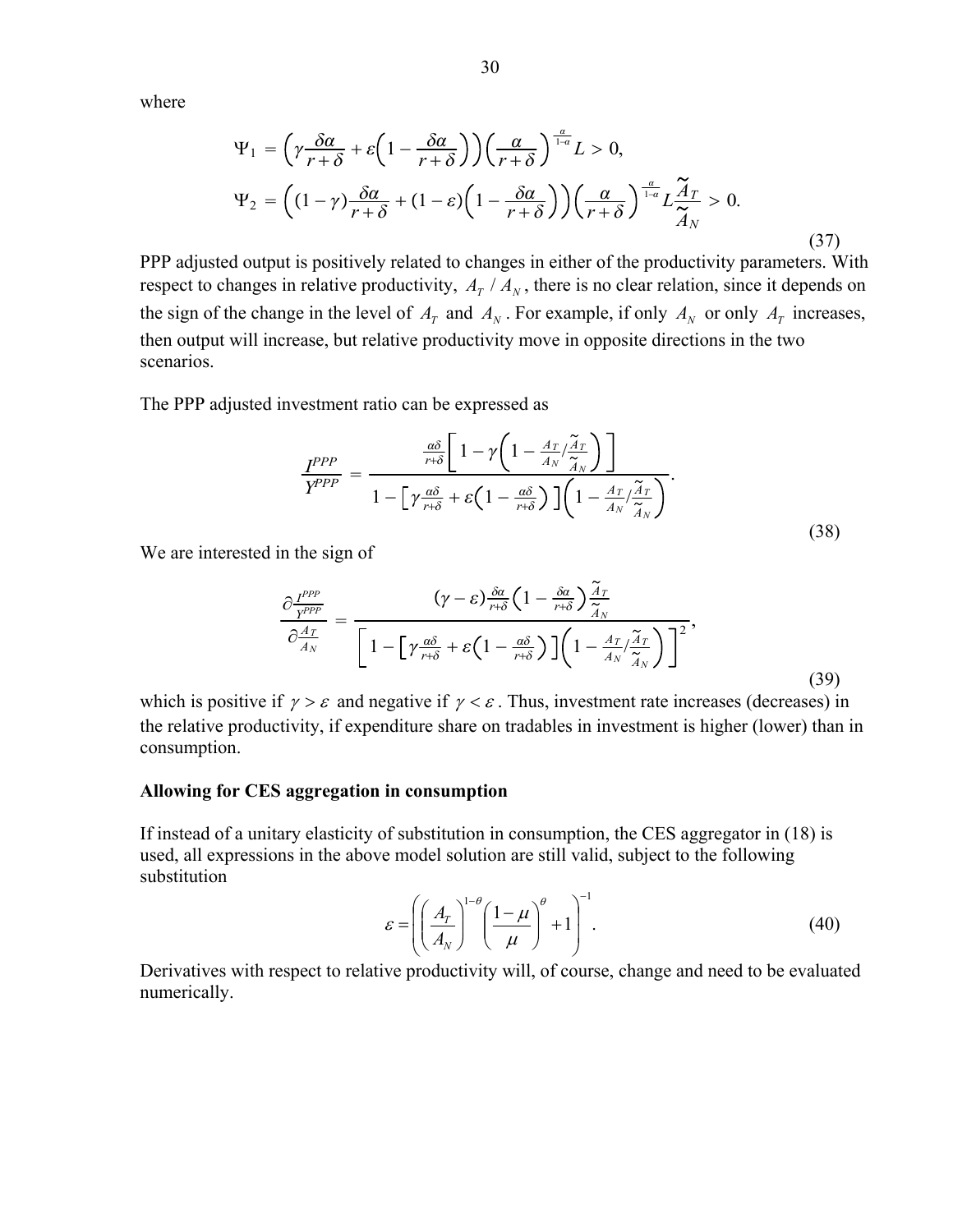Table 1: Summary of data sources Table 1: Summary of data sources

| References                                      | (1995a,b,c)<br><b>OECD</b>                  | OECD (2002a,b)                                                     | Eurostat (2005)                                                    | Lawson et al.<br>(2002)                                            | OECD (2006)                                                                                                                                                                                                                                                     | $(1995)$ , Heston et<br>Summers et al.<br>al. (2002)                                                                                                                               | Dhareshwar<br>Nehru and<br>(1993)                          | <b>United Nations</b><br>(2001a,b)                                                                                                                      |                                                                                                                                                                                                                                                                                                                                                                                                                    |
|-------------------------------------------------|---------------------------------------------|--------------------------------------------------------------------|--------------------------------------------------------------------|--------------------------------------------------------------------|-----------------------------------------------------------------------------------------------------------------------------------------------------------------------------------------------------------------------------------------------------------------|------------------------------------------------------------------------------------------------------------------------------------------------------------------------------------|------------------------------------------------------------|---------------------------------------------------------------------------------------------------------------------------------------------------------|--------------------------------------------------------------------------------------------------------------------------------------------------------------------------------------------------------------------------------------------------------------------------------------------------------------------------------------------------------------------------------------------------------------------|
| Level of detail for investment expenditures /1, | By industry                                 | By industry                                                        | By industry                                                        | By industry                                                        | (i) products of agriculture, forestry, fishing and aquaculture<br>[T], (ii) metal products and machinery [T], (iii) transport<br>structures [N] and (iv) other products [2/3 N, 1/3 T] /2/<br>equipment $[T]$ , (iv) dwellings $[N]$ , $(v)$ other buildings or | (i) construction [N] and (ii) machinery and equipment $[T]$ ;<br>before 1996 up to 20 subcategories of GFCF, all related to<br>machinery and equipment $[T]$ or construction $[N]$ | (i) construction[N] and (ii) machinery and equipment $[T]$ | (i) residential buildings $[N]$ , (ii) non-residential buildings $[N]$ ,<br>(iii) other construction and land development $[N]$ and (iv)<br>other $ T $ | Expenditures on other products largely overlap with expenditures on the output of the real estate/business services sector. In particular, such expenditures<br>neral exploration) and costs associated with the transfer of ownership of non-produced assets. Following the<br>T and N in square brackets indicate the classification of a particular expenditure type into tradables $[T]$ and nontrdables $[N]$ |
| Usage                                           | Investment ependiture<br>$_{\rm shares}$    | Investment ependiture<br>shares, tradability of<br>sectoral output | Investment ependiture<br>shares, tradability of<br>sectoral output | Investment ependiture<br>shares, tradability of<br>sectoral output | Investment expenditure<br>shares, relative price of<br>nontradables in<br>investments                                                                                                                                                                           | investments, real income<br>Investment expenditure<br>shares, relative price of<br>nontradables in<br>per capita                                                                   | Investment ependiture<br>$_{\rm shares}$                   | Investment ependiture<br>$_{\rm sharg}$                                                                                                                 | findings in Section 3, we define $2/3$ of such expenditures as nontradable and $1/3$ as tradables                                                                                                                                                                                                                                                                                                                  |
| Countries covered                               | Selected OECD (for<br>details see Table 2)  | <b>OECD</b>                                                        | details see Table $4)$<br>EU, Norway (for                          | USA                                                                | OECD                                                                                                                                                                                                                                                            | depending on year<br>16 to 115.                                                                                                                                                    | 42                                                         | 9 to 80 (for details<br>see Table 8                                                                                                                     |                                                                                                                                                                                                                                                                                                                                                                                                                    |
| Period of coverage                              | benchmark years<br>for 1968-1990            | benchmark years<br>for 1992-1998                                   | benchmark years<br>$for 1995 - 2005$                               | 1997 benchmark                                                     | 1970-2004                                                                                                                                                                                                                                                       | 1970, 1975, 1980,<br>1985 and 1996                                                                                                                                                 | 1987                                                       | 1950-1997                                                                                                                                               | include intangible fixed assets (e.g., software, min                                                                                                                                                                                                                                                                                                                                                               |
| Type of data                                    | Input-output<br>tables                      | Input-output<br>tables                                             | Input-output<br>tables                                             | Input-output<br>tables                                             | expenditure,<br>${\rm GDP}$ by<br>SNA 93                                                                                                                                                                                                                        | expenditure<br>GDP by                                                                                                                                                              | expenditure<br>${\rm GDP~bv}$                              | expenditure,<br>GDP by<br><b>SNA 68</b>                                                                                                                 |                                                                                                                                                                                                                                                                                                                                                                                                                    |
| Dataset                                         | Output database,<br>OECD Input-<br>ed. 1995 | Output database,<br>OECD Input-<br>ed. 2002                        | Output database,<br>Eurostat Input-<br>ed. 2002                    | <b>BEA</b> Input-Outpu<br>Table, 1997                              | OECD annual<br>detailed NA                                                                                                                                                                                                                                      | Penn World Tables<br>benchmarks                                                                                                                                                    | Nehru-Dhareshwar<br>dataset                                | UN annual detailed<br>ÁN                                                                                                                                |                                                                                                                                                                                                                                                                                                                                                                                                                    |

31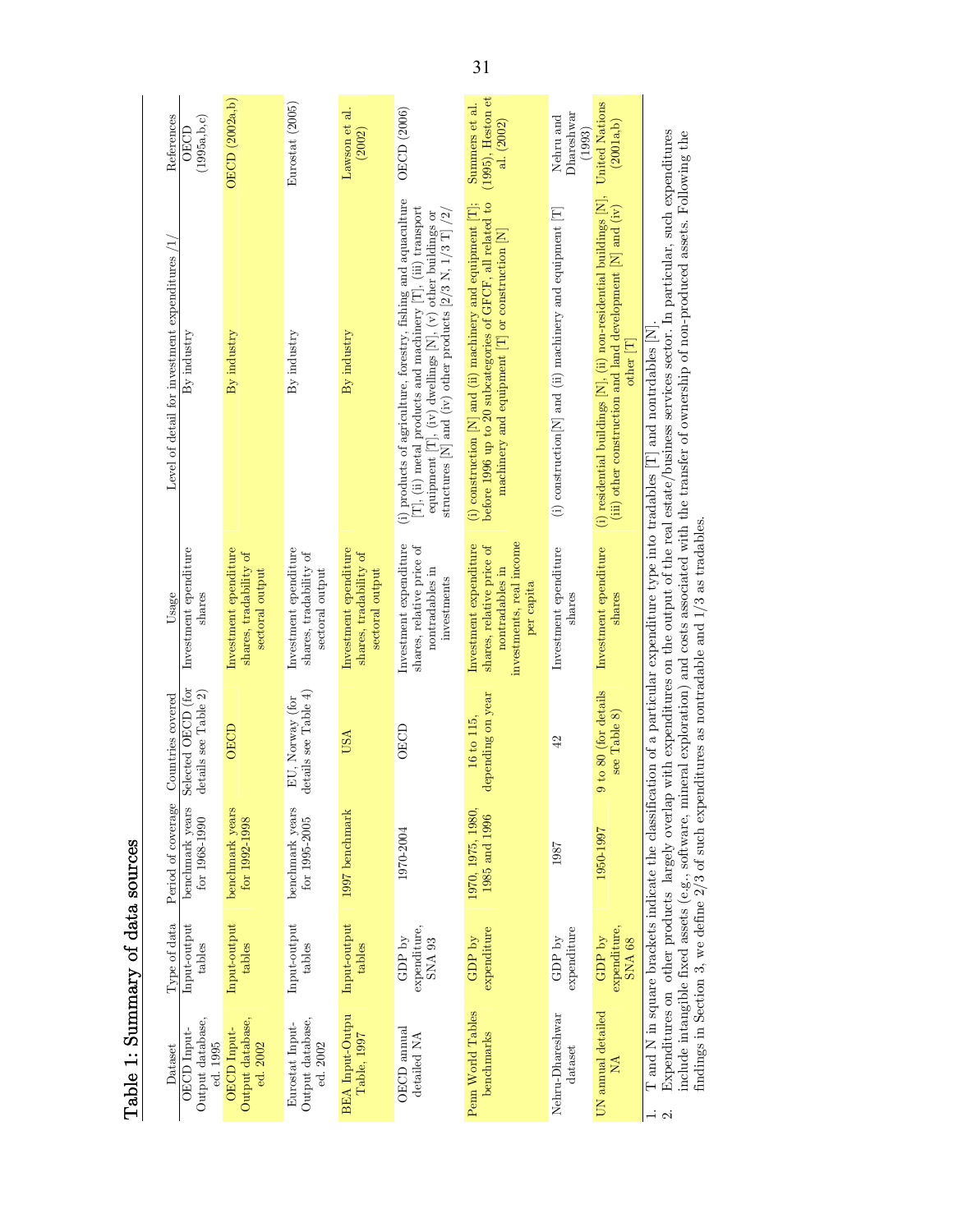| Country       | Sector of economic activity   | Pre-<br>1973   | Mid/late-<br>1970s | Early-<br>1980s | Mid-<br>1980s  | 1990  | Country<br>average |
|---------------|-------------------------------|----------------|--------------------|-----------------|----------------|-------|--------------------|
|               | Manufacturing                 | 0.310          | 0.273              |                 | 0.321          | 0.273 | 0.294              |
| Australia     | Construction                  | 0.544          | 0.618              |                 | 0.555          | 0.618 | 0.584              |
|               | Retail/wholesale trade        | 0.068          | 0.057              |                 | 0.069          | 0.057 | 0.063              |
|               | Real est./bus. services       | 0.017          | 0.018              |                 | 0.041          | 0.018 | 0.024              |
|               | Other                         | 0.062          | 0.034              |                 | 0.013          | 0.034 | 0.036              |
|               | Manufacturing                 | 0.259          | 0.331              | 0.329           | 0.410          | 0.399 | 0.346              |
|               | Construction                  | 0.674          | 0.598              | 0.595           | 0.495          | 0.505 | 0.573              |
| Denmark       | Retail/wholesale trade        | 0.049          | 0.054              | 0.060           | 0.070          | 0.068 | 0.060              |
|               | Real est./bus. services       | 0.015          | 0.017              | 0.018           | 0.021          | 0.026 | 0.020              |
|               | Other                         | 0.003          | 0.000              | $-0.003$        | 0.004          | 0.002 | 0.001              |
|               | Manufacturing                 | 0.322          | 0.321              |                 |                |       | 0.322              |
|               | Construction                  | 0.606          | 0.607              |                 |                |       | 0.607              |
| <b>France</b> | Retail/wholesale trade        | 0.029          | 0.027              |                 |                |       | 0.028              |
|               | Real est./bus. services/ $2/$ | $\overline{a}$ | $\overline{a}$     |                 |                |       | цL,                |
|               | Other                         | 0.043          | 0.044              |                 |                |       | 0.044              |
|               | Manufacturing                 |                | 0.423              | 0.471           | 0.486          | 0.500 | 0.470              |
|               | Construction                  |                | 0.491              | 0.455           | 0.441          | 0.429 | 0.454              |
| Germany       | Retail/wholesale trade        |                | 0.050              | 0.034           | 0.034          | 0.032 | 0.037              |
|               | Real est./bus. services       |                | 0.032              | 0.033           | 0.032          | 0.032 | 0.032              |
|               | Other                         |                | 0.004              | 0.007           | 0.007          | 0.007 | 0.006              |
|               | Manufacturing                 |                |                    | 0.393           |                |       | 0.393              |
|               | Construction                  |                |                    | 0.516           |                |       | 0.516              |
| Italy         | Retail/wholesale trade        |                |                    | 0.054           |                |       | 0.054              |
|               | Real est./bus. services       |                |                    | 0.017           |                |       | 0.017              |
|               | Other                         |                |                    | 0.019           |                |       | 0.019              |
|               | Manufacturing                 | 0.360          | 0.276              | 0.265           | 0.338          | 0.311 | 0.310              |
|               | Construction                  | 0.566          | 0.661              | 0.672           | 0.590          | 0.594 | 0.617              |
| Japan         | Retail/wholesale trade        | 0.066          | 0.056              | 0.057           | 0.065          | 0.075 | 0.064              |
|               | Real est./bus. services       | 0.000          | 0.000              | 0.000           | 0.000          | 0.013 | 0.003              |
|               | Other                         | 0.008          | 0.007              | 0.006           | 0.007          | 0.007 | 0.007              |
|               | Manufacturing                 | 0.319          | 0.342              | 0.324           | 0.422          |       | 0.352              |
|               | Construction                  | 0.540          | 0.493              | 0.513           | 0.406          |       | 0.488              |
| Netherlands   | Retail/wholesale trade        | 0.058          | 0.062              | 0.057           | 0.080          |       | 0.064              |
|               | Real est./bus. services       | 0.050          | 0.075              | 0.072           | 0.069          |       | 0.066              |
|               | Other<br>Manufacturing        | 0.033<br>0.427 | 0.027<br>0.472     | 0.034           | 0.023<br>0.437 | 0.400 | 0.029              |
|               | Construction                  | 0.458          | 0.381              |                 | 0.477          | 0.470 | 0.434<br>0.447     |
| UK            | Retail/wholesale trade        | 0.008          | 0.043              |                 | 0.019          | 0.038 | 0.027              |
|               | Real est./bus. services       | 0.062          | 0.050              |                 | 0.046          | 0.080 | 0.059              |
|               | Other                         | 0.045          | 0.054              |                 | 0.021          | 0.013 | 0.033              |
|               | Manufacturing                 | 0.366          | 0.392              | 0.373           | 0.388          | 0.387 | 0.381              |
|               | Construction                  | 0.536          | 0.479              | 0.519           | 0.498          | 0.465 | 0.500              |
| $USA/3/$      | Retail/wholesale trade        | 0.055          | 0.078              | 0.068           | 0.074          | 0.074 | 0.070              |
|               | Real est./bus. services       | 0.022          | 0.032              | 0.025           | 0.023          | 0.038 | 0.028              |
|               | Other                         | 0.021          | 0.019              | 0.015           | 0.017          | 0.037 | 0.022              |
|               | Manufacturing                 | 0.338          | 0.354              | 0.359           | 0.400          | 0.378 | 0.367              |
|               | Construction                  | 0.561          | 0.541              | 0.545           | 0.495          | 0.513 | 0.532              |
| Period        | Retail/wholesale trade        | 0.047          | 0.053              | 0.055           | 0.059          | 0.057 | 0.052              |
| average       | Real est /bus. services       | 0.028          | 0.032              | 0.028           | 0.033          | 0.034 | 0.031              |
|               | Other                         | 0.027          | 0.020              | 0.013           | 0.013          | 0.017 | 0.019              |

Table 2: Investment expenditures on the output of different sectors of economic activity, as a fraction of total expenditures, 1968-1990/1/

Source: OECD (1995a).

3. Exact years of coverage for each country are: Australia - 1968, 1974, 1986, 1989; Denmark - 1972, 1977, 1980, 1985, 1990; France - 1972, 1977; Germany - 1978, 1986, 1988, 1990; Italy - 1985; Japan - 1970, 1975, 1980, 1985, 1990; Netherlands - 1972, 1977, 1981, 1986; UK - 1968,1979, 1984, 1990; United States - 1972, 1977, 1982, 1985, 1990. Data for Canada and France after 1980 are excluded from the table, since GFCF in input-output tables covered only a fraction of aggregate investment.

4. Expenditures on real estate/business services are included in 'other' sectors.

5. Data covers only private sector investment.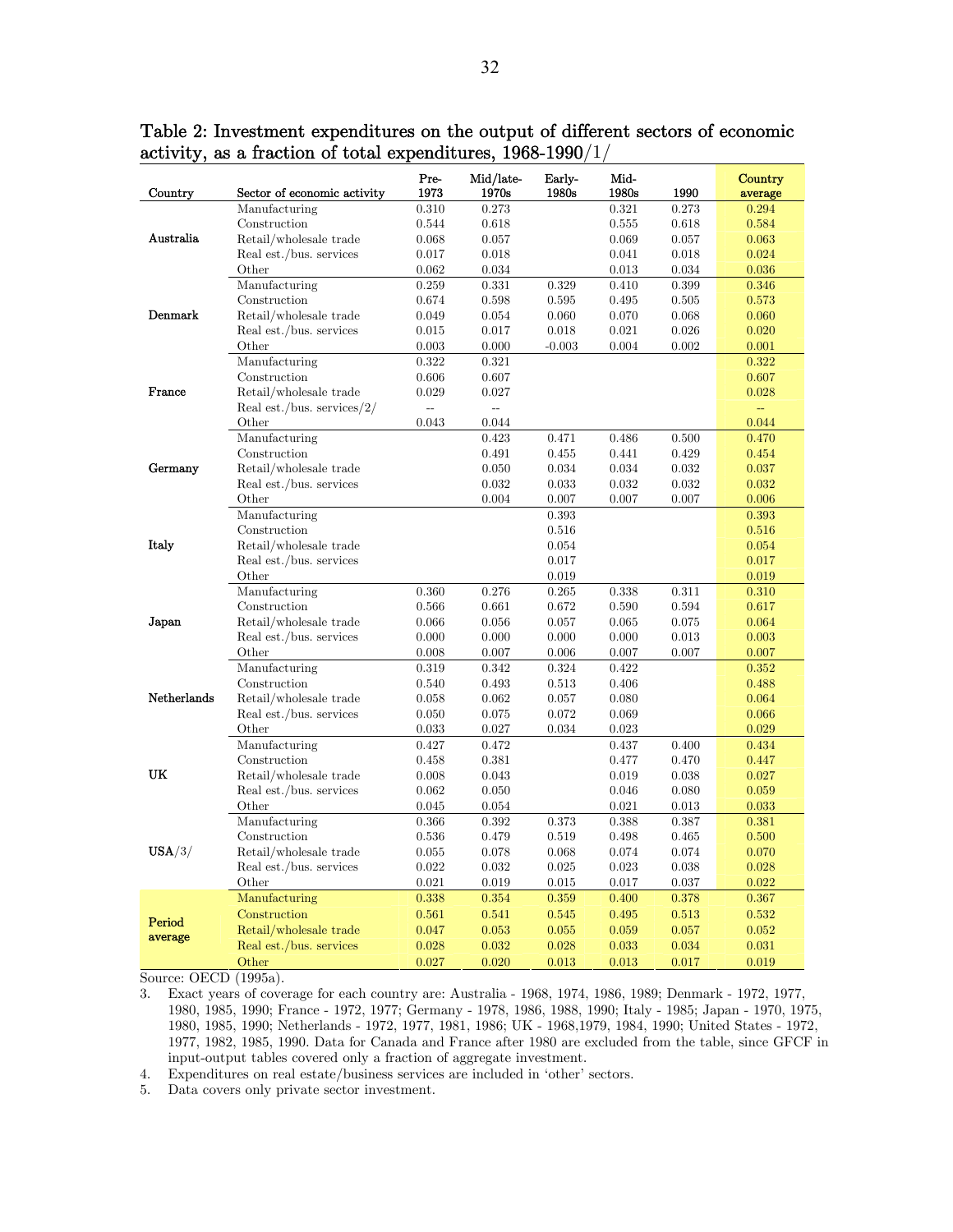| Table 3: Investment expenditures on the output of different sectors of economic |
|---------------------------------------------------------------------------------|
| activity, as a fraction of total expenditures, USA, $1997/1/$                   |

| . .<br>Sector of economic activity |                                             | Expenditure share |
|------------------------------------|---------------------------------------------|-------------------|
| Manufacturing                      |                                             | 0.354             |
| Construction                       |                                             | 0.426             |
| Retail and wholesale trade         |                                             | 0.073             |
| Real estate and business services, |                                             | 0.121             |
| of which:                          | Real estate services                        | 0.028             |
|                                    | Computer system design and related services | 0.056             |
|                                    | Software                                    | 0.023             |
|                                    | Other business services                     | 0.014             |
| .)ther                             |                                             | 0.026             |

Source: BEA input-output benchmark table, 1997 (see Lawson et al. (2002)).

1. To make results compatible with SNA93 definitions, investment includes private and government investment, except military expenditures.

## Table 4: Investment expenditures on the output of different sectors of economic activity, as a fraction of total expenditures, 1998-2001/1/

| Country                     | <b>UK</b> | Poland      | Norway   | Italy    | Hungary | Greece  |
|-----------------------------|-----------|-------------|----------|----------|---------|---------|
| Year                        | 1998      | 2000        | 2001     | 2000     | 2000    | 1998    |
| Sector of economic activity |           |             |          |          |         |         |
| Manufacturing               | 0.422     | 0.440       | 0.342    | 0.444    | 0.378   | 0.282   |
| Construction                | 0.410     | 0.370       | 0.329    | 0.401    | 0.416   | 0.634   |
| Retail/wholesale trade      | 0.048     | 0.092       | 0.051    | 0.063    | 0.070   | 0.057   |
| Real est./bus. services     | 0.090     | 0.084       | 0.191    | 0.068    | 0.117   | 0.020   |
| Other                       | 0.030     | 0.015       | 0.088    | 0.024    | 0.019   | 0.008   |
|                             |           |             |          |          |         |         |
| Country                     | France    | Netherlands | Ireland  | Finland  | Denmark | Germany |
| Year                        | 2000      | 2000        | 1998     | 2000     | 2000    | 2000    |
| Sector of economic activity |           |             |          |          |         |         |
| Manufacturing               | 0.339     | 0.319       | 0.279    | 0.315    | 0.336   | 0.420   |
| Construction                | 0.436     | 0.428       | 0.568    | 0.511    | 0.440   | 0.428   |
| Retail/wholesale trade      | 0.036     | 0.074       | 0.082    | 0.007    | 0.093   | 0.038   |
| Real est./bus. services     | 0.174     | 0.117       | 0.065    | 0.124    | 0.102   | 0.087   |
| Other                       | 0.016     | 0.063       | 0.007    | 0.043    | 0.029   | 0.027   |
|                             |           |             |          | Slovenia | Sweden  |         |
| Country                     | Austria   | Belgium     | Portugal |          |         | Average |
| Year                        | 2000      | 2000        | 1999     | 2000     | 2000    |         |
| Sector of economic activity |           |             |          |          |         |         |
| Manufacturing               | 0.369     | 0.436       | 0.288    | 0.396    | 0.435   | 0.367   |
| Construction                | 0.436     | 0.390       | 0.507    | 0.474    | 0.260   | 0.438   |
| Retail/wholesale trade      | 0.104     | 0.091       | 0.091    | 0.052    | 0.073   | 0.066   |
| Real est./bus. services     | 0.080     | 0.077       | 0.095    | 0.066    | 0.223   | 0.105   |
| Other                       | 0.012     | 0.006       | 0.019    | 0.011    | 0.009   | 0.025   |

Source: Eurostat (2005).

1. Included in the table are all countries with an input-output table available for year 1998 or later.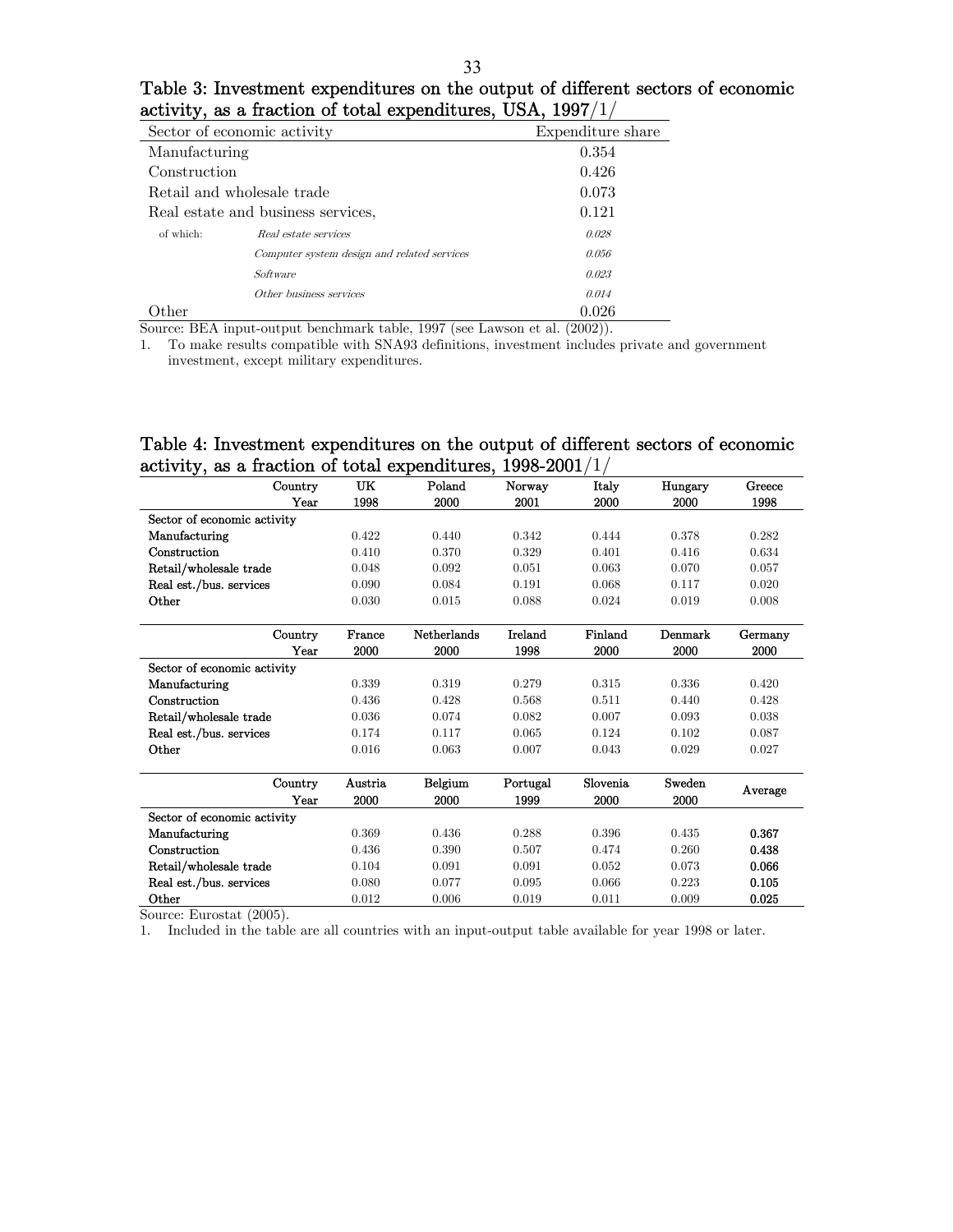| Sector                              | Retail and<br>wholesale trade | Construction        | Real estate and<br>business services | Manufacturing       |
|-------------------------------------|-------------------------------|---------------------|--------------------------------------|---------------------|
| Country, year of input-output table |                               |                     |                                      |                     |
| USA, 1997                           | 0.04                          | N<br>0.00           | N<br>0.02                            | 0.29<br>T           |
| France, 2000                        | 0.10                          | 0.00<br>N           | 0.07<br>$\mathbf N$                  | T<br>0.54           |
| Germany, 2000                       | 0.09                          | N<br>0.02           | N<br>0.06                            | $\mathbf T$<br>0.62 |
| Austria, 2000                       | 0.13                          | 0.04<br>N           | 0.13<br>N                            | $\mathbf T$<br>0.77 |
| Belgium, 2000                       | 0.24                          | N<br>0.03           | 0.22<br>$\mathbf N$                  | $\mathbf T$<br>0.92 |
| Denmark, 2000                       | 0.28                          | N<br>0.00           | $\mathbf N$<br>0.07                  | $\mathbf T$<br>0.79 |
| Estonia, 1997                       | 0.14                          | N<br>0.10           | $\mathbf T$<br>0.22                  | $\mathbf T$<br>0.80 |
| Finland, 2000                       | 0.02                          | N<br>0.00           | T<br>0.13                            | $\mathbf T$<br>0.62 |
| Hungary, 2000                       | 0.13                          | $\mathbb N$<br>0.02 | $\rm N$<br>0.09                      | T<br>0.78           |
| Ireland, 1998                       | $0.51\,$                      | 0.00<br>N           | $\mathbf T$<br>0.59                  | $\mathbf T$<br>0.90 |
| Italy, $2000$                       | 0.09                          | N<br>0.00           | N<br>0.07                            | T<br>0.48           |
| Netherlands, 2000                   | 0.20                          | 0.02<br>N           | T<br>0.26                            | $\mathbf T$<br>0.95 |
| Norway, 2001                        | 0.14                          | N<br>0.01           | $\mathbf T$<br>0.16                  | $\mathbf T$<br>0.60 |
| Poland, 2000                        | 0.15                          | N<br>0.09           | $\mathbf N$<br>0.06                  | $\mathbf T$<br>0.51 |
| Portugal, 1999                      | 0.03                          | $\mathbf N$<br>0.00 | $\mathbf T$<br>0.07                  | T<br>0.62           |
| Slovenia, 2000                      | 0.05                          | N<br>0.03           | $\mathbf T$<br>0.12                  | $\mathbf T$<br>0.75 |
| Spain, 1995                         | 0.07                          | N<br>0.00           | $\mathbf T$<br>0.10                  | T<br>0.41           |
| Sweden, 2000                        | 0.21                          | $\mathbb N$<br>0.00 | $\mathbf N$<br>0.18                  | $\mathbf T$<br>0.71 |
| Australia, 1994/95                  | 0.07                          | $\mathbb N$<br>0.00 | $\mathbf N$<br>0.03                  | $\mathbf T$<br>0.39 |
| Brazil, 1996                        | 0.02                          | N<br>0.00           | $\mathbf T$<br>0.03                  | T<br>0.18           |
| Canada, 1997                        | 0.09                          | N<br>0.00           | T<br>0.13                            | T<br>0.70           |
| China, 1997                         | 0.11                          | 0.00<br>N           | $\mathbf N$<br>0.02                  | $\mathbf T$<br>0.21 |
| Czech Rep., 1995                    | 0.07                          | N<br>0.05           | $\mathbf T$<br>0.25                  | T<br>0.57           |
| Greece, 1994                        | 0.07                          | $\mathbf N$<br>0.00 | $\mathbf N$<br>0.02                  | T<br>0.49           |
| Japan, 1995                         | 0.03                          | 0.00<br>N           | 0.02<br>$\mathbf N$                  | T<br>0.19           |
| Korea, 1995                         | 0.09                          | N<br>0.00           | N<br>0.05                            | $\mathbf T$<br>0.38 |
| UK, 1998                            | 0.10                          | 0.00<br>N           | $\mathbf T$<br>0.11                  | T<br>0.52           |
| Sample mean/median                  | 0.12/0.09                     | 0.02/0.00           | 0.12/0.09                            | 0.58/0.60           |

34 Table 5: Tradability of sectoral output for selected countries/1/

Sources: Eurostat(2005); for Australia, Brazil, Canada, China, Czech Rep., Greece, Japan, Korean and UK data from OECD (2002a); for USA data from BEA input-output benchmark table, 1997.

1. Tradability is defined as sectoral (imports + exports)/(gross output). 'N' stands for 'Nontradable' and indicates that sector's tradability is lower than tradability of the retail/wholesale trade sector in the same country. The opposite case in denoted by 'T', which stands for 'Tradable'.

## Table 6: Summary of aggregate investment expenditures on nontradable goods, 1970- 2000/1/

| Period            | Pre-<br>1973 | Mid/late-<br>$1970\mathrm{s}$ | Early-<br>1980s | Mid-<br>980s | 1990 | Mid-<br>1990s | $2000\,$   |
|-------------------|--------------|-------------------------------|-----------------|--------------|------|---------------|------------|
| Expenditure share | $\rm 0.64$   | J.63                          | 1.63            | ${0.59}$     | ).61 | 1.61          | $\rm 0.59$ |

Source: Author's calculations.

1. Until 1990 expenditure share obtained from period averages in Table 2, assuming that expenditures on the output of construction sector, distribution sector and 2/3 of real estate business sector are expenditures on nontradable goods. Results for 2000 obtained by applying the same definitions to the average expenditure shares in Table 4. Results for mid-1990s obtained by applying the same definitions to the relevant inputoutput table data from Eurostat (2005) and OECD (2002a). Mid-1990s also include data for the U.S. from Table 3.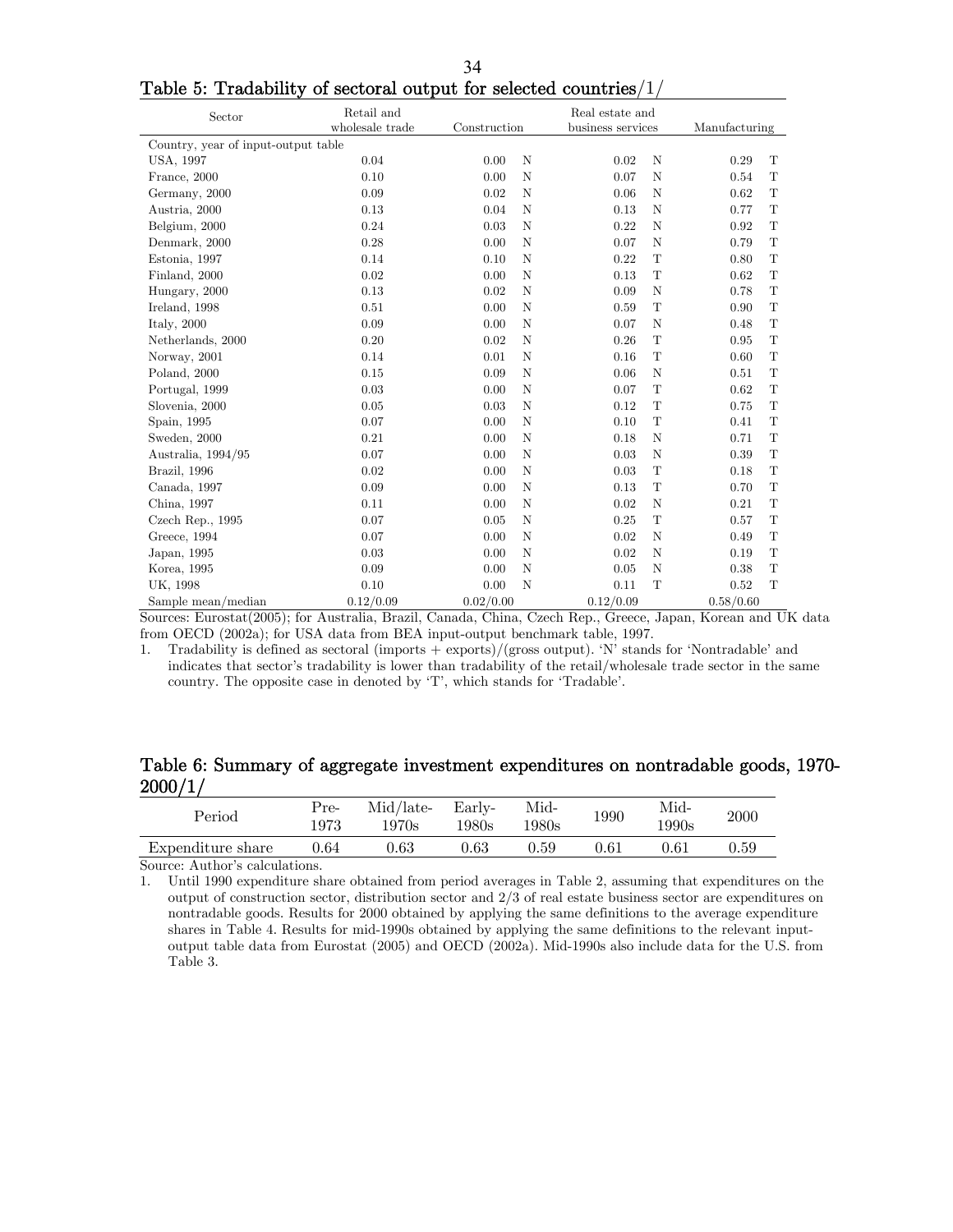|                 | Years of  |      | Standard  |      |      | Time trend,      | Newey-West     |
|-----------------|-----------|------|-----------|------|------|------------------|----------------|
| Country         | coverage  | Mean | deviation | Max  | Min  | per decade $/1/$ | standard error |
| Australia       | 1970-2004 | 0.61 | 0.032     | 0.66 | 0.52 | $0.025*$         | 0.006          |
| Austria         | 1976-2004 | 0.59 | 0.019     | 0.63 | 0.57 | 0.005            | 0.005          |
| Canada          | 1970-2004 | 0.66 | 0.031     | 0.70 | 0.59 | $-0.024*$        | 0.006          |
| Czech Republic  | 1990-2003 | 0.54 | 0.054     | 0.62 | 0.46 |                  |                |
| Denmark         | 1970-2004 | 0.59 | 0.056     | 0.70 | 0.52 | $-0.046*$        | 0.010          |
| Finland         | 1970-2004 | 0.62 | 0.026     | 0.68 | 0.58 | 0.008            | 0.007          |
| France          | 1978-2004 | 0.63 | 0.023     | 0.68 | 0.60 |                  |                |
| Germany         | 1970-2004 | 0.61 | 0.029     | 0.67 | 0.56 | $-0.008$         | 0.006          |
| Greece          | 1995-2004 | 0.62 | 0.027     | 0.67 | 0.59 |                  |                |
| Hungary         | 2000-2004 | 0.54 | 0.026     | 0.57 | 0.50 |                  |                |
| $\rm Iceland$   | 1990-2004 | 0.67 | 0.049     | 0.76 | 0.60 |                  |                |
| Ireland         | 1990-2004 | 0.65 | 0.062     | 0.77 | 0.56 |                  |                |
| Italy           | 1970-2004 | 0.53 | 0.029     | 0.60 | 0.48 | $-0.018*$        | 0.006          |
| Japan           | 1980-2003 | 0.61 | 0.020     | 0.66 | 0.59 |                  |                |
| Korea           | 1970-2004 | 0.59 | 0.053     | 0.71 | 0.51 | 0.021            | 0.013          |
| Luxembourg      | 1985-2003 | 0.58 | 0.051     | 0.70 | 0.51 |                  |                |
| Netherlands     | 1970-2004 | 0.64 | 0.031     | 0.69 | 0.58 | $-0.011$         | 0.008          |
| New Zealand     | 1971-2004 | 0.55 | 0.033     | 0.59 | 0.48 | 0.000            | 0.009          |
| Norway          | 1970-2004 | 0.67 | 0.046     | 0.75 | 0.55 | $0.027*$         | 0.011          |
| Poland          | 1995-2003 | 0.58 | 0.021     | 0.62 | 0.56 |                  |                |
| Portugal        | 1988-2004 | 0.59 | 0.029     | 0.64 | 0.54 |                  |                |
| Slovak Republic | 1993-2004 | 0.42 | 0.047     | 0.48 | 0.35 |                  |                |
| Spain           | 1980-2004 | 0.64 | 0.030     | 0.70 | 0.60 |                  |                |
| Sweden          | 1980-2004 | 0.53 | 0.049     | 0.61 | 0.44 |                  |                |
| Switzerland     | 1990-2003 | 0.50 | 0.025     | 0.55 | 0.47 |                  |                |
| United Kingdom  | 1970-2004 | 0.53 | 0.029     | 0.60 | 0.47 | $-0.001$         | 0.009          |
| United States   | 1970-2004 | 0.60 | 0.023     | 0.65 | 0.56 | $-0.010$         | 0.008          |
| Average         |           | 0.59 | 0.035     | 0.65 | 0.53 |                  |                |

Table 7: Summary statistics for investment expenditures on nontradable goods, OECD data

Source: OECD (2006).

1. Calculated for countries with at least 30 annual observations. The time trend reports the estimate of  $10^* \beta$  from the regression:  $\gamma_t = \alpha + \beta t + \varepsilon_t$ , where t denotes years. \* indicates that the time trend is significantly different from zero at the 5% confidence level. Note also that the slope of expenditure shares is multiplied by 10 and should therefore be interpreted as a change in expenditure share over a decade. The N-W standard error is also multiplied by 10.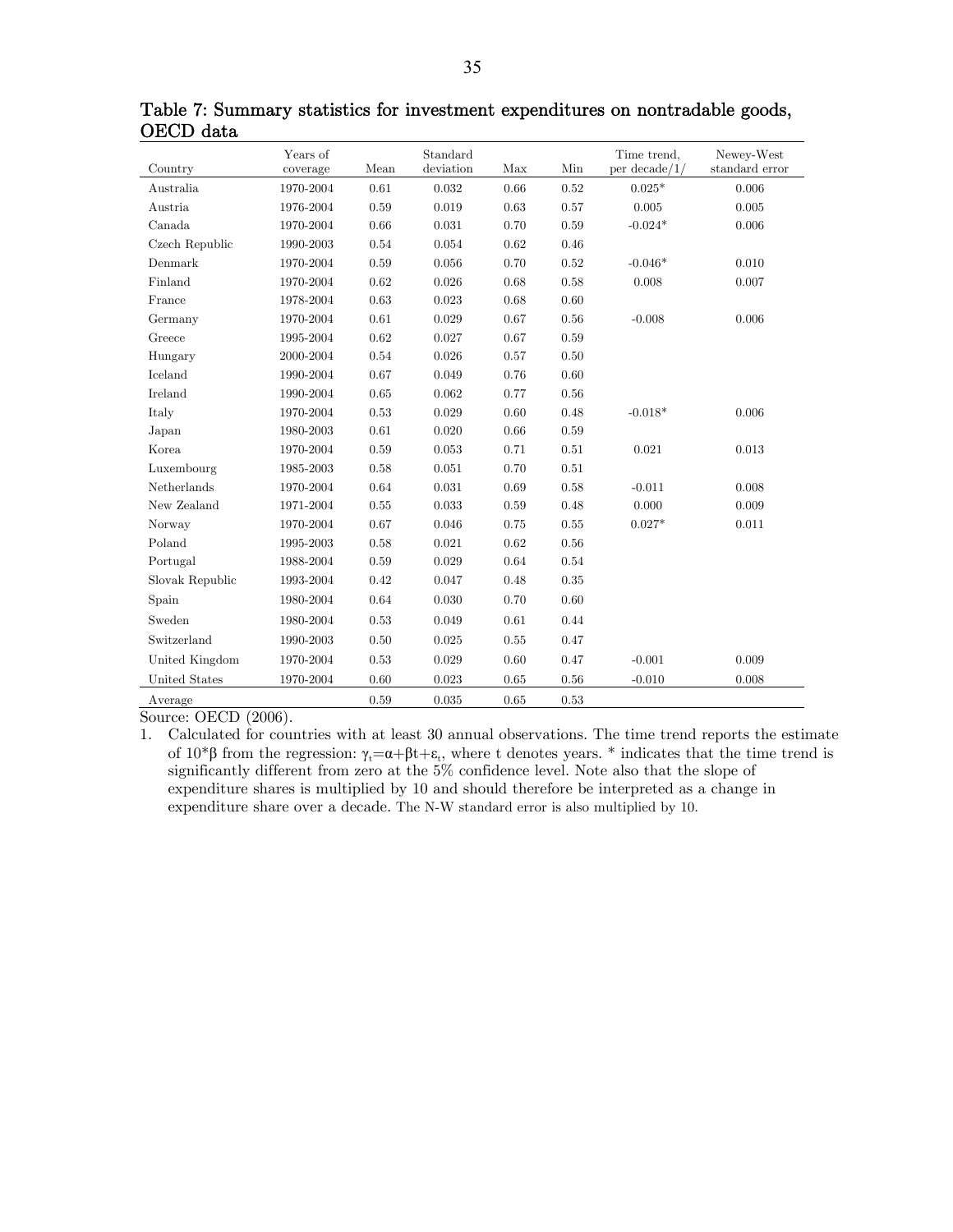|                          |                    |          | Standard  |            |            | Time trend,   | Newey-West     |
|--------------------------|--------------------|----------|-----------|------------|------------|---------------|----------------|
| Country                  | Years of coverage  | Mean     | deviation | Max        | Min        | per decade/1/ | standard error |
| Algeria                  | 1970-83            | 0.54     | 0.048     | 0.63       | 0.46       |               |                |
| Angola                   | 1985-90            | 0.45     | 0.032     | 0.50       | 0.40       |               |                |
| Australia                | 1959-96            | $0.54\,$ | 0.021     | 0.60       | 0.49       | $-0.006$      | 0.004          |
| Austria                  | 1954-96            | $0.54\,$ | 0.024     | 0.58       | 0.47       | $0.015*$      | 0.005          |
| Azerbaijan               | 1994-96            | 0.73     | 0.046     | 0.76       | 0.68       |               |                |
| Bahamas                  | 1989-92            | 0.34     | 0.007     | 0.35       | 0.33       |               |                |
| Bangladesh               | 1972-87            | 0.63     | 0.076     | 0.79       | $0.52\,$   |               |                |
| Belgium                  | 1960-97            | 0.59     | 0.050     | 0.68       | 0.49       | $-0.026*$     | 0.010          |
| Bermuda                  | 1979-92            | 0.52     | 0.055     | 0.66       | 0.42       |               |                |
| Bhutan                   | 1980-96            | 0.58     | 0.132     | 0.79       | 0.40       |               |                |
| Bolivia                  | 1960-69, 88-92     | 0.48     | 0.071     | 0.61       | $0.36\,$   |               |                |
| Botswana                 | 1971, 73-89, 91-92 | 0.56     | 0.107     | 0.73       | 0.42       |               |                |
| <b>Brazil</b>            | 1980-89            | 0.68     | 0.025     | 0.72       | 0.64       |               |                |
|                          |                    |          |           |            | 0.74       |               |                |
| Brunei Darussalam        | 1974-84            | 0.83     | 0.065     | 0.92       |            |               |                |
| Cambodia                 | 1993-96            | 0.73     | 0.075     | 0.83       | 0.66       |               |                |
| Cameroon                 | 1971-88            | 0.56     | 0.053     | 0.69       | 0.48       |               |                |
| Canada                   | 1950-97            | 0.68     | 0.025     | 0.73       | 0.63       | $-0.009$      | 0.005          |
| Cape Verde               | 1980-89            | 0.66     | 0.035     | 0.70       | $0.59\,$   |               |                |
| Chile                    | 1974-96            | 0.57     | 0.070     | 0.74       | 0.47       |               |                |
| Hong Kong                | 1961-97            | 0.40     | 0.041     | 0.50       | $0.30\,$   | $-0.000$      | 0.006          |
| Colombia                 | 1960-95            | 0.58     | 0.041     | 0.66       | 0.49       | $-0.022*$     | 0.005          |
| Cote d Ivoire            | 1970-82            | 0.64     | 0.041     | 0.71       | 0.58       |               |                |
| Croatia                  | 1994-96            | 0.59     | 0.026     | 0.62       | 0.57       |               |                |
| Cyprus                   | 1960-96            | 0.65     | 0.059     | 0.74       | 0.53       | $0.041*$      | 0.006          |
| Czech Republic           | 1987-91            | 0.59     | 0.035     | 0.63       | 0.55       |               |                |
| Denmark                  | 1966-95            | 0.60     | 0.066     | 0.70       | 0.49       | $-0.070*$     | 0.007          |
| Dominica                 | 1971, 73, 78-91    | 0.52     | 0.092     | 0.68       | 0.39       |               |                |
| Ecuador                  | 1970-93            | 0.55     | 0.073     | 0.68       | 0.42       |               |                |
| Egypt                    | 1960-79            | 0.46     | 0.031     | 0.51       | 0.42       |               |                |
| El Salvador              | 1963-89            | 0.44     | 0.061     | 0.60       | $0.35\,$   |               |                |
| Equatorial Guinea        | 1985-91            | 0.43     | 0.121     | 0.64       | 0.29       |               |                |
| Ethiopia                 | 1970-75            | 0.67     | 0.019     | 0.71       | 0.65       |               |                |
| Fiji                     | 1970-72            | 0.54     | 0.022     | 0.57       | $0.52\,$   |               |                |
| Finland                  | 1960-96            | 0.62     | 0.028     | 0.68       | 0.55       | $-0.008$      | 0.008          |
| France                   | 1970-97            | 0.59     | 0.035     | 0.65       | 0.54       |               |                |
| Gabon                    | 1974               | 0.63     |           | 0.63       | 0.63       |               |                |
| Gambia                   | 1970-71,74,93      | 0.64     | 0.132     | 0.86       | $0.38\,$   |               |                |
| Germany                  | 1991-97            | 0.61     | 0.041     | 0.64       | $\rm 0.53$ |               |                |
| Germany, Federal Rep. of | 1960-94            | 0.61     | 0.035     | 0.66       | $\rm 0.53$ | $-0.025*$     | 0.007          |
| Ghana                    | 1955-85            | 0.68     | 0.060     | 0.81       | 0.57       | $-0.013$      | 0.013          |
| Greece                   | 1960-95            | 0.63     | 0.050     | 0.72       | 0.53       | $-0.043*$     | 0.003          |
| Guadeloupe               | 1965-69            | 0.66     | 0.029     | 0.70       | 0.63       |               |                |
| Guatemala                | 1950-96            | 0.41     | 0.115     | 0.67       | $0.26\,$   | $-0.065*$     | 0.007          |
| Iceland                  | 1960-96            | 0.72     | 0.045     | 0.82       | 0.62       | $-0.009$      | 0.008          |
| India                    | 1950-96            | 0.56     | 0.078     | 0.75       | 0.42       | $-0.053*$     | 0.003          |
| Iran                     | 1965-95            | 0.67     | 0.091     | 0.84       | $0.50\,$   | 0.006         | $0.020\,$      |
| Iraq                     | 1970-75,87-89      | 0.64     | 0.087     | 0.78       | 0.55       |               |                |
| Ireland                  | 1970-96            | 0.53     | 0.047     | 0.64       | 0.45       |               |                |
| Israel                   | 1950-97            | 0.61     | 0.089     | 0.83       | 0.43       | $-0.052*$     | 0.006          |
| Italy                    | 1960-97            | $\,0.56$ | 0.047     | 0.65       | 0.48       | $-0.032*$     | 0.009          |
| Jamaica                  | 1974-90            | 0.52     | 0.050     | 0.63       | $0.43\,$   |               |                |
| Japan                    | 1970-96            | 0.63     | 0.030     | 0.67       | 0.57       |               |                |
| Jordan                   | 1959-96            | 0.70     | 0.086     | 0.87       | 0.51       | 0.007         | 0.011          |
| Kazakhstan               | 1990-96            | 0.89     | 0.048     | $\rm 0.93$ | 0.82       |               |                |
| Kenya                    | 1970-95            | 0.47     | 0.073     | 0.59       | 0.24       |               |                |
| Kuwait                   | 1970-81            | 0.56     | 0.098     | 0.68       | 0.37       |               |                |
| Kyrgyzstan               | 1990-96            | 0.97     | 0.027     | 0.99       | 0.91       |               |                |
| Lesotho                  | 1964-96            | 0.66     | 0.125     | 0.89       | 0.45       | $0.093*$      | 0.021          |
| Libyan Arab Jamahiriya   |                    | 0.67     | 0.016     |            |            |               |                |
|                          | 1971-79            |          |           | 0.69       | $0.64\,$   |               |                |
| Luxembourg               | 1970-79            | 0.64     | 0.051     | 0.72       | 0.58       |               |                |
| Malawi                   | 1970-72            | 0.44     | 0.044     | 0.49       | 0.41       |               |                |

Table 8: Summary statistics for investment expenditures on nontradable goods, UN data  $\overline{\phantom{0}}$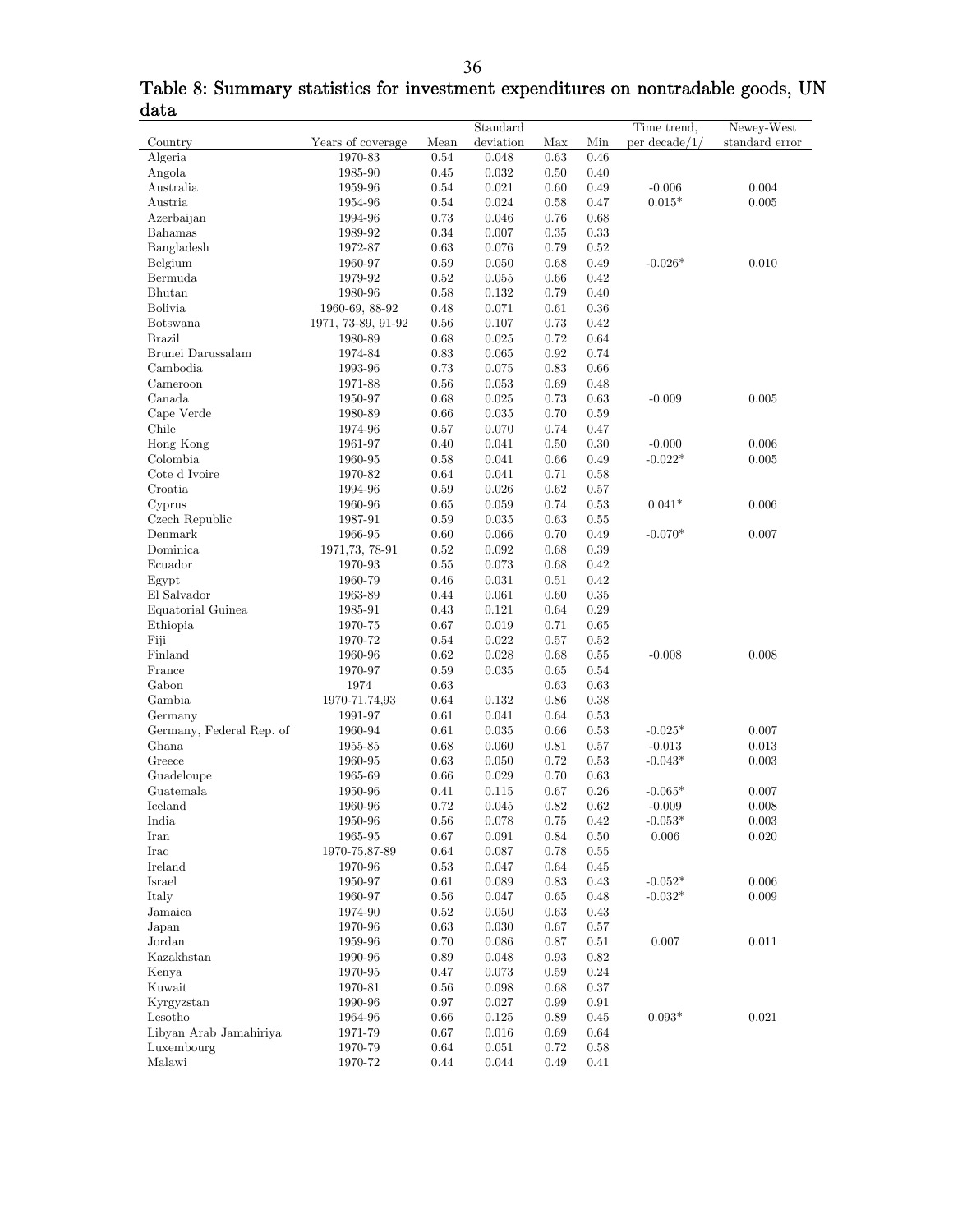# Table 8: continued

|                          |                   |      | Standard       |          |          | Time trend,   | Newey-West     |
|--------------------------|-------------------|------|----------------|----------|----------|---------------|----------------|
| Country                  | Years of coverage | Mean | deviation      | Max      | Min      | per decade/1/ | standard error |
| Malaysia                 | 1960-71,73,78,83  | 0.63 | 0.080          | $0.72\,$ | 0.51     |               |                |
| Malta                    | 1970-97           | 0.37 | 0.079          | 0.57     | 0.27     |               |                |
| Mauritius                | 1970-97           | 0.57 | 0.070          | 0.70     | 0.40     |               |                |
| Mexico                   | 1970-96           | 0.55 | 0.033          | 0.60     | 0.49     |               |                |
| Montserrat               | 1975-86           | 0.60 | 0.075          | 0.74     | 0.49     |               |                |
| Morocco                  | 1960-69           | 0.60 | 0.026          | 0.64     | 0.55     |               |                |
| Namibia                  | 1987-96           | 0.63 | 0.056          | 0.72     | 0.52     |               |                |
| Nepal                    | 1977-81           | 0.76 | 0.033          | 0.79     | 0.71     |               |                |
| Netherlands              | 1969-97           | 0.57 | 0.039          | 0.64     | 0.51     |               |                |
| New Zealand              | 1971-96           | 0.53 | 0.037          | 0.59     | 0.47     |               |                |
| Nicaragua                | 1970-78           | 0.43 | 0.045          | 0.50     | 0.37     |               |                |
| Nigeria                  | 1974-94           | 0.52 | 0.171          | 0.75     | 0.21     |               |                |
| Norway                   | 1960-96           | 0.59 | 0.056          | 0.66     | 0.47     | $0.046*$      | 0.009          |
| Oman                     | 1981-95           | 0.79 | 0.052          | $0.86\,$ | 0.68     |               |                |
| Pakistan                 | 1975-89           | 0.50 | 0.073          | 0.64     | 0.43     |               |                |
| Panama                   | 1950-79           | 0.58 | 0.047          | 0.66     | 0.49     | 0.000         | 0.009          |
| Paraguay                 | 1962-94           | 0.54 | 0.086          | 0.78     | 0.43     | $0.040*$      | 0.014          |
| Peru                     | 1970-97           | 0.64 | 0.093          | 0.78     | 0.48     |               |                |
| Philippines              | 1950-97           | 0.54 | 0.083          | 0.71     | 0.37     | $-0.032*$     | 0.006          |
| Portugal                 | 1970-95           | 0.53 | 0.050          | 0.65     | 0.45     |               |                |
| Puerto Rico              | 1950-96           | 0.63 | 0.072          | 0.76     | 0.50     | $-0.037*$     | 0.005          |
| Republic of Korea        | 1960-97           | 0.59 | 0.057          | 0.69     | $0.50\,$ | $-0.004$      | 0.015          |
| Saint Kitts and Nevis    | 1973,75           | 0.34 | 0.045          | 0.37     | 0.31     |               |                |
| St. Vincent & Grenadines | 1977-97           | 0.66 | 0.072          | 0.77     | 0.49     |               |                |
| Saudi Arabia             | 1963-97           | 0.74 | 0.031          | 0.83     | 0.71     |               |                |
| Seychelles               | 1976-90           | 0.51 | 0.114          | 0.64     | 0.27     |               |                |
| Sierra Leone             | 1970-90           | 0.55 | 0.067          | 0.70     | 0.41     |               |                |
| Singapore                | 1970-97           | 0.47 | 0.075          | 0.63     | 0.39     |               |                |
| Slovenia                 | 1990-95           | 0.46 | 0.048          | 0.54     | 0.42     |               |                |
| South Africa             | 1963-97           | 0.53 | 0.057          | 0.60     | 0.39     | $-0.036*$     | 0.003          |
| Spain                    | 1980-96           | 0.67 | 0.028          | 0.73     | 0.63     |               |                |
| Sri Lanka                | 1963-97           | 0.61 | 0.086          | 0.74     | 0.41     | $-0.059*$     | 0.006          |
| Sudan                    | 1970-83           | 0.46 | 0.100          | 0.66     | 0.31     |               |                |
| Suriname                 | 1975-94           | 0.57 | 0.100          | 0.76     | 0.36     |               |                |
| Sweden                   | 1970-96           | 0.58 | 0.051          | 0.67     | 0.46     |               |                |
| Switzerland              | 1950-96           | 0.61 | 0.046          | 0.68     | 0.53     | $-0.022*$     | 0.006          |
| Syrian Arab Republic     | 1963-97           | 0.59 | 0.111          | 0.81     | 0.40     | $-0.003$      | 0.017          |
| Thailand                 | 1960-96           | 0.52 | 0.055          | 0.60     | 0.40     | $-0.009$      | 0.007          |
| Togo                     | 1970-72           | 0.54 | 0.044          | 0.59     | 0.50     |               |                |
| Tonga                    | 1975-83           | 0.66 | 0.069          | 0.77     | 0.57     |               |                |
| Trinidad and Tobago      | 1966-94           | 0.41 | 0.091          | 0.63     | 0.27     |               |                |
| Tunisia                  | 1962-69           | 0.65 | 0.030          | 0.71     | 0.62     |               |                |
| Turkey                   | 1960-97           | 0.61 | 0.064          | 0.75     | $0.50\,$ | $-0.018$      | 0.012          |
|                          |                   | 0.62 | 0.060          | 0.73     | 0.47     |               |                |
| Uganda                   | 1970-76,81-95     |      | 0.021          |          |          |               |                |
| United Kingdom           | 1963-96           | 0.54 |                | 0.59     | 0.50     | $-0.003$      | 0.005          |
| United Rep. of Tanzania  | 1970-94           | 0.41 | 0.141<br>0.040 | 0.67     | $0.20\,$ |               |                |
| United States            | 1960-97           | 0.59 |                | 0.66     | 0.52     | $-0.034*$     | 0.003          |
| Uruguay                  | 1966-89           | 0.69 | 0.076          | $0.82\,$ | 0.58     | 0.061         | 0.030          |
| Venezuela                | 1970-95           | 0.56 | 0.035          | 0.64     | 0.49     |               |                |
| Yugoslavia               | 1974              | 0.74 |                | 0.74     | 0.74     |               |                |
| Zambia                   | 1970-91           | 0.41 | 0.095          | 0.52     | 0.22     |               |                |
| Zimbabwe                 | 1970-89           | 0.52 | 0.079          | 0.63     | $0.34\,$ |               |                |
| Average                  |                   | 0.58 | 0.061          | 0.69     | 0.48     |               |                |

Data source: UN (2001a, b).

1. See notes to Table 7.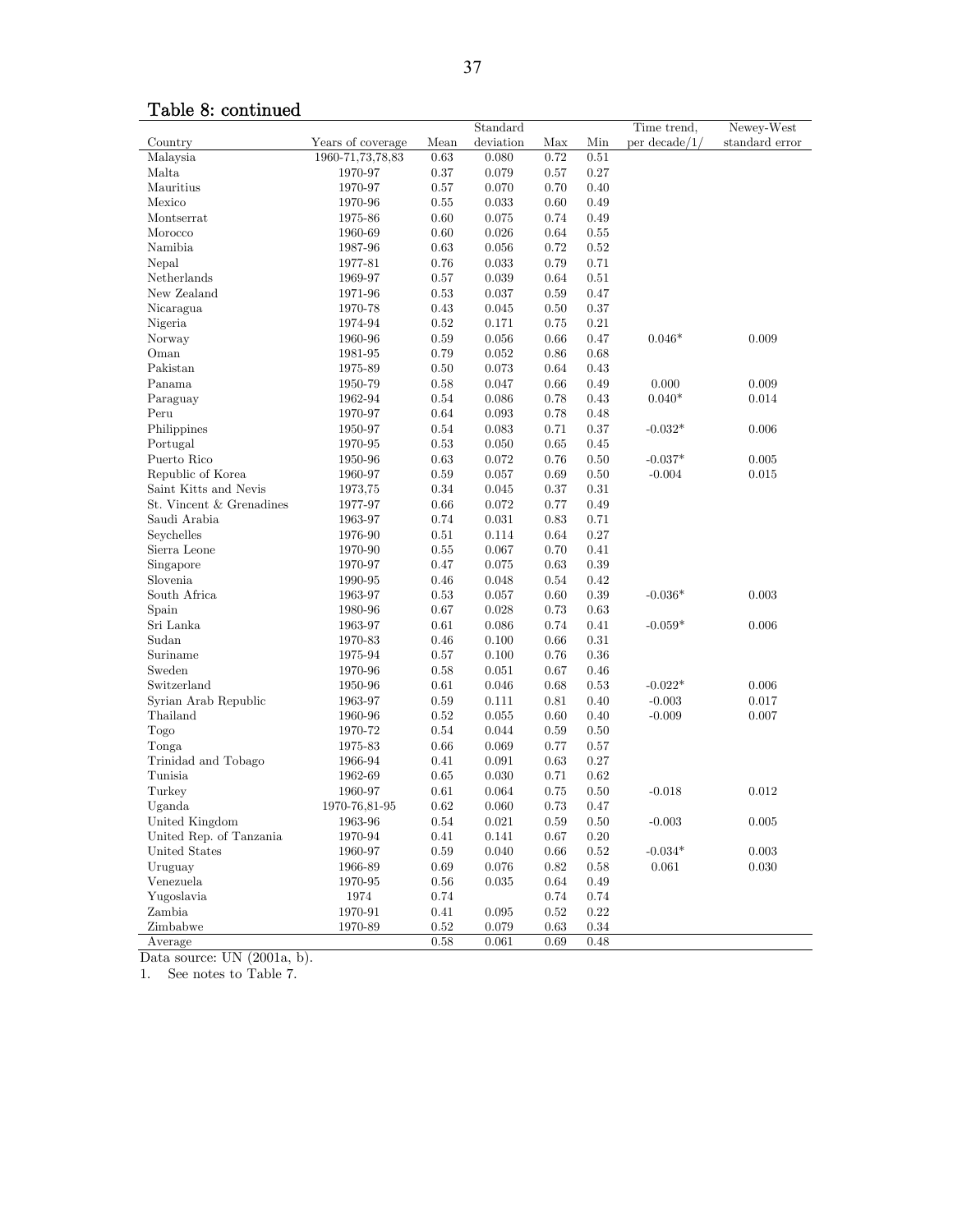|      |  |  | Table 9: Correlation between expenditure shares on nontradables, UN data |  |
|------|--|--|--------------------------------------------------------------------------|--|
| # օք |  |  |                                                                          |  |

| $\frac{1}{2}$<br>countries |         |         |         |         |         |         |
|----------------------------|---------|---------|---------|---------|---------|---------|
| included                   | Period  | 1950-59 | 1960-69 | 1970-79 | 1980-89 | 1990-97 |
| 13                         | 1950-59 |         |         |         |         |         |
| 44                         | 1960-69 | 0.649   |         |         |         |         |
| 91                         | 1970-79 | 0.452   | 0.863   |         |         |         |
| 91                         | 1980-89 | 0.527   | 0.555   | 0.643   |         |         |
| 80                         | 1990-97 | 0.307   | 0.630   | 0.492   | 0.735   |         |

Data sources: UN (2001a, b).

## Table 10: Pooled time trends for sample countries with at least 30 annual observations/1/

| Type of regression         | Sample                | # of<br>observations | Time trend.<br>per decade | Standard<br>error |
|----------------------------|-----------------------|----------------------|---------------------------|-------------------|
|                            | Panel 1: OECD data    |                      |                           |                   |
| Pooled OLS                 | <b>OECD</b> countries | 448                  | $-0.003$                  | 0.003             |
| Panel with country dummies | OECD countries        | 448                  | $-0.003$                  | 0.002             |
|                            | Panel 2: UN data      |                      |                           |                   |
|                            | all countries         | 1335                 | $-0.014*$                 | 0.002             |
| Pooled OLS                 | <b>OECD</b> countries | 610                  | $-0.014*$                 | 0.002             |
|                            | Non-OECD countries    | 725                  | $-0.016*$                 | 0.003             |
|                            | all countries         | 1335                 | $-0.017*$                 | 0.002             |
| Panel with country dummies | <b>OECD</b> countries | 610                  | $-0.012*$                 | 0.001             |
|                            | Non-OECD countries    | 725                  | $-0.020*$                 | 0.003             |

Data sources: OECD (2006), UN (2001a, b).

<sup>1.</sup> In case of pooled OLS, time trend reports the estimate of  $10^*β$  from the regression:  $γ_t = α + βt + ε_t$ , where t denotes years. In case of a panel with country dummies, the time trend reports the estimate of 10<sup>\*</sup>β from the regression:  $\gamma_t = \alpha + \beta t + d_i + \varepsilon_t$ , where  $d_i$  is a country dummy. <sup>\*</sup> indicates that the time trend is significantly different from zero at the 5% confidence level. Note also that the slope of expenditure shares is multiplied by 10 and should therefore be interpreted as a change in expenditure share over a decade. The N-W standard error is also multiplied by 10.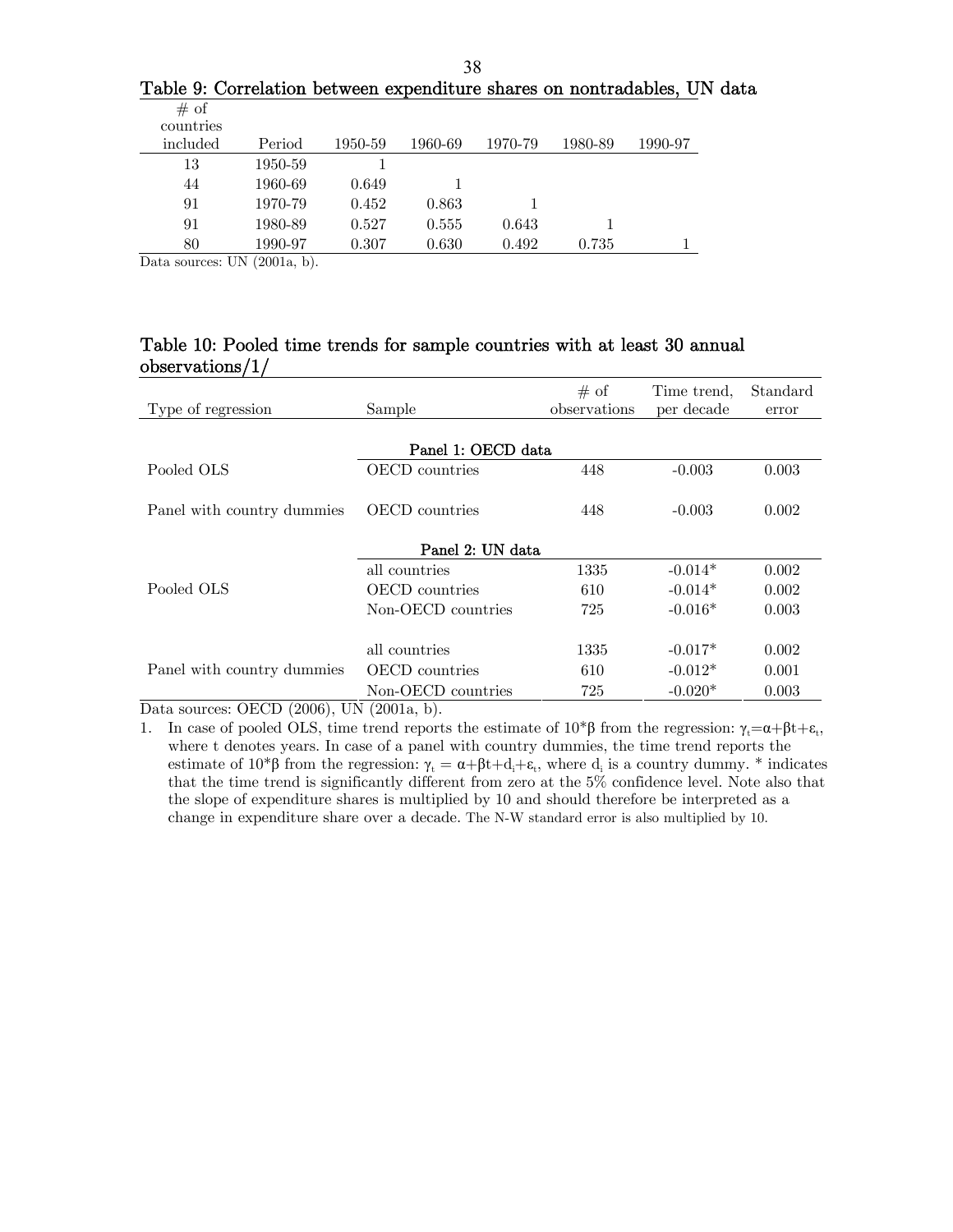|  |                           |  | Table 11: Cross-section comparison of investment expenditures on nontradable |  |
|--|---------------------------|--|------------------------------------------------------------------------------|--|
|  | goods, UN data, 1950-1997 |  |                                                                              |  |

| Year     | $\#$ of countries<br>included | Mean       | Correlation with real<br>income per capita/ $1/$ | OLS coefficient<br>/2/ | Robust standard<br>$\text{error}/2/$ |
|----------|-------------------------------|------------|--------------------------------------------------|------------------------|--------------------------------------|
| 1950     | 9                             | 0.68       | $-0.31$                                          | $-0.030$               | 0.014                                |
| $1951\,$ | $\overline{9}$                | 0.68       | $-0.13$                                          | $-0.010$               | 0.018                                |
| $1952\,$ | 9                             | 0.65       | $-0.21$                                          | $-0.015$               | 0.012                                |
| 1953     | $\boldsymbol{9}$              | 0.64       | $-0.12$                                          | $-0.015$               | 0.015                                |
|          |                               |            |                                                  |                        |                                      |
| 1954     | 10                            | $\rm 0.62$ | $0.22\,$                                         | 0.005                  | 0.027                                |
| 1955     | $11\,$                        | 0.63       | $0.15\,$                                         | 0.007                  | 0.026                                |
| 1956     | 11                            | $\,0.63\,$ | $0.15\,$                                         | 0.003                  | 0.021                                |
| 1957     | 11                            | 0.62       | 0.14                                             | 0.011                  | 0.023                                |
| 1958     | 11                            | 0.62       | 0.10                                             | 0.000                  | 0.031                                |
| 1959     | 13                            | 0.61       | 0.04                                             | $-0.002$               | 0.021                                |
| 1960     | 30                            | 0.60       | 0.07                                             | 0.005                  | 0.016                                |
| 1961     | 31                            | 0.60       | 0.12                                             | 0.011                  | 0.017                                |
| 1962     | $33\,$                        | 0.60       | 0.09                                             | 0.009                  | 0.018                                |
| 1963     | 37                            | 0.60       | $0.06\,$                                         | 0.003                  | 0.016                                |
| 1964     | 38                            | 0.60       | 0.07                                             | 0.001                  | 0.016                                |
| 1965     | 40                            | 0.60       | $0.10\,$                                         | 0.005                  | 0.017                                |
| 1966     | 42                            | 0.60       | 0.14                                             | 0.012                  | 0.016                                |
| 1967     | 43                            | 0.59       | $0.14\,$                                         | 0.010                  | 0.016                                |
| 1968     | 43                            | 0.59       | 0.18                                             | 0.019                  | 0.016                                |
| 1969     | 44                            | $\rm 0.58$ | $0.27\,$                                         | 0.028                  | 0.014                                |
| 1970     | 71                            | 0.56       | 0.28                                             | $0.022*$               | 0.010                                |
| 1971     | 76                            | $0.56\,$   | $0.32*$                                          | $0.024*$               | 0.009                                |
| 1972     | 73                            | 0.58       | 0.26                                             | 0.017                  | 0.012                                |
| 1973     | 74                            | 0.58       | $0.23\,$                                         | 0.009                  | 0.011                                |
| 1974     | 77                            | 0.59       | 0.19                                             | 0.006                  | 0.011                                |
| 1975     | 81                            | 0.57       | 0.28                                             | 0.014                  | 0.011                                |
| 1976     | 78                            | 0.57       | 0.25                                             | 0.011                  | 0.011                                |
| 1977     | 79                            | 0.57       | 0.19                                             | 0.006                  | 0.011                                |
| 1978     | 81                            | 0.56       | $0.30*$                                          | $0.025*$               | 0.012                                |
| 1979     | 80                            | 0.58       | $0.24\,$                                         | 0.018                  | 0.013                                |
| 1980     | 80                            | 0.59       | 0.08                                             | 0.005                  | 0.012                                |
| 1981     | 82                            | 0.60       | $-0.01$                                          | $-0.004$               | 0.012                                |
| 1982     | 80                            | 0.60       | $-0.03$                                          | $-0.001$               | $\rm 0.012$                          |
| 1983     | 80                            | 0.60       | 0.01                                             | 0.005                  | 0.011                                |
| 1984     | 76                            | 0.58       | 0.06                                             | 0.009                  | 0.011                                |
| 1985     | 77                            | 0.57       | 0.02                                             | 0.008                  | 0.013                                |
| 1986     | 76                            | 0.55       | 0.14                                             | 0.024                  | 0.014                                |
| 1987     | 79                            | 0.55       | $0.18*$                                          | $0.029*$               | 0.013                                |
| 1988     | 79                            | 0.54       | 0.15                                             | 0.024                  | 0.013                                |
| 1989     | 79                            | 0.54       | 0.13                                             | 0.020                  | 0.015                                |
| 1990     | 74                            | 0.54       | $0.26*$                                          | $0.034*$               | 0.016                                |
| 1991     | 72                            | 0.55       | 0.16                                             | 0.025                  | 0.017                                |
| 1992     | 68                            | 0.56       | $0.16\,$                                         | 0.027                  | 0.019                                |
| 1993     | 65                            | 0.57       | 0.11                                             | 0.021                  | 0.023                                |
| 1994     | 66                            | $0.56\,$   | $0.00\,$                                         | 0.011                  | 0.024                                |
| 1995     | 59                            | 0.57       | $-0.15$                                          | $-0.027$               | 0.026                                |
| 1996     | 48                            | $0.58\,$   | $-0.23$                                          | $-0.040$               | $\,0.025\,$                          |
| 1997     | 21                            | 0.52       | 0.08                                             | 0.019                  | 0.037                                |
|          | Average                       | 0.58       | 0.10                                             |                        |                                      |
|          |                               |            |                                                  |                        |                                      |

Data sources: UN (2001a, b), real GDP data from Heston et al. (2002).

1. \* indicates that the correlation coefficient is significantly different from zero at 5% confidence level.

2. For each year the two columns report the coefficient and robust standard error from an OLS regression of nontradable investment expenditure share on the log of real income per capita. \* indicates that the coefficient for the explanatory variable is significantly different from zero at 5% confidence level.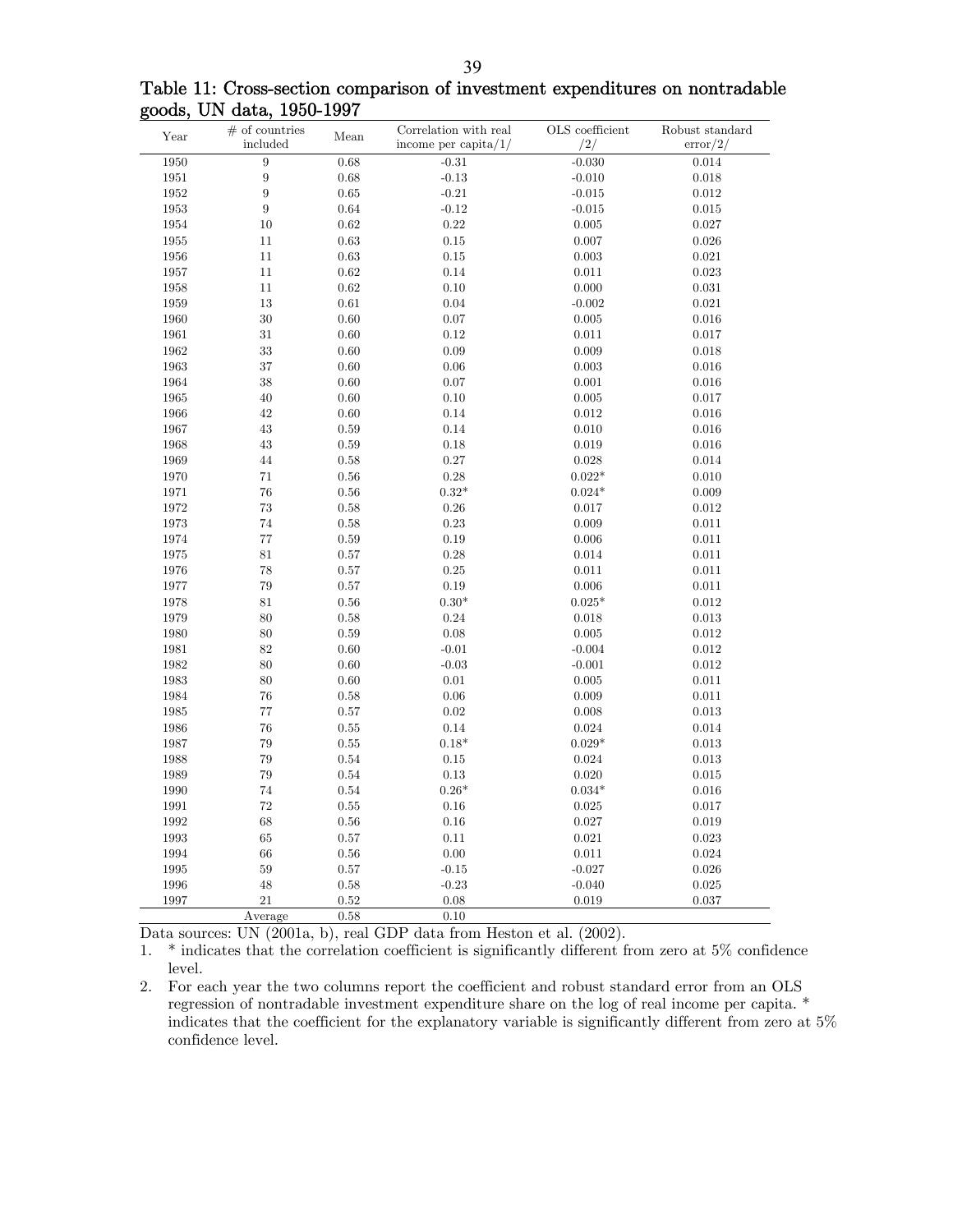| Data set                       | $\#$ of countries<br>included | Mean | Correlation with real<br>income per capita |
|--------------------------------|-------------------------------|------|--------------------------------------------|
| PWT 1996 benchmark $/1/$       | 115                           | 0.51 | 0.12                                       |
| -only $A,B$                    | 33                            | 0.56 | 0.03                                       |
| $\text{-}$ only $A$            | 18                            | 0.56 | 0.10                                       |
| Nehru-Dhareshwar dataset, 1987 | 42                            | 0.56 | 0.13                                       |
| PWT 1985 benchmark             | 65                            | 0.56 | 0.04                                       |
| PWT 1980 benchmark             | 60                            | 0.58 | 0.31                                       |
| PWT 1975 benchmark             | 34                            | 0.57 | 0.53                                       |
| PWT 1970 benchmark             | 16                            | 0.56 | 0.13                                       |

Table 12: Cross-section comparison of investment expenditures on nontradable goods, PWT benchmark data

Sources: Heston et al. (2002), Summers et al. (1995).

1. A, B, C and D refer to data quality, with A representing the highest and D the lowest quality. See Penn World Table 6.1 benchmark for details.

## Table 13: Investment expenditure share on nontradable goods by region, PWT 1996 benchmark data

| Region                                 | $#$ of countries<br>included | Average<br>expenditure share |
|----------------------------------------|------------------------------|------------------------------|
|                                        |                              |                              |
| Western Europe and North America $/1/$ | 25                           | 0.56                         |
| Africa                                 | 22                           | 0.23                         |
| $-Africa, PWT 1985$                    | 22                           | 0.54                         |
| -Africa, PWT 1980                      | 15                           | 0.57                         |
| Eastern and Central Europe/2/          | 26                           | 0.59                         |
| Asia                                   | 12                           | 0.59                         |
| Caribbean                              | 12                           | 0.51                         |
| Latin America                          | 10                           | 0.57                         |
| Middle East                            | 8                            | 0.57                         |

Source: Heston et al. (2002).

1. Includes Japan, Australia and New Zealand.

2. Includes all former republics of the Soviet Union.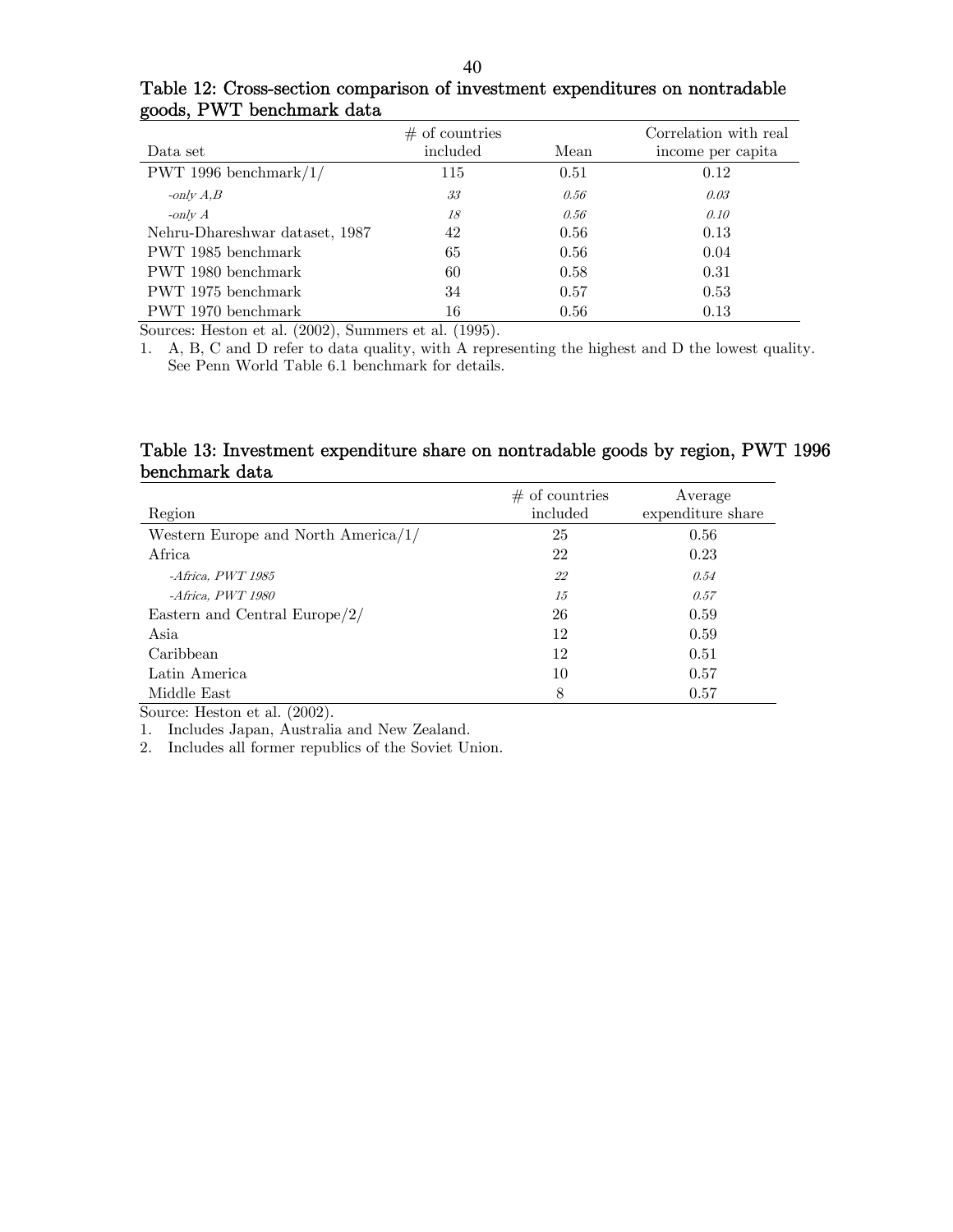|                                  |      | Real GDP/ | Expenditure share,     | Expenditure share, |
|----------------------------------|------|-----------|------------------------|--------------------|
| Country                          | Year | capita    | Burstein et al. (2004) | OECD NA data $/1/$ |
| Korea                            | 1993 | 11940     | 0.540                  | 0.639              |
| Mexico                           | 1990 | 7429      | 0.485                  | 0.502              |
| <b>Brazil</b>                    | 1999 | 6909      | 0.674                  | 0.669              |
| Argentina                        | 1997 | 11349     | 0.542                  | 0.635              |
| Australia                        | 1995 | 22164     | 0.500                  | 0.566              |
| Canada                           | 1990 | 22427     | 0.526                  | 0.639              |
| Chile                            | 1996 | 8972      | 0.596                  | 0.510              |
| Denmark                          | 1998 | 25495     | 0.457                  | 0.469              |
| Finland                          | 1995 | 18852     | 0.458                  | 0.524              |
| France                           | 1995 | 20142     | 0.485                  | 0.498              |
| Germany                          | 1995 | 21049     | 0.494                  | 0.640              |
| Greece                           | 1996 | 12751     | 0.647                  | 0.645              |
| Italy                            | 1992 | 19810     | 0.498                  | 0.498              |
| Japan                            | 1995 | 23361     | 0.573                  | 0.552              |
| Netherlands                      | 1996 | 21431     | 0.432                  | 0.538              |
| Norway                           | 1997 | 26178     | 0.346                  | 0.409/2/           |
| Spain                            | 1995 | 16296     | 0.564                  | 0.572              |
| UK                               | 1998 | 21693     | 0.410                  | 0.427              |
| <b>US</b>                        | 1997 | 30286     | 0.423                  | 0.485              |
| Correlation with real GDP/capita |      |           | $-0.69$                | $-0.49$            |

Table 14: Comparison of aggregate investment expenditure shares on construction in Burstein et al. (2004) and OECD national accounts data

Sources: Burstein et al. (2004), OECD (2006), Heston et al. (2002).

1. For non-OECD countries investment shares were obtained from PWT 1996 benchmark data.

2. Excluding oil rigs and oil exploration related expenditures.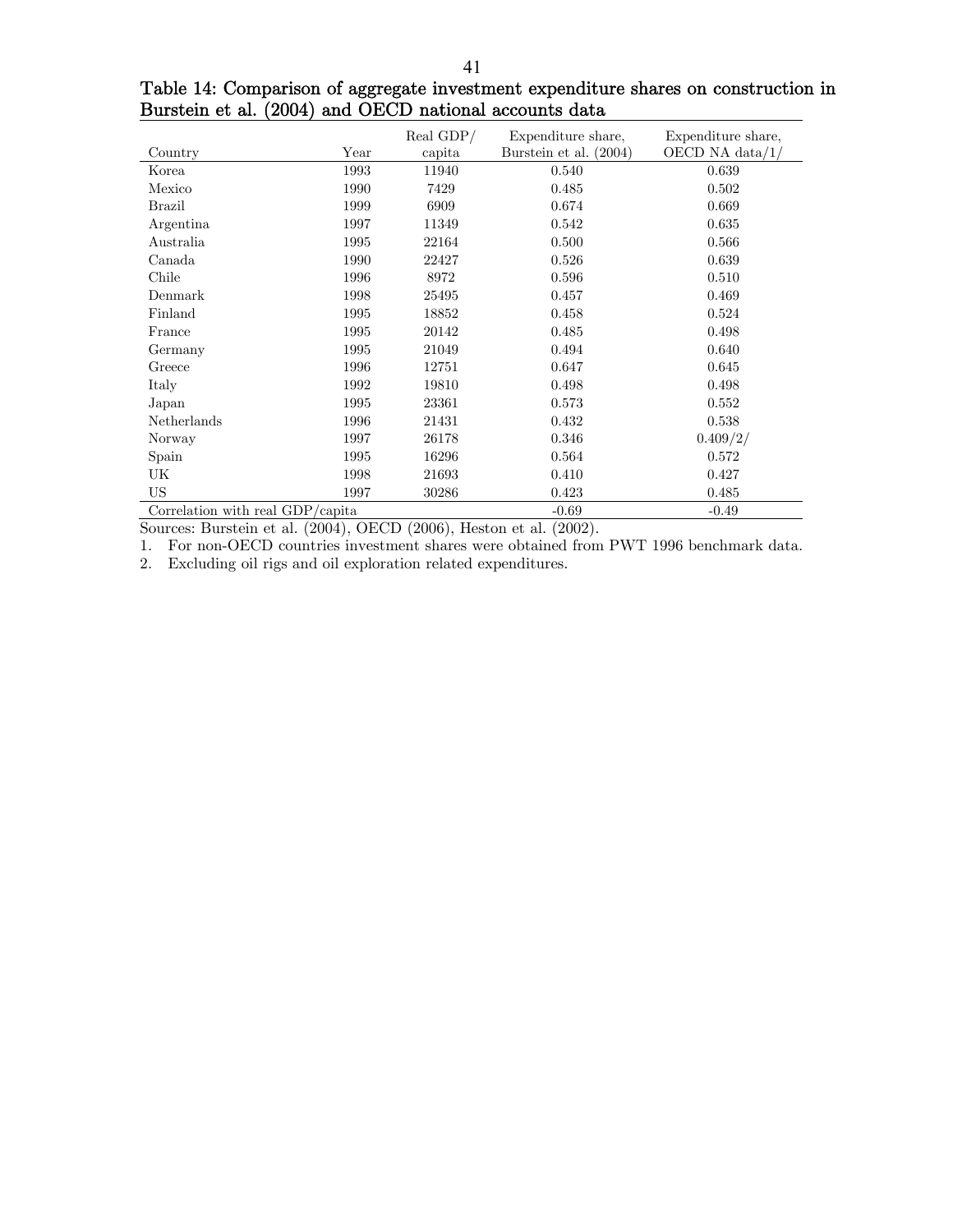

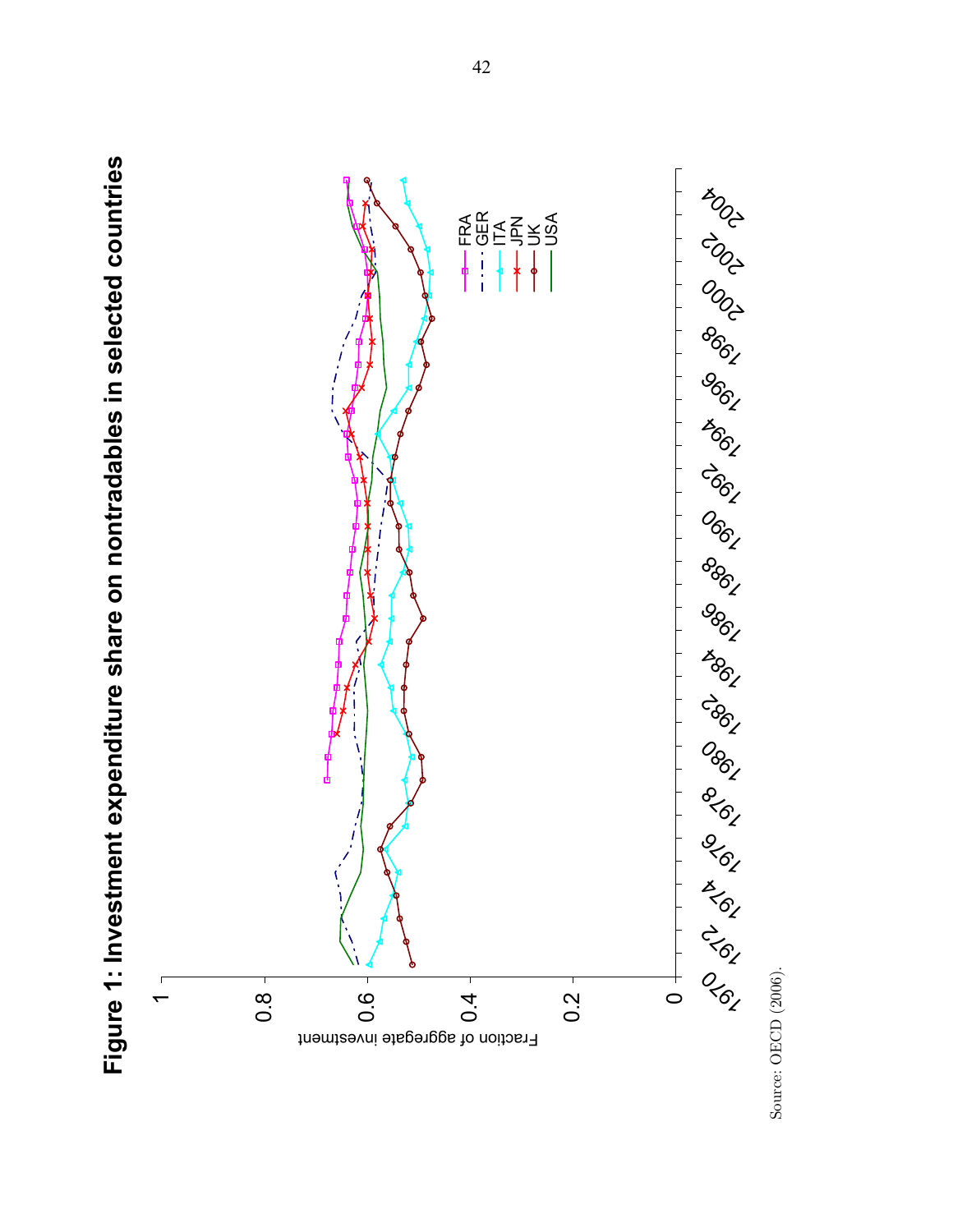

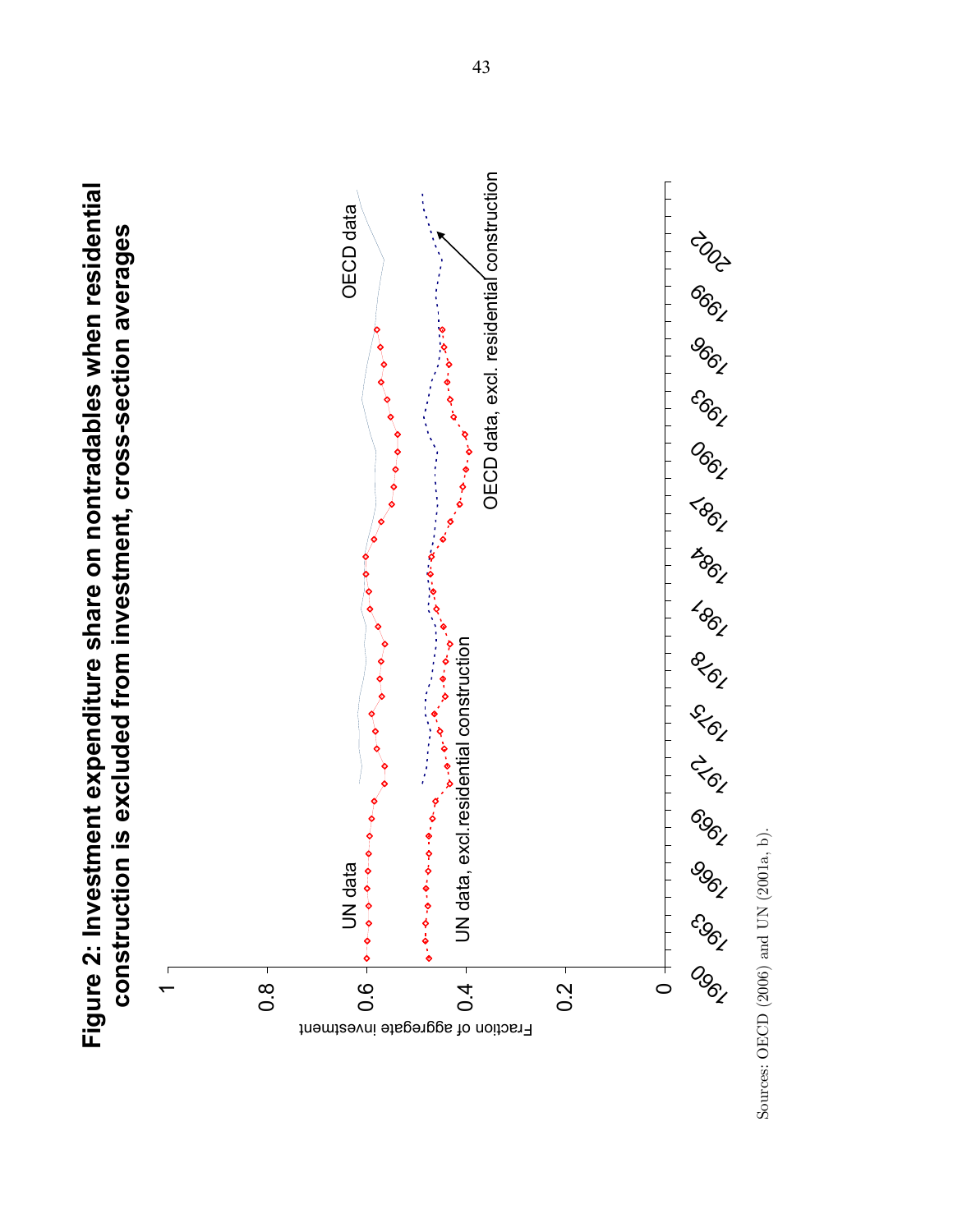

**Figure 3: Investment expenditure share on nontradables for selected years**  Figure 3: Investment expenditure share on nontradables for selected years

Sources: UN (2001a, b) and Heston et al. (2002). Sources: UN (2001a, b) and Heston et al. (2002).

44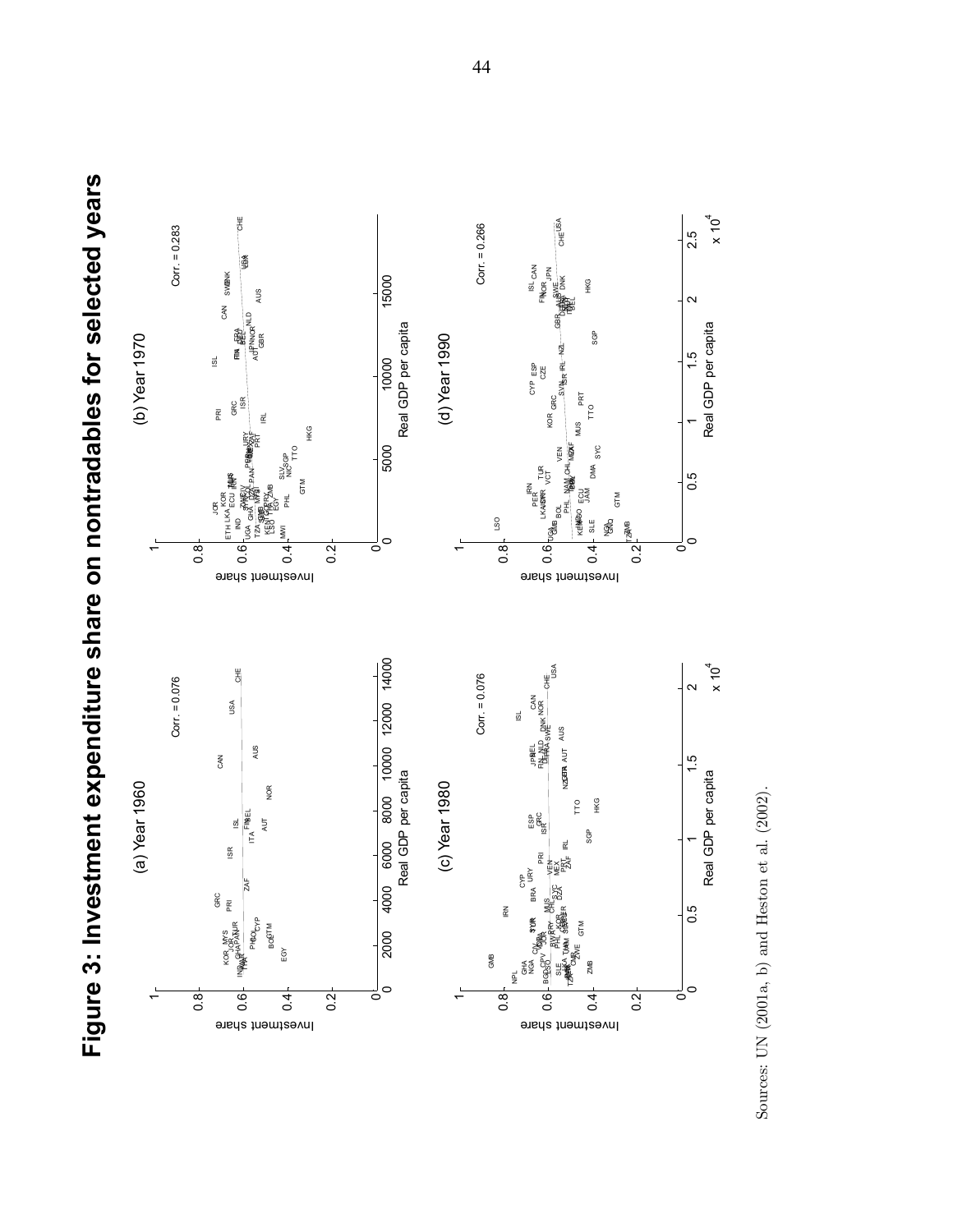

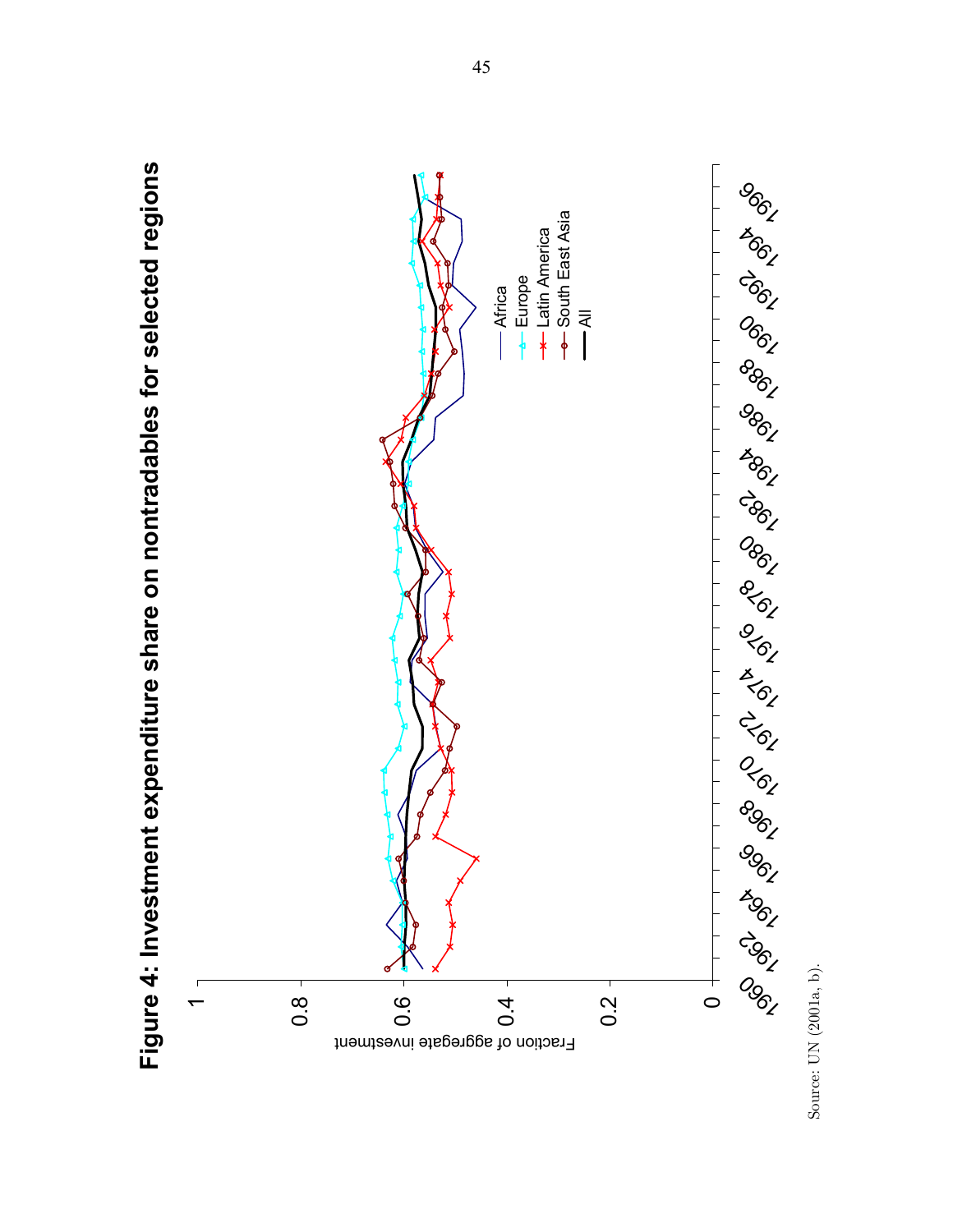

Source: Heston et al. (2002).

Vincent&Grenadines, Trinidad&Tobago - are excluded from the figure, since each of these countries exhibited higher relative price than any other country in the Vincent&Grenadines, Trinidad&Tobago - are excluded from the figure, since each of these countries exhibited higher relative price than any other country in the 1. All sample's Caribbean islands - Antigua&Barbuda, Bahamas, Barbados, Belize, Bermuda, Dominica, Grenada, Jamaica, St. Kitts & Nevis, St. Lucia, St. 1. All sample's Caribbean islands - Antigua&Barbuda, Bahamas, Barbados, Belize, Bermuda, Dominica, Grenada, Jamaica, St. Kitts & Nevis, St. Lucia, St. sample. Average relative price for Caribbean islands is 3.74. sample. Average relative price for Caribbean islands is 3.74.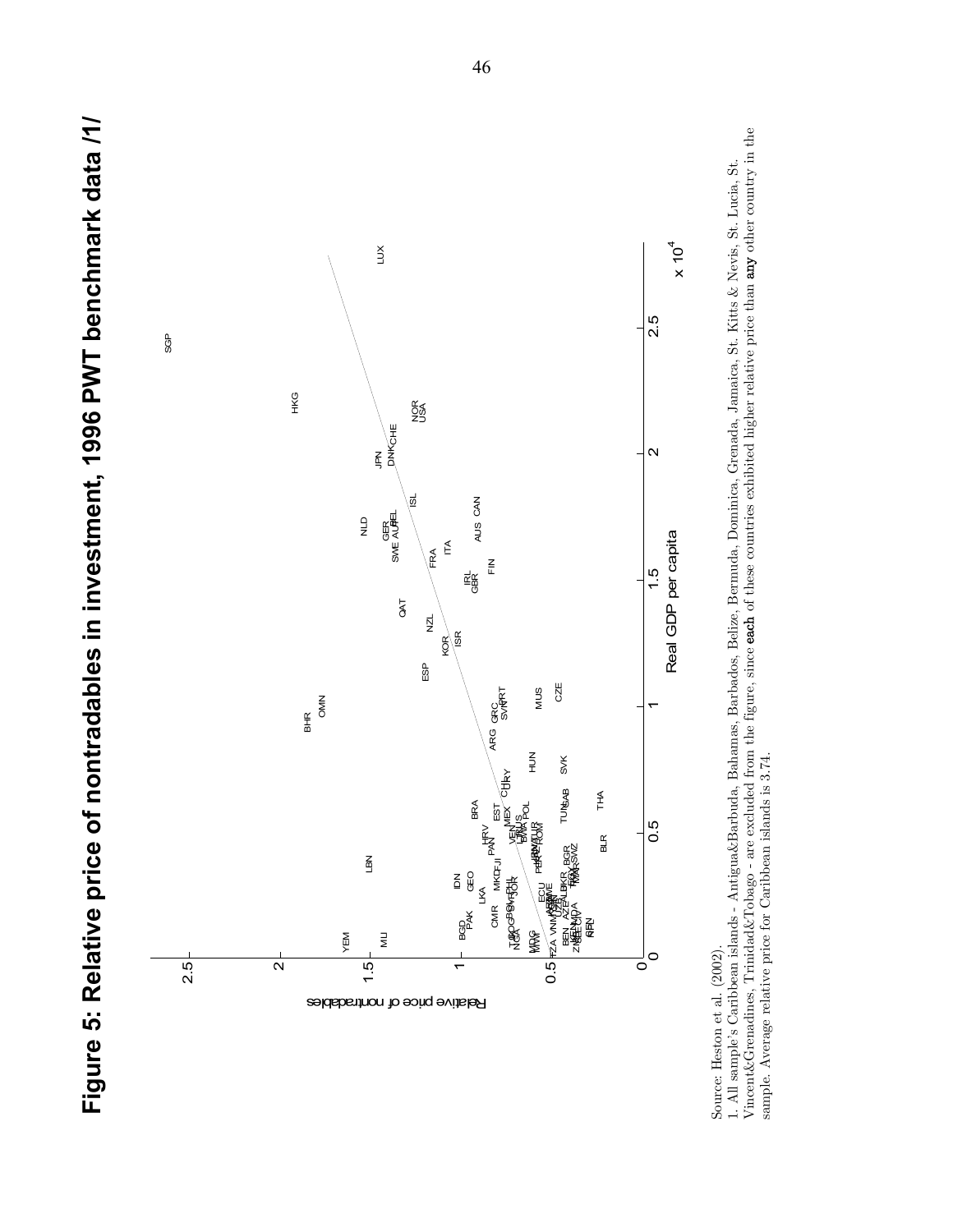